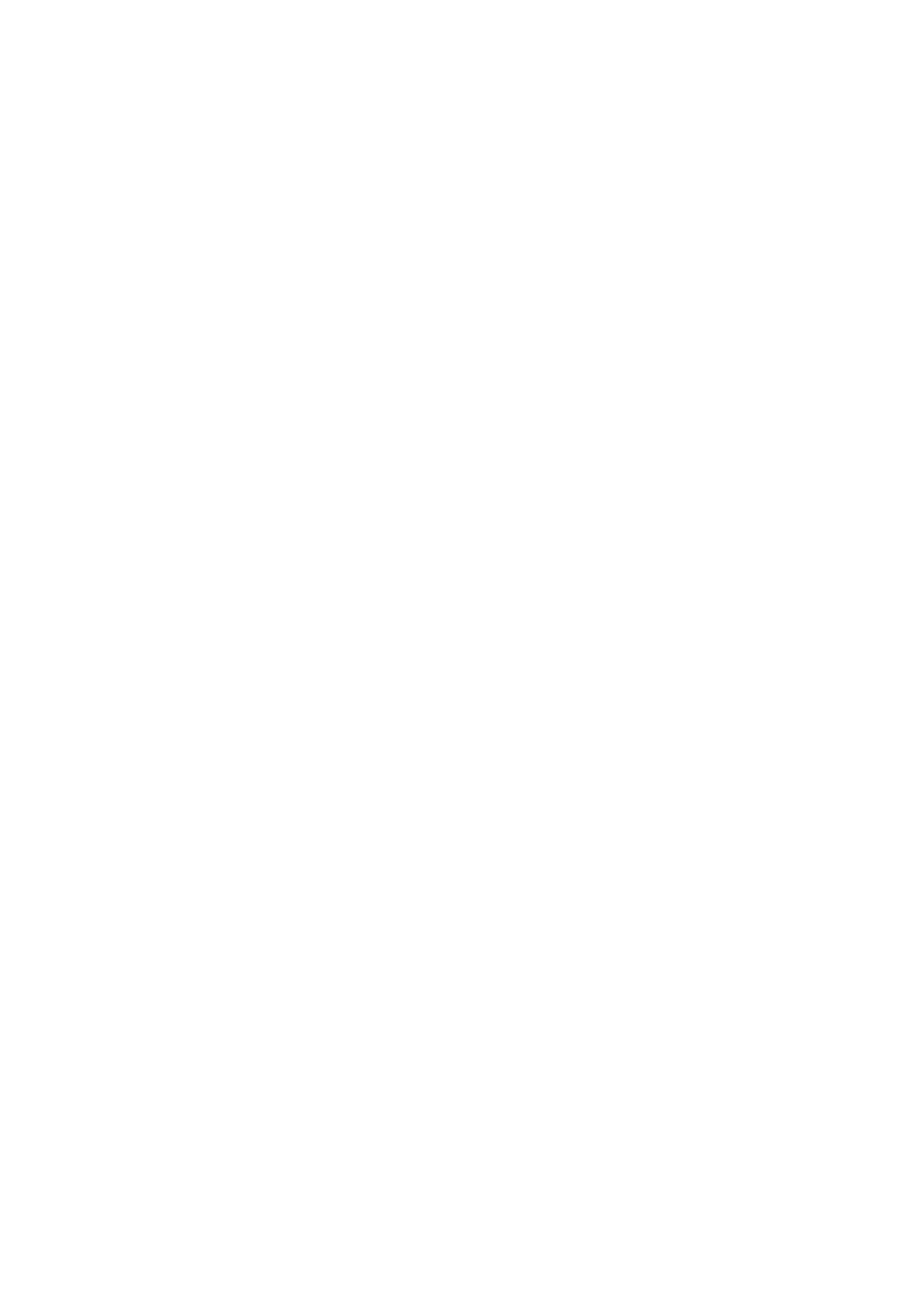### 1. INTRODUCTION 3

## 1. Introduction

Two of the first results learned in a linear algebra course concern finding normal forms for linear maps between vector spaces.

We may consider a linear map  $f: V \to W$  between vector spaces over some field k. There exist isomorphisms  $V \cong \text{Ker}(f) \oplus \text{Im}(f)$  and  $W \cong \text{Im}(f) \oplus \text{Coker}(f)$ , and with respect to these decompositions  $f = id \oplus 0$ .

If we consider a linear map  $f: V \to V$  with V finite dimensional, then we can express f as a direct sum of Jordan blocks, and each Jordan block is determined by a monic irreducible polynomial in  $k[T]$  together with a positive integer.

We can generalise such problems to arbitrary configurations of vector spaces and linear maps. For example

$$
U_1 \xrightarrow{f} V \xleftarrow{g} U_2 \quad \text{or} \quad U \xrightarrow{f} V \xrightarrow{g} W.
$$

We represent such problems diagrammatically by drawing a dot for each vector space and an arrow for each linear map. So, the four problems listed above correspond to the four diagrams

$$
A: \bullet \longrightarrow \bullet \qquad B: \bullet \qquad C: \bullet \longrightarrow \bullet \longrightarrow \bullet \qquad D: \bullet \longrightarrow \bullet \longrightarrow \bullet
$$

Such a diagram is called a quiver, and a configuration of vector spaces and linear maps is called a representation of the quiver: that is, we take a vector space for each vertex and a linear map for each arrow.

Given two representations of the same quiver, we define the direct sum to be the representation produced by taking the direct sums of the vector spaces and the linear maps for each vertex and each arrow. Recall that if  $f: U \to V$  and  $f' : U' \to V'$  are linear maps, then the direct sum is the linear map

$$
f \oplus f' : U \oplus U' \to V \oplus V', \quad (u, u') \mapsto (f(u), f'(u')).
$$

If we choose bases, then the direct sum corresponds to a block diagonal matrix. A representation is called decomposable if there exists a choice of basis for each vector space such that all linear maps are simultaneously represented by block diagonal matrices. If there exists no such choice of bases, then the representation is called indecomposable. Clearly each finite dimensional representation is, after base change, the direct sum of indecomposable representations, and the Krull-Remak-Schmidt Theorem states that this decomposition is essentially unique.

The basic aim is therefore to classify all possible indecomposable representations (up to base change) of a given quiver.

For the one-subspace quiver, labelled A above, we have seen that every representation can be written as the direct sum of the three indecomposable representations

$$
k \xrightarrow{1} k \qquad k \longrightarrow 0 \qquad 0 \longrightarrow k
$$

For the Jordan quiver, quiver  $B$ , each representation is a direct sum of Jordan blocks, and these are indecomposable as seen by considering the corresponding minimal polynomials.

For the two-subspace quiver, quiver  $C$ , we can use the rank-nullity theorem to show that there are precisely six indecomposable representations

$$
k \xrightarrow{1} k \xrightarrow{1} k \qquad k \xrightarrow{1} k \xrightarrow{k} k \xrightarrow{0} 0 \qquad 0 \longrightarrow k \xrightarrow{1} k
$$
  
0 \longrightarrow k \xrightarrow{0} 0 \qquad k \longrightarrow 0 \xrightarrow{0} 0 \qquad 0 \longrightarrow k \xrightarrow{k}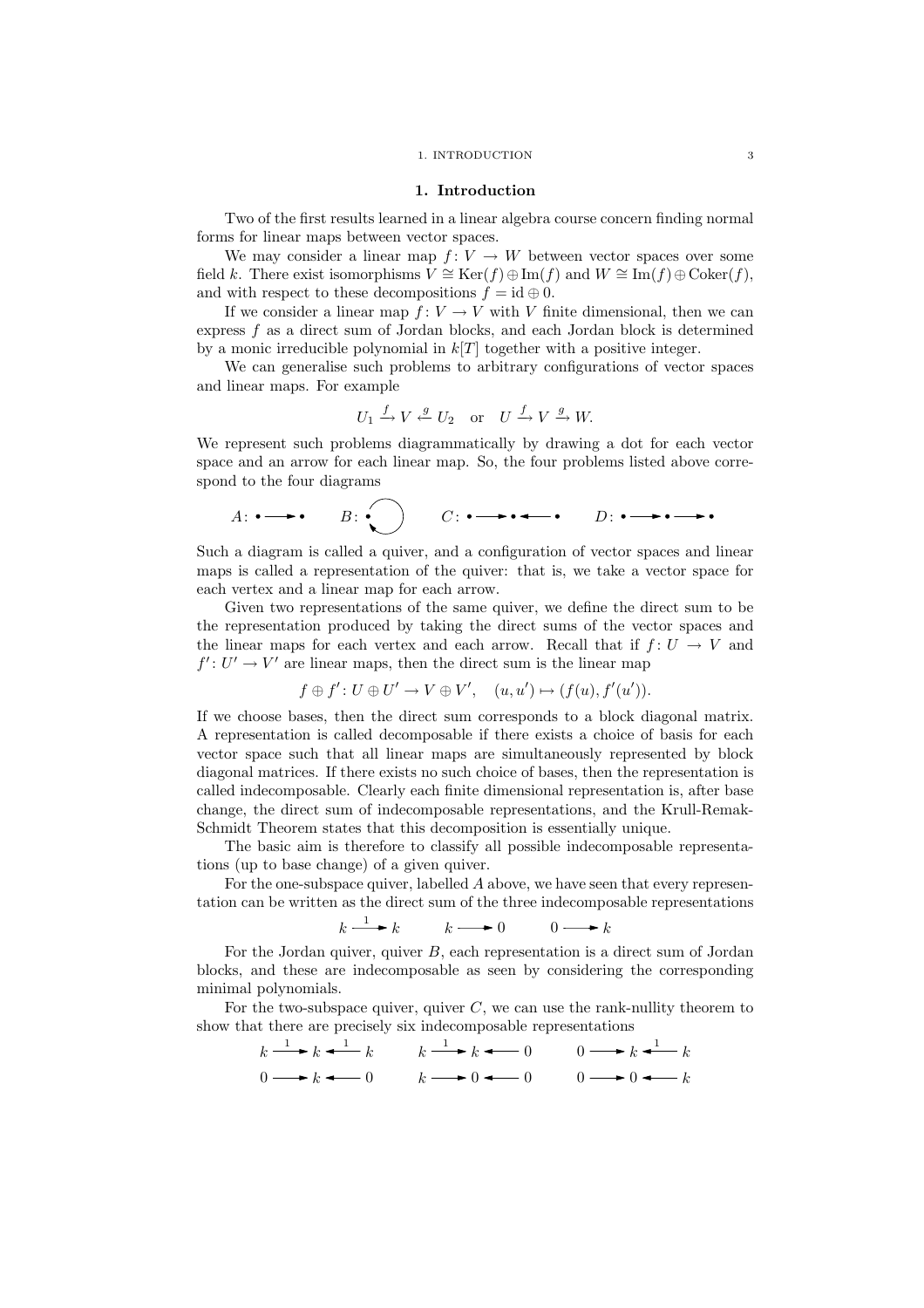The problem of classifying all indecomposable representations of a given quiver is generally consider impossible, so one may ask for which quivers there are only finitely many indecomposables, and in these cases classify them. More generally, one may ask if the possible dimensions of indecomposables can be determined.

The first question was answered by Gabriel in 1972.

THEOREM 0.1 (Gabriel). A connected quiver admits only finitely many indecomposables if and only if it is an oriented Dynkin graph. In this case the indecomposables are in bijection with the set of positive roots of the simple Lie algebra with the same Dynkin graph. This bijection is given via the dimension of an indecomposable.

The Dynkin graphs are



where the suffix gives the number of vertices.

We have already considered two examples of type A, namely the one-subspace quiver  $\cdot \rightarrow \cdot$  of type  $\mathbb{A}_2$  and the two-subspace quiver  $\cdot \rightarrow \cdot \leftarrow \cdot$  of type  $\mathbb{A}_3$ . If we label the vertices in the Dynkin graph of type A from left to right by the numbers 1,..., *n*, then the positive roots are given by the closed intervals [i, j] for  $i \leq j$ . Thus there are  $\frac{1}{2}n(n + 1)$  such positive roots. We see that the positive roots and the dimensions of the indecomposable representations we described above coincide in our two examples, thus verifying Gabriel's Theorem in these two cases.

An answer to the second question was given by Kac in 1982.

THEOREM 0.2 (Kac). Given an arbitrary (connected) quiver, the set of dimensions of the indecomposables coincides with the set of positive roots of the associated (indecomposable) Kac-Moody Lie algbera (or generalised Kac-Moody Lie algebra if the quiver contains vertex loops).

This raises the question of how deep the connection between quiver representations and Kac-Moody Lie algebras goes: can we explain Kac's Theorem?

The answer was provided by Ringel in 1990 in the case of Dynkin quivers, and by Green in 1995 for a general quiver. Ringel described how to construct an associative algebra from the category of representations of a given quiver over a fixed finite field  $k$ . The structure constants of this algebra reflect the possible extensions in the category. The subalgebra generated by the simple nilpotent representations, the composition algebra, is then isomorphic to the positive part of the quantised enveloping algebra of the associated Lie algebra (specialised at  $v^2 = |k|$ ).

This result was extended by Sevenhant and Van den Bergh in 2001 to show that the whole Ringel-Hall algebra can be viewed as the positive part of the quantised enveloping algebra of a generalised Kac-Moody Lie algebra (although this Lie algebra now depends on the finite field  $k$ ). Deng and Xiao then showed in 2003 how

4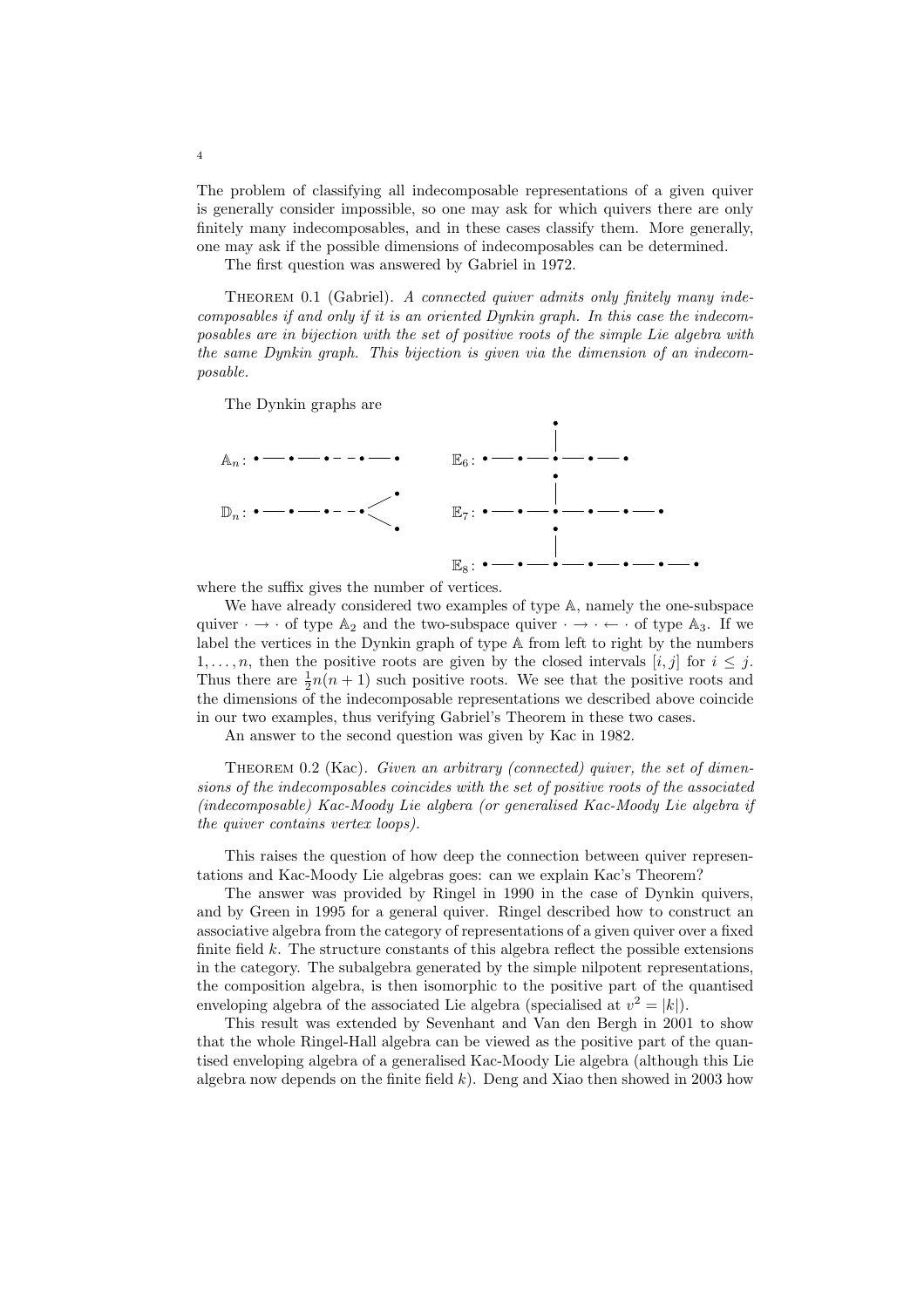## 1. INTRODUCTION 5

this approach could be used to deduce Kac's Theorem, by considering the character of the Ringel-Hall algebra on the one hand and the character of the quantised enveloping algebra on the other.

The aims of these lectures are as follows:

- develop the basic representation theory of quivers;
- introduce the Ringel-Hall algebra and study its basic properties;
- prove Green's Formula, showing that the Ringel-Hall algebra is a self-dual Hopf algebra;
- outline the necessary results from quantum groups necessary to prove the isomorphism of Sevenhant and Van den Bergh;
- obtain a presentation of the Ringel-Hall algebra by generators and relations, and give Deng and Xiao's proof of Kac's Theorem;
- show how to use Green's Formula to prove the existence of Hall polynomials for cyclic quivers, Dynkin quivers and all other tame quivers;
- describe the reflection functors and explain the construction due to Bernstein, Gelfand and Ponomarev (1973) of the indecomposable representations for a Dynkin quiver;
- $\bullet$  use this theory to describe Poincaré-Birkhoff-Witt bases for the Ringel-Hall algebra in the Dynkin case;
- explain Lusztig's construction of the canonical basis of the Ringel-Hall algebra in the Dynkin case.

## Exercises 1.

- (1) Classify the indecomposables for the quivers  $\cdot \leftarrow \cdot \rightarrow \cdot$  and  $\cdot \rightarrow \cdot \rightarrow \cdot$ .
- (2) Verify Gabriel's Theorem for the quiver of type  $\mathbb{A}_n$  with linear orientation (all arrows go from left to right).
- (3) Verify Gabriel's Theorem for the three-subspace quiver (of type  $\mathbb{D}_4$ ). There are twelve positive roots in this case.
- (4) We know that the four-subspace problem is not a Dynkin quiver. Therefore there exist infinitly many indecomposable representations. Find infinitely many indecomposables for the dimension  $(1, 1, 1, 1, 2)$  when k is an infinite field.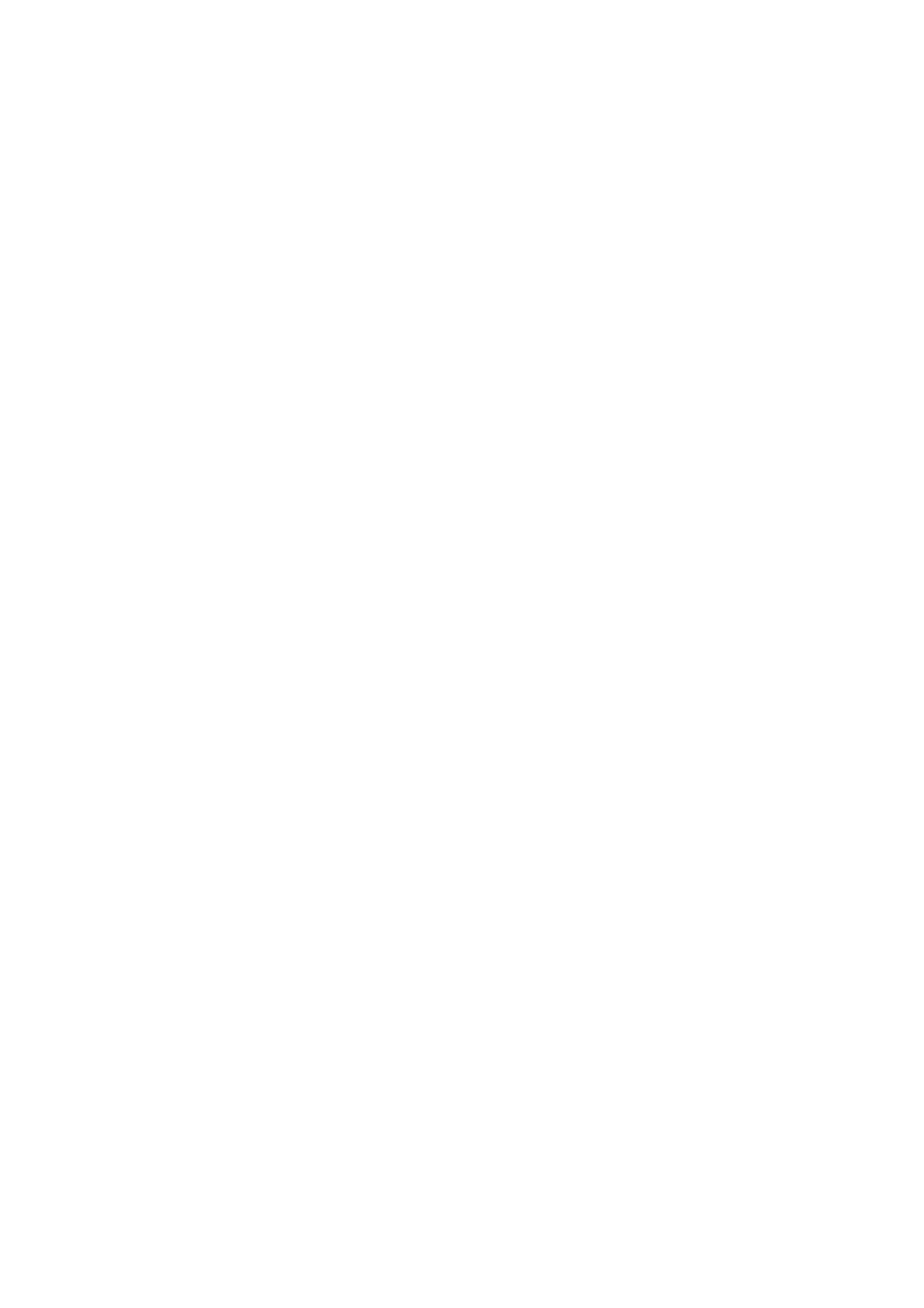CHAPTER 1

# Representation Theory of Quivers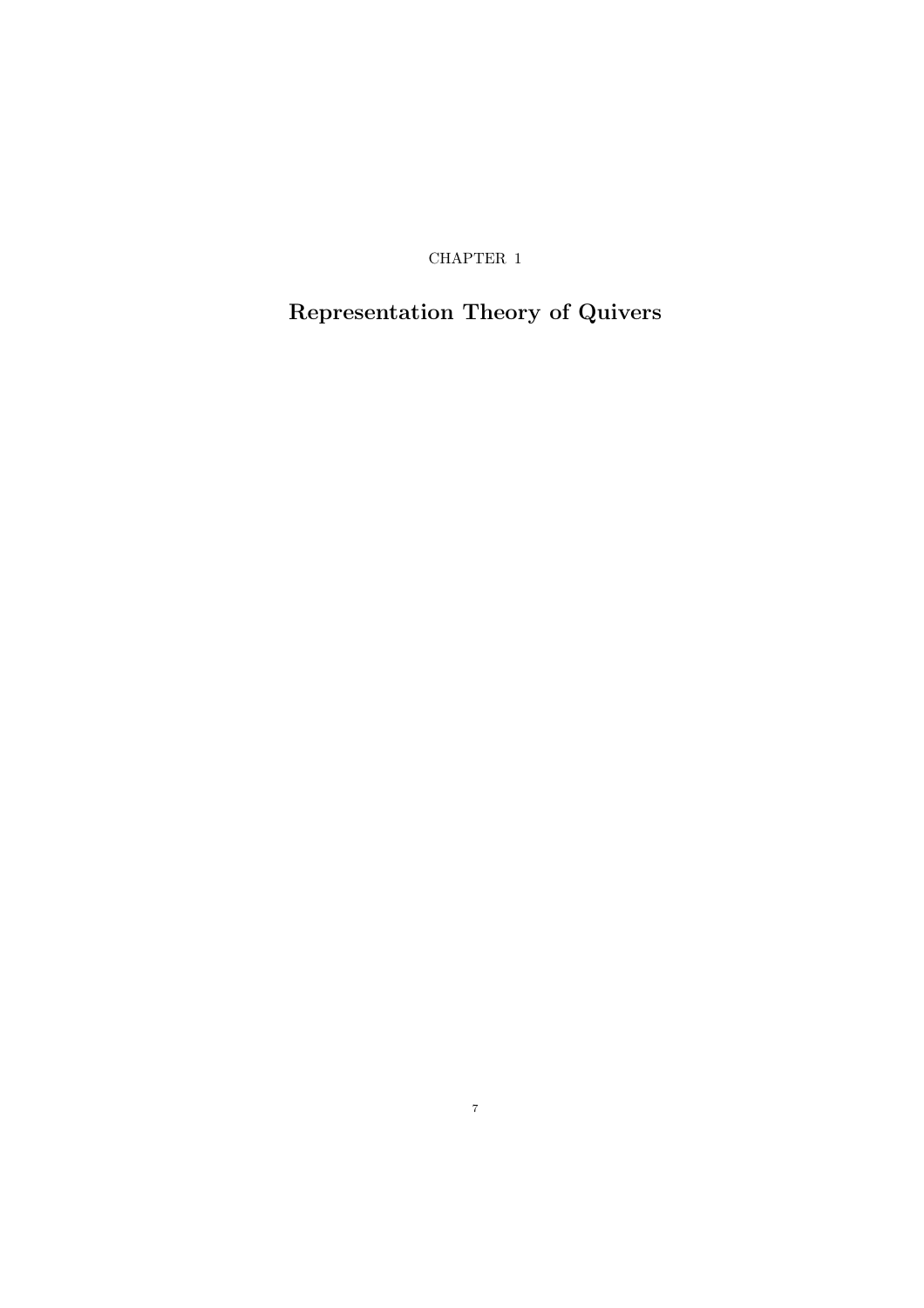#### 1. Quivers and Representations

A quiver is a finite directed graph, in which we allow multiple edges and vertex loops. More precisely, it is a quadruple  $Q = (Q_0, Q_1, t, h)$  consisting of finite sets  $Q_0$  and  $Q_1$  and two maps  $t, h: Q_1 \to Q_0$ . The elements of  $Q_0$  are called the vertices of Q and those of  $Q_1$  the arrows. We draw an arrow  $a: t(a) \to h(a)$  for each  $a \in Q_1$ . Examples include

(1)  $Q_0 = \{1, 2\}$ ,  $Q_1 = \{a\}$  with  $t(a) = 1$  and  $h(a) = 2$ . Then Q is the one-subspace quiver

$$
1 \xrightarrow{a} 2
$$

(2)  $Q_0 = \{1\}$ ,  $Q_1 = \{a\}$  with  $t(a) = h(a) = 1$ . Then Q is the Jordan quiver

$$
\bigcup a
$$

(3)  $Q_0 = \{1, 2, 3\}, Q_0 = \{a, b\}$  with  $t(a) = 1, t(b) = 3$  and  $h(a) = h(b) = 2$ . Then Q is the two-subspace quiver

$$
1 \xrightarrow{a} 2 \xrightarrow{b} 3
$$

A subquiver  $Q'$  of a quiver  $Q$  is given by a pair  $(Q'_0, Q'_1)$  such that  $t(a), h(a) \in$  $Q'_0$  for each  $a \in Q'_1$ . A subquiver  $Q'$  is called full if  $Q'_1$  contains all arrows  $a \in Q_1$ such that  $t(a), h(a) \in Q'_0$ . The opposite quiver  $Q^{\text{op}}$  has the same sets  $Q_0$  and  $Q_1$ but with  $t^{\text{op}} = h$  and  $h^{\text{op}} = t$ . The underlying graph of Q is given by forgetting the orientation of the arrows; that is, by repacing each arrow by an edge.

We will always assume that Q is connected; that is, it is not the disjoint union of two non-empty subquivers.

Let Q be a quiver and k a field. A representation of Q is a collection  $X =$  ${X_i}_{i \in Q_0}, {X_a}_{a \in Q_1}$  consisting of a vector space  $X_i$  for each vertex i and a linear map  $X_a: X_{t(a)} \to X_{h(a)}$  for each arrow a. A morphism of representations  $\theta: X \to Y$ is a collection  $\theta = (\{\theta_i\}_{i \in Q_0})$  of linear maps  $\theta_i \colon X_i \to Y_i$  for each vertex i such that  $Y_a \theta_{t(a)} = \theta_{h(a)} X_a$  for each arrow a. In other words, for each arrow a we have a commutative diagram

$$
X_{t(a)} \xrightarrow{X_a} X_{h(a)}
$$
  
\n
$$
\downarrow \theta_{t(a)} \qquad \qquad \downarrow \theta_{h(a)}
$$
  
\n
$$
Y_{t(a)} \xrightarrow{Y_a} Y_{h(a)}
$$
 (1.1)

This defines a category Rep<sub>k</sub> Q. We remark that  $\theta$  is an isomorphism if and only if each  $\theta_i$  is an isomorphism. We denote by  $\text{rep}_k Q$  the full subcategory with objects the finite dimensional representations; that is, those representations  $X$  such that each vector space  $X_i$  is finite dimensional.

If  $X$  is finite dimensional we define the dimension vector of  $X$  as

$$
\underline{\dim} X := \sum_{i \in Q_0} (\dim X_i) e_i \in \mathbb{Z} Q_0.
$$
\n(1.2)

Given  $\underline{d} = \sum_i d_i e_i \in \mathbb{Z}Q_0$  we write  $\text{supp}(\underline{d}) := \{i \in Q_0 : d_i \neq 0\}$ . We call  $\underline{d}$  a dimension vector if  $d_i \geq 0$  for all *i*.

By choosing bases for each  $X_i$  we can represent each linear map  $X_a$  by a matrix. It is clear that if two representations  $X$  and  $Y$  are isomorphic, then we can choose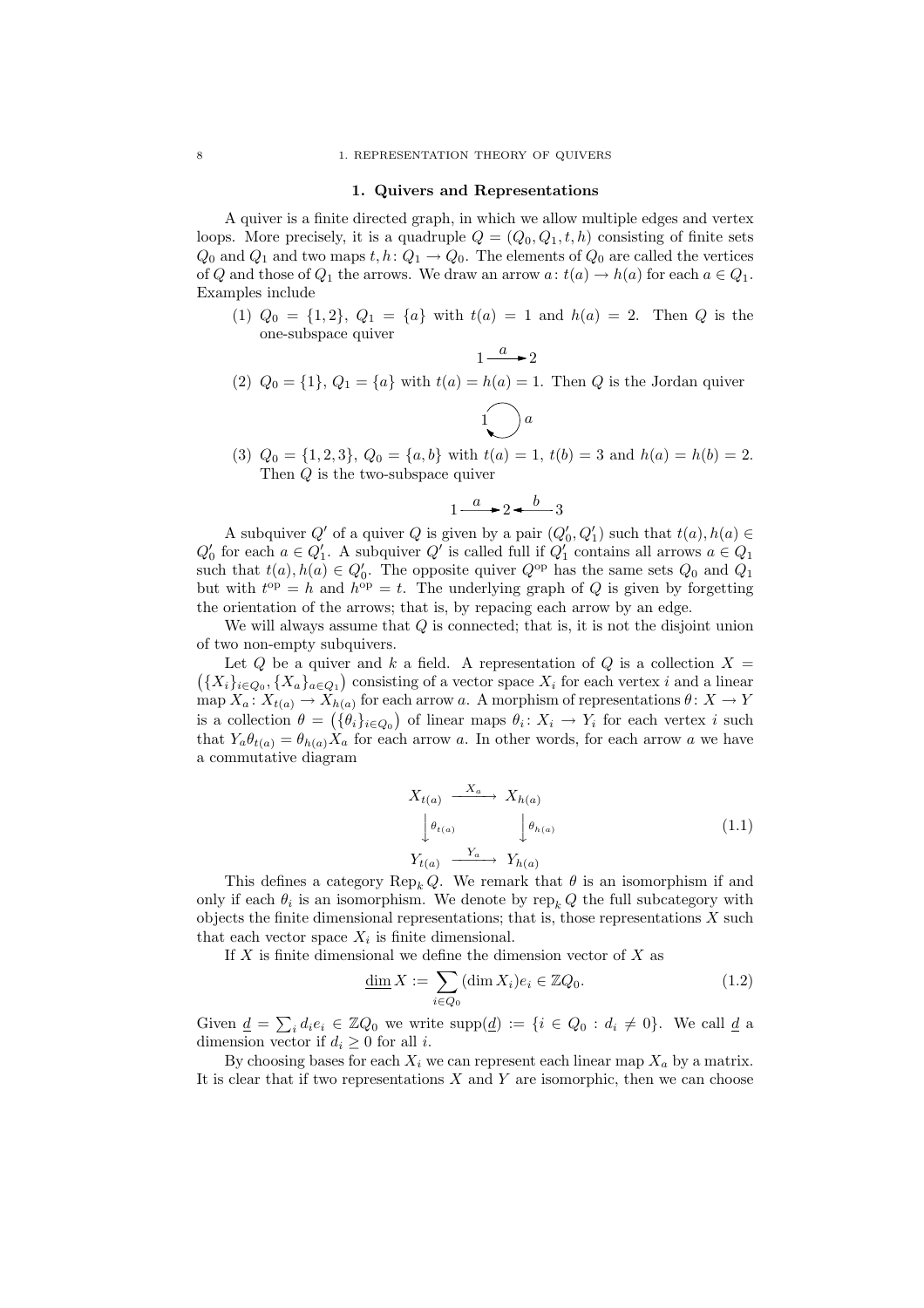bases for each  $X_i$  and each  $Y_i$  such that, for each arrow a, the linear maps  $X_a$  and  $Y_a$  are represented by the same matrix.

Given a dimension vector  $d$  we form the representation variety

$$
\operatorname{Rep}(\underline{d}) := \bigoplus_{a \in Q_1} \mathbb{M}(d_{h(a)} \times d_{t(a)}).
$$
\n(1.3)

To each point  $x \in \text{Rep}(\underline{d})$  we have a representation X such that  $X_i = k^{d_i}$  and  $X_a$ is the linear map associated to the matrix  $x_a$  (with respect to the standard bases). We note that dim  $X = d$ . Changing bases yields an action of the group

$$
GL(\underline{d}) := \prod_{i \in Q_0} GL(d_i)
$$
\n(1.4)

on the representation variety  $\text{Rep}(d)$ . This action is given explicitly by

$$
(g \cdot x)_a = g_{h(a)} x_a g_{t(a)}^{-1}.
$$
\n(1.5)

We observe that two points in  $\text{Rep}(\underline{d})$  give rise to isomorphic representations if and only if they lie in the same  $GL(\underline{d})$ -orbit.

Lemma 1.1. There is a bijection between the isomorphism classes of representations of dimension vector  $\underline{d}$  and  $GL(\underline{d})$ -orbits on  $Rep(\underline{d})$ .

Given two dimension vectors  $\underline{d}$  and  $\underline{e}$  we define

$$
\text{Hom}(\underline{d}, \underline{e}) := \bigoplus_{i} \mathbb{M}(e_i \times d_i). \tag{1.6}
$$

Given points  $x \in \text{Rep}(\underline{d})$  and  $y \in \text{Rep}(\underline{e})$  we write

$$
\text{Hom}(x, y) := \{ \theta \in \text{Hom}(\underline{d}, \underline{e}) : y_a \theta_{t(a)} = \theta_{h(a)} x_a \text{ for all } a \in Q_1 \}. \tag{1.7}
$$

If  $X$  and  $Y$  are the corresponding representations, then it is clear that

 $Hom(X, Y) \cong Hom(x, y), \quad Aut(X) \cong Hom(x, x) \cap GL(\underline{d}) = Stab_{GL(d)}(x).$  (1.8)

# 2. Path Algebras

A path of length  $n \geq 1$  in Q is a sequence of arrows  $p = a_1 \cdots a_n$  such that  $h(a_r) = t(a_{r+1})$  for each  $1 \leq r < n$ . We write  $t(p) = t(a_1)$  and  $h(p) = h(a_n)$ . Pictorially, if  $i_r = t(a_r) = h(a_{r+1})$ , then

$$
p: i_1 \xrightarrow{a_1} i_2 \xrightarrow{a_2} i_3 --- i_{n-1} \xrightarrow{a_n} i_n \tag{2.1}
$$

Clearly the paths of length 1 are precisely the arrows of  $Q$ . For each vertex i there is the trivial path  $\varepsilon_i$  of length 0 whose head and tail are vertex *i*.

The path algebra  $kQ$  has basis the the set of paths and where  $p \cdot q$  is the path given by the concatenation of the sequences of arrows if  $h(p) = t(q)$ , and is zero otherwise. In particular, the  $\varepsilon_i$  are pairwise orthogonal idempotents; that is,  $\varepsilon_i \varepsilon_j = \delta_{ij} \varepsilon_i$ . It follows that the path algebra is an associative unital algebra, with unit  $1 = \sum_i \varepsilon_i$ .

Let  $Q_r$  denote the set of paths of length r. This extends the notation for the vertices  $Q_0$  and the arrows  $Q_1$ . We have

$$
kQ = \bigoplus_{r \ge 0} kQ_r,\tag{2.2}
$$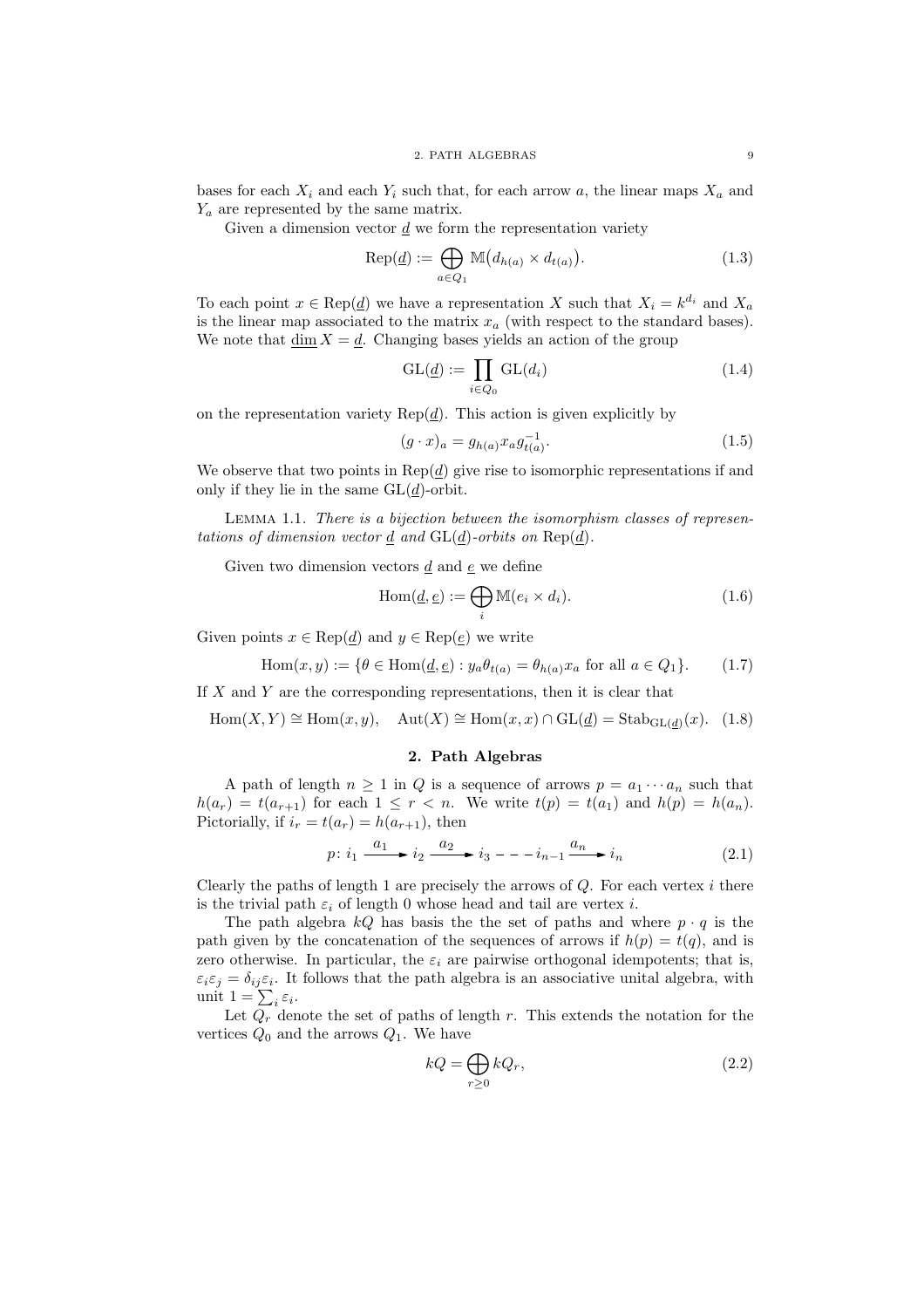where  $kQ_r$  is the vector space with basis the elements of  $Q_r$ . Also, by construction,

$$
kQ_r \cdot kQ_s = kQ_{r+s}.\tag{2.3}
$$

.

Thus  $kQ$  is an N<sub>0</sub>-graded algebra.

Examples.

(1) Let Q be the one-subspace quiver

Then 
$$
kQ \approx \begin{pmatrix} k & k \\ 0 & k \end{pmatrix} \subset M(2 \times 2)
$$
, where  
 $\varepsilon_1 = \begin{pmatrix} 1 & 0 \\ 0 & 0 \end{pmatrix}$ ,  $\varepsilon_2 = \begin{pmatrix} 0 & 0 \\ 0 & 1 \end{pmatrix}$ ,  $a = \begin{pmatrix} 0 & 1 \\ 0 & 0 \end{pmatrix}$ 

(2) Let Q be the Jordan quiver

$$
\bigcirc a
$$

Then 
$$
kQ \cong k[T]
$$
, where  $\varepsilon_1 = 1$  and  $a = T$ .

- LEMMA 1.2. (1)  $\varepsilon_i kQ$  has basis those paths p with  $t(p) = i$ . Dually,  $kQ\varepsilon_i$ has basis those paths p with  $h(p) = i$ .
	- (2)  $\varepsilon_i kQ \varepsilon_j$  has basis those paths p with  $t(p) = i$  and  $h(p) = j$ .
	- (3)  $kQ\varepsilon_i kQ$  has basis those paths passing through i.

LEMMA 1.3. The  $\varepsilon_i$  form a complete set of pairwise inequivalent primitive orthogonal idempotents in kQ. In particular,  $kQ_0 = \prod_i k \varepsilon_i$  is a semisimple algebra and the modules  $P_i = \varepsilon_i kQ$  are pairwise non-isomorphic indecomposable projective modules.

PROOF. We have already remarked that the  $\varepsilon_i$  form a complete set of orthogonal idempotents. Let x be any idempotent. We can write  $x = x_0 + x'$  where  $x_0$ is the homogeneous part of degree 0. Then  $x_0 = 0$  implies  $x = x' = 0$ , by degree considerations.

To show that the  $\varepsilon_i$  are primitive, suppose that  $\varepsilon_i = x + y$  is a sum of orthogonal idempotents. Write  $x = x_0 + x'$  and  $y = y_0 + y'$  as above. Then  $\varepsilon_i = x_0 + y_0$  is sum of orthogonal idempotents of degree 0, hence  $x_0 = 0$  or  $y_0 = 0$  and so  $x = 0$ or  $y = 0$ .

To show that they are inequivalent, suppose we can write  $\varepsilon_i = xy$  and  $\varepsilon_j = yx$ . Writing  $x = x_0 + x'$  and  $y = y_0 + y'$  as before, we see that  $\varepsilon_i = x_0 y_0$  and  $\varepsilon_j = y_0 x_0$ . It follows that  $i = j$ .

PROPOSITION 1.4. The category  $\text{Rep}_{k} Q$  is equivalent to the category  $\text{Mod } kQ$ of all right kQ-modules. Similarly,  $rep_k Q$  is equivalent to mod kQ. In particular, both  $\text{Rep}_k Q$  and  $\text{rep}_k Q$  are abelian.

PROOF. Given a representation X of  $Q$ , define a  $kQ$ -module  $FX$  as follows. As a vector space set  $FX := \bigoplus_i X_i$ . Let  $\pi_i: FX \to X_i$  and  $\iota_i: X_i \to FX$  be the canonical projection and inclusion maps with respect to the direct sum decomposition of FX. Now define  $x \cdot \varepsilon_i := \iota_i \pi_i(x)$  and for  $p = a_1 \cdots a_n \in Q_n$ 

$$
x \cdot p := \iota_{h(p)} X_{a_n} \cdots X_{a_1} \pi_{t(p)}(x).
$$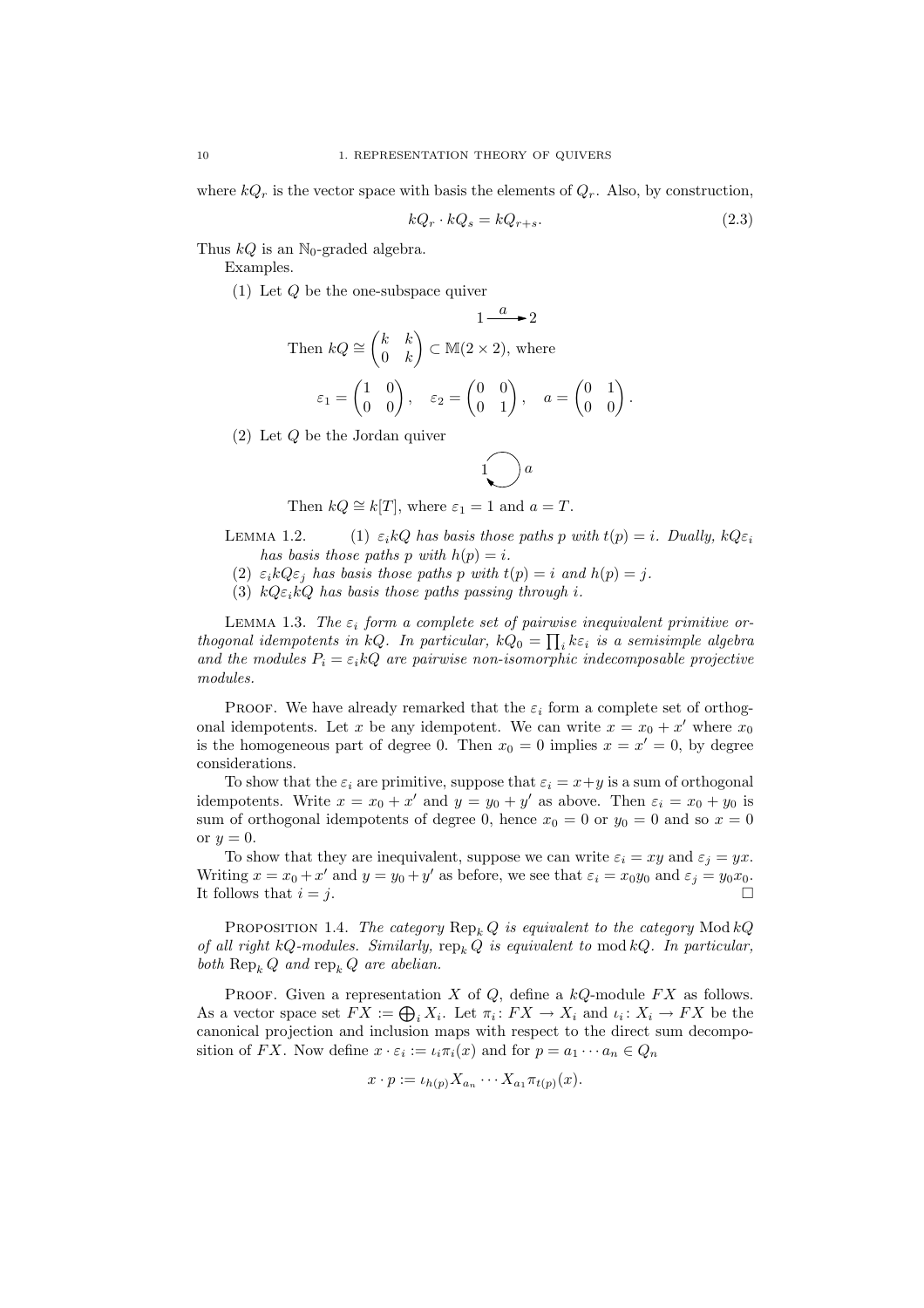Extending linearly endows FX with the structure of a right kQ-module. If  $\theta: X \to$ Y is a morphism of representations we define  $F\theta := \bigoplus_i \theta_i$  to be the direct sum of linear maps; that is,

$$
F\theta(x_i)_{i \in Q_0} = (\theta_i(x_i))_{i \in Q_0}.
$$

Thus F determines a functor  $\text{Rep}_k Q \to \text{Mod } kQ$ .

Conversely we define a functor  $G: Mod kQ \to Rep_k Q$  as follows. For a module  $M$  we define  $GM$  via

$$
(GM)_i := M \cdot \varepsilon_i
$$
 and  $(GM)_a : M \cdot \varepsilon_{t(a)} \to M \cdot \varepsilon_{h(a)}, m \mapsto m \cdot a$ .

If  $\phi \colon M \to N$  is a morphism, then  $G\phi \colon GM \to GN$  is defined via restriction; that is, for  $m \in M \cdot \varepsilon_i$  we have  $\phi(m) = \phi(m \cdot \varepsilon_i) = \phi(m) \cdot \varepsilon_i \in N \cdot \varepsilon_i$ .

Now,  $GF = id$  on Rep<sub>k</sub> Q and  $FG \cong id$  on Mod kQ. The difference lies in the fact that  $FG(M) = \bigoplus_i M \cdot \varepsilon_i$  is an outer direct sum, so we have natural isomorphism  $M \to FG(M)$ , but not equality.

Clearly  $F$  and  $G$  preserve finite dimensionality, so induce equivalences between  $\text{rep}_k Q$  and mod  $kQ$ .

It follows that we can talk about subrepresentations and direct sums of representations, hence also about indecomposable representations. Furthermore we have the notions of kernels, images and cokernels of morphisms and of short exact sequences in the category  $\text{Rep}_k Q$ , and can apply the techniques of homological algebra.

As an example, we have for each vertex  $i$  a simple representation  $S_i$ . This has vector space k at vertex i, all other vector spaces 0 and all linear maps 0. These are not the only simple representations, however. Consider the Jordan quiver. Then, for each  $\lambda \in k$  we have a simple representation  $R_{\lambda}$  with vector space k and linear map given by multiplication by  $\lambda$ . The simple S constructed above coincides with the representation  $R_0$ .

A more interesting example is to consider the indecomposable projective module  $P_i = \varepsilon_i kQ$ . This has as basis the set of paths with tail i. What does the corresponding representation look like?

We consider this for the quiver  $Q: 1 \stackrel{a}{\rightarrow} 2$ . Then  $kQ = \begin{pmatrix} k & k \\ 0 & k \end{pmatrix}$  $0 \quad k$  $\overline{ }$ , so  $P_2$  has basis  $\varepsilon_2$  and  $P_1$  has basis  $\varepsilon_1, a$ . Consider the functor G from the proof of Proposition 1.4. Then

$$
P_2 \cdot \varepsilon_1 = 0, \quad P_2 \cdot \varepsilon_2 = k \varepsilon_2,
$$

so that  $P_2$  is the representation  $0 \to k$  with dimension vector  $\dim P_2 = e_2$ . Similarly,

$$
P_1 \cdot \varepsilon_1 = k\varepsilon_1, \quad P_1 \cdot \varepsilon_2 = ka,
$$

and multiplication by a sends basis vector  $\varepsilon_1$  to a. Thus  $P_1$  is the representation  $k \xrightarrow{1} k$  with dimension vector  $\underline{\dim} P_1 = e_1 + e_2$ .

# Exercises 2.

(1) Calculate the indecomposable projectives for the quivers



(2) Recall that  $Q$  is connected. Show that the centre of  $kQ$  equals  $k[T]$  if  $Q$ is an oriented cycle, and k otherwise.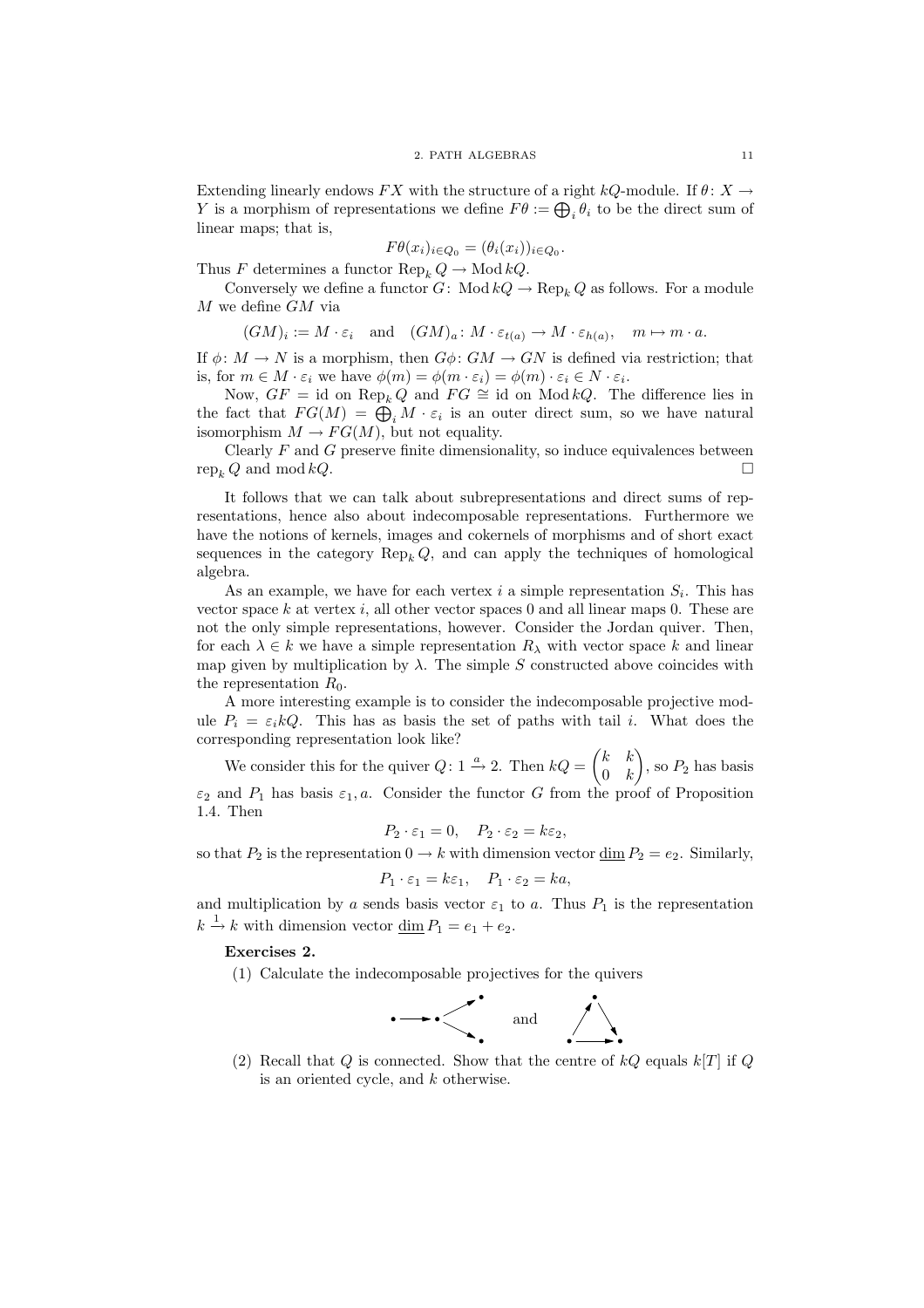- (3) Prove that  $kQ$  is right noetherian if and only if, for all oriented cycles C in Q and all vertices  $i \in C$ , there is precisely one arrow with tail i. Dually  $kQ$  is left noetherian if and only if, for all oriented cycles  $C$  in  $Q$  and all vertices  $i \in C$ , there is precisely one arrow with head i. Classify those quivers which are both left and right noetherian.
- (4) Show that  $\varepsilon_i kQ \varepsilon_i$  is isomorphic to the path algebra of a quiver which has a unique vertex and one loop for each primitive cycle of Q starting at vertex i. (A primitive cycle is a cycle which is not the product of two smaller cycles.) Let  $\varepsilon$  be any idempotent. Show that  $\varepsilon kQ\varepsilon$  is again isomorphic to the path algebra of a (possibly infinite) quiver. Give an example of a finite quiver Q and an idempotent  $\varepsilon$  such that  $\varepsilon kQ\varepsilon$  is the path algebra of an infinite quiver.
- (5) Consider the double loop quiver Q



Show that kQ has simple modules of each dimension  $n \geq 1$ . Find an infinite dimensional simple module.

# 3. Krull-Remak-Schmidt Theorem

In this section we work over an arbitrary k-algebra A.

LEMMA 1.5 (Fitting). For  $M \in \text{mod } A$  we have that M is indecomposable if and only  $\text{End}(M)$  is local; that is, every endomorphism is either an automorphism or nilpotent.

PROOF. Let dim  $M = n$  be a finite dimensional module and  $f \in End(M)$  and A-endomorphism of  $M$ . We can decompose  $M$  into its generalised eigenspaces with respect to f, so  $M = M_1 \oplus \cdots \oplus M_r$  where  $M_i = \text{Ker}(p_i(f))^n$  for some monic irreducible polynomial  $p_i(t) \in k[t]$ .

Since  $f$  is an A-endomorphism of  $M$ , the same is true of each polynomial in f. In particular, each  $(p_i(f))^n$  is an A-endomorphism of M, so that the kernel is a A-submodule. Thus the decomposition into generalised eigenspaces is also a direct sum decomposition in mod A.

Now, if  $M$  is indecomposable, then each endomorphism must have characteristic polynomial of power of a unique irreducible polynomial. An endomorphism is thus nilpotent if its characteristic polynomial equals  $t<sup>n</sup>$ , and is an automorphism otherwise.

Conversely, if  $M = M_1 \oplus M_2$  is decomposable, then the projection maps give rise to two non-zero orthogonal idempotents in  $\text{End}(M)$ , and these both have eigenvalues  $0$  and  $1$ .

COROLLARY 1.6. Let M be indecomposable,  $f, g \in End(M)$  nilpotent and  $\theta \in$  $\text{End}(M)$  an automorphism. Then  $f + g$  is nilpotent and  $f + \theta$  is an automorphism.

PROOF. Let f and g be nilpotent, say  $f^n = 0 = g^n$ , and let  $\theta$  be an automorphism. Clearly

$$
(1-f)(1+f+f^2+\cdots+f^{n-1})=1,
$$

so  $1-f$  is an automorphism of M. Also  $-\theta^{-1}f$  is nilpotent, since it has eigenvalue 0. Hence  $\theta + f = \theta(1 + \theta^{-1}f)$  is an automorphism.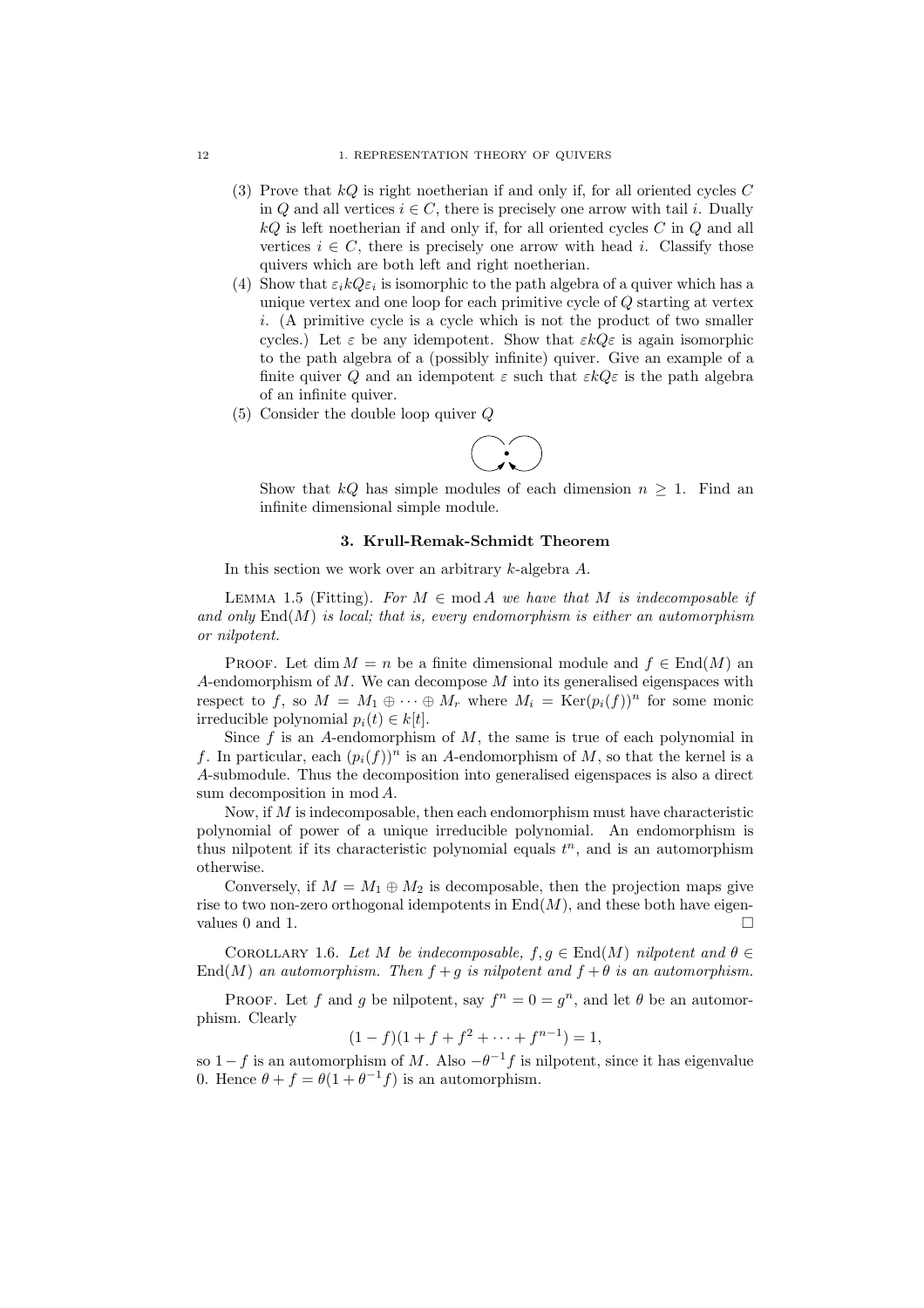Suppose that  $f + g = \theta$  is an automorphism. Then  $f = \theta - g$ , and  $\theta - g$  is an automorphism whilst f is nilpotent, a contradiction. Hence  $f + g$  is nilpotent.  $\Box$ 

For modules  $M$  and  $X$  with  $X$  indecomposable we define

Rad  $\text{Hom}(X, M) := \{f \in \text{Hom}(X, M) : gf \text{ nilpotent } \forall g \in \text{Hom}(M, X)\}.$  (3.1)

LEMMA 1.7. Let  $M$ ,  $N$ ,  $X$  and  $Y$  be modules with  $X$  and  $Y$  indecomposable. Then

- (1) Rad  $\text{Hom}(X, M)$  is a subspace of  $\text{Hom}(X, M)$ .
- (2) Rad  $\text{Hom}(X, M \oplus N) = \text{Rad Hom}(X, M) \oplus \text{Rad Hom}(X, N)$ .
- (3) Rad Hom $(X, Y) = \text{Hom}(X, Y)$  if  $X \not\cong Y$ .

PROOF. Let  $f, f' \in \text{Rad Hom}(X, M)$  and  $g \in \text{Hom}(M, X)$ . Then  $g(f + f') =$  $gf + gf' \in End(X)$  is nilpotent since both  $gf$  and  $gf'$  are nilpotent.

We have the natural isomorphisms  $Hom(X, M\oplus N) \cong Hom(X, M)\oplus Hom(X, N)$ and  $\text{Hom}(M \oplus N, X) \cong \text{Hom}(M, X) \oplus \text{Hom}(N, X)$ . Let  $f = (f_1, f_2) \in \text{Hom}(X, M \oplus Y)$ N) and  $g = (g_1, g_2) \in \text{Hom}(M, X) \oplus \text{Hom}(N, X)$ . Then  $gf = g_1 f_1 + g_2 f_2$ . If f is a radical morphism, then considering those g with either  $g_2 = 0$  or  $g_1 = 0$  we deduce that both  $f_1$  and  $f_2$  are radical. Conversely, if both  $f_1$  and  $f_2$  are radical, then  $g_1f_1$ and  $g_2f_2$  are nilpotent, so their sum gf is nilpotent, hence f is a radical morphism.

Finally, let Y be indecomposable and consider morphisms  $f: X \to Y$  and  $g: Y \to X$ . Then  $gf \in End(X)$  is either nilpotent or an automorphism, and similarly for  $fg \in End(Y)$ . Now, if  $fg$  is nilpotent, say  $(fg)^n = 0$ , then  $(gf)^{n+1} =$  $g(fg)^n f = 0$  is nilpotent, and *vice versa*. Thus fg and gf are either both nilpotent or both automorphisms. If  $fg$  and  $gf$  are both automorphisms, then  $f$  and  $g$  must both be isomorphisms, hence  $Y \cong X$ .

THEOREM 1.8 (Krull-Remak-Schmidt). Let M be a finite dimensional module. Then we can write  $M \cong X_1^{a_1} \oplus \cdots \oplus X_r^{a_r}$  with the  $X_i$  pairwise non-isomorphic indecomposable modules and each  $a_i \geq 1$ . If  $M \cong Y_1^{b_1} \oplus \cdots Y_s^{b_s}$  is another such decomposition, then  $r = s$  and, after reordering,  $X_i \cong Y_i$  and  $a_i = b_i$ .

PROOF. Induction on dimension shows that every  $M \in \text{mod } kQ$  decomposes into a finite direct sum of indecomposable modules. Suppose that  $M \cong X_1^{a_1} \oplus X_2^{a_2}$  $\cdots \oplus X_r^{a_r}$  is such a direct sum decomposition with the  $X_i$  pairwise non-isomorphic indecomposable modules and each  $a_i \geq 1$ .

Let Y be indecomposable and consider  $\frac{\dim \text{Hom}(Y,M)-\dim \text{Rad Hom}(Y,M)}{\dim \text{End}(Y)-\dim \text{Rad End}(Y)}$ . We see by the previous lemma that this number equals  $a_i$  if  $Y \cong X_i$  (there is at most one such  $i$ ) and 0 otherwise. In particular, this number is independent of the decomposition.

## Exercises 3.

(1) Consider the four subspace quiver, with central vertex 0 and other vertices 1, 2, 3, 4. Define a representation of dimension vector  $2re_0 + re_1 + re_2 +$  $re_3 + (r + 1)e_4$ , where the matrices are given by

$$
\begin{pmatrix} 1_r \\ 0_r \end{pmatrix}
$$
,  $\begin{pmatrix} 0_r \\ 1_r \end{pmatrix}$ ,  $\begin{pmatrix} 1_r \\ 1_r \end{pmatrix}$  and  $\begin{pmatrix} 1_r & 0' \\ 0' & 1_r \end{pmatrix}$ .

Here we have written  $0_r$  and  $1_r$  respectively for the zero and the identity  $r \times r$ -matrices, and 0' for the zero  $r \times 1$ -matrix. Show that the endomorphism algebra of this representation is just  $k$ .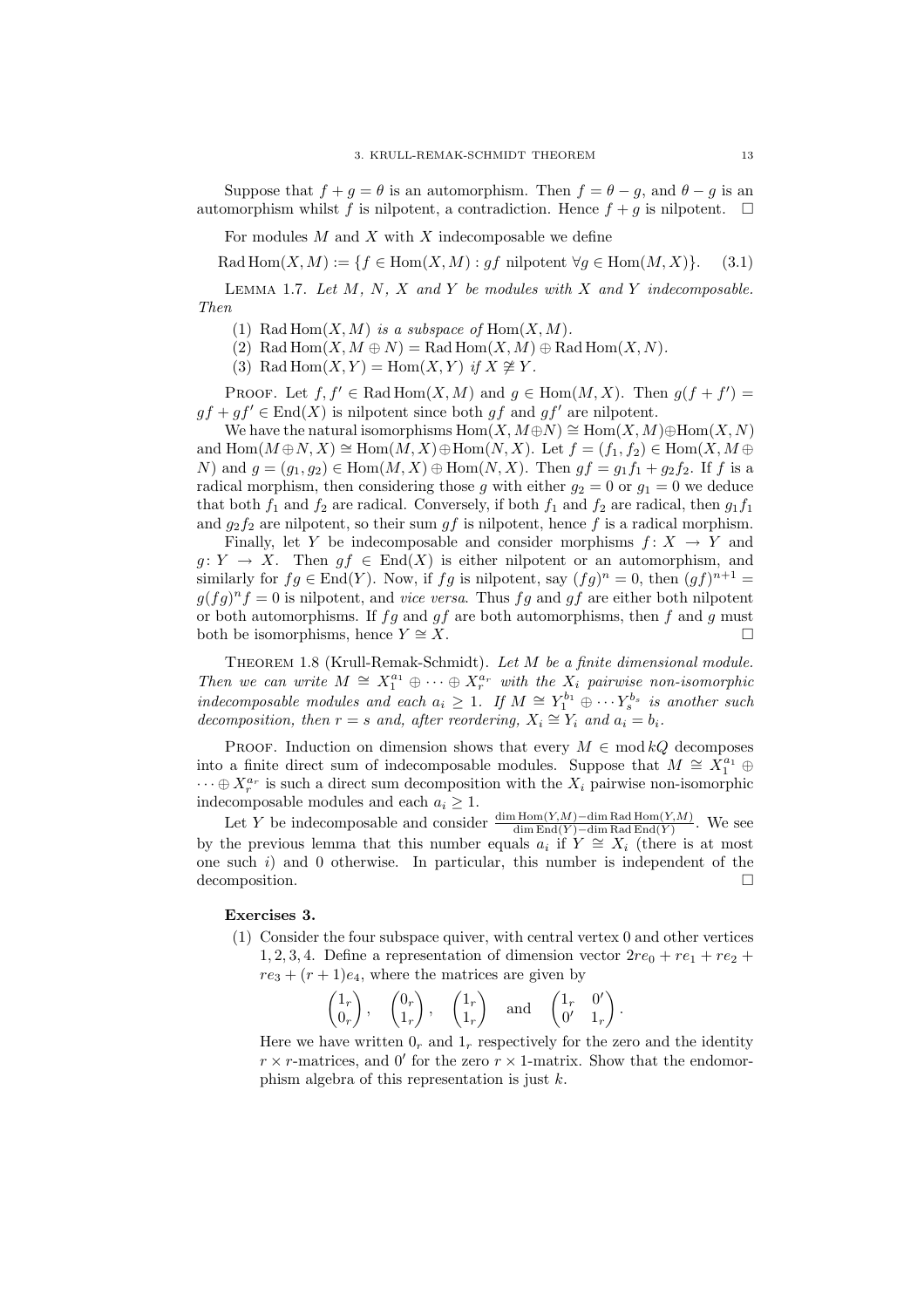#### 14 1. REPRESENTATION THEORY OF QUIVERS

- (2) Let A be a finitely generated k-algebra, say with generators  $g_1, \ldots, g_r$ . Denote by  $\iota_i: A \to A^{2r}$  the canonical map onto the *i*-th component. Consider the five subspace quiver and define a representation as follows. Let V be the representation of the four subspace quiver constructed above, such that dim  $V_0 = 2r$ . Let  $A \otimes_k V$  be the representation given by taking the tensor product with  $A$  at each vertex. Define the fifth subspace via  $A \mapsto A^{2r} = (A \otimes_k V)_0, a \mapsto \sum_{i=1}^r (\iota_i(a) + \iota_{i+r}(g_i a))$ . Show that the endomorphism algebra of this representation is isomorphic to the set of all k-automorphisms of A which commute with each of the endomorphisms  $a \mapsto g_i a$ . Hence show that this algebra is isomorphic to  $A^{\rm op}$ . (This construction is due to S. Brenner.)
- (3) Show that all finitely generated  $k$ -algebras arise as the endomorphism algebra of some module over the three Kronecker quiver.

## 4. Heredity and Tensor Algebras

We have already observed that  $kQ = \bigoplus_{r \geq 0} kQ_r$  is a graded algebra such that  $kQ_0 \cong \prod_i k\varepsilon_i$  is semisimple and  $kQ_r \cdot kQ_s = \overline{k}Q_{r+s}$ . In this section we show that  $kQ$  is actually the tensor algebra of the bimodule  $kQ_1$  over  $kQ_0$ . Moreover, we show that all such tensor algebras  $\Lambda$  are hereditary algebras.

A ring is called hereditary if each module in Mod Λ has a projective resolution of length at most 1, i.e. gl dim  $\Lambda$  < 1. This is equivalent to saying that every submodule of a projective module is again projective, hence the term hereditary.

Let  $\Lambda_0$  be a semisimple ring and  $\Lambda_1$  a finite length  $\Lambda_0$ -bimodule. The tensor ring  $T(\Lambda_0, \Lambda_1)$  is the N-graded  $\Lambda_0$ -module

$$
\Lambda := \bigoplus_{r \geq 0} \Lambda_r, \quad \text{where} \quad \Lambda_r := \Lambda_1 \otimes_{\Lambda_0} \cdots \otimes_{\Lambda_0} \Lambda_1 \text{ (r times)} \tag{4.1}
$$

and with multiplication given via the natural isomorphism  $\Lambda_r \otimes_{\Lambda_0} \Lambda_s \cong \Lambda_{r+s}$ . If  $\lambda \in \Lambda_r$  is homogeneous, we write  $|\lambda| = r$  for its degree.

In the case of a path algebra  $kQ$ , we see that each  $kQ_r$  is a  $kQ_0$ -bimodule and that as bimodules,  $kQ_r \cong kQ_1 \otimes_{kQ_0} \cdots \otimes_{kQ_0} kQ_1$  (*r* times). Under this identification, the multiplication in the path algebra is precisely the concatenation of tensors, thus the path algebra is an example of a tensor ring.

 $\bigoplus_{r\geq 1}\Lambda_r$ . Note that  $\Lambda_+\cong\Lambda_1\otimes_{\Lambda_0}\Lambda$  as a right  $\Lambda$ -module. Let  $\Lambda$  be a tensor ring as above. The graded radical of  $\Lambda$  is the ideal  $\Lambda_{+}$  :=

THEOREM 1.9. Let  $\Lambda$  be a tensor ring and  $M \in Mod \Lambda$ .

(1) There is a projective resolution of M

$$
0 \to M\otimes_{\Lambda_0} \Lambda_+ \xrightarrow{\delta_M} M\otimes_{\Lambda_0} \Lambda \xrightarrow{\epsilon_M} M \to 0
$$

where, for  $m \in M$ ,  $\lambda \in \Lambda$  and  $\mu \in \Lambda_1$ ,

$$
\epsilon_M(m\otimes\lambda):=m\cdot\lambda,\\ \delta_M(m\otimes(\mu\otimes\lambda)):=m\otimes(\mu\otimes\lambda)-m\cdot\mu\otimes\lambda.
$$

(2) There is an injective resolution of M

$$
0\rightarrow M\xrightarrow{\epsilon^M}\operatorname{Hom}_{\Lambda_0}(\Lambda,M)\xrightarrow{\delta^M}\operatorname{Hom}_{\Lambda_0}(\Lambda_+,M)\rightarrow 0
$$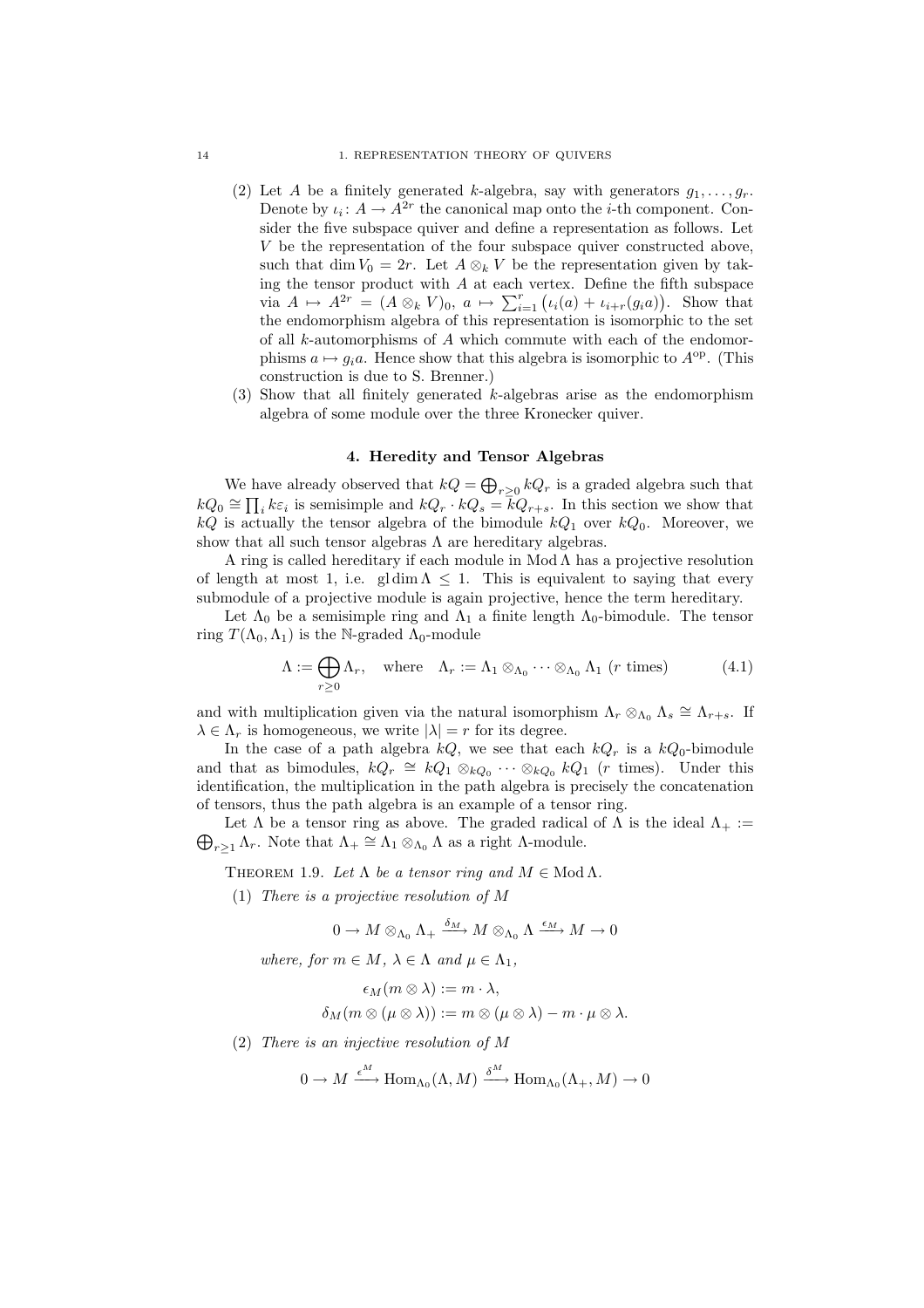where, for 
$$
m \in M
$$
,  $\lambda \in \Lambda$  and  $\mu \in \Lambda_1$ ,  
\n
$$
\epsilon^M(m)(\lambda) := m \cdot \lambda,
$$
\n
$$
\delta^M(f)(\lambda \otimes \mu) := f(\lambda \otimes \mu) - f(\lambda) \cdot \mu.
$$

In particular,  $\Lambda$  is hereditary.

PROOF. We prove only the first statement.

It is clear that  $\epsilon_M$  is an epimorphism and that  $\epsilon_M \delta_M = 0$ . To see that  $\delta_M$ is a monomorphism, we decompose  $M \otimes \Lambda = \bigoplus_{r \geq 0} M \otimes \Lambda_r$ , and similarly for  $M \otimes \Lambda_+$ . Then  $\delta_M$  restricts to maps  $M \otimes \Lambda_r \to (M \otimes \Lambda_r) \oplus (M \otimes \Lambda_{r-1})$  for each  $\sum_{r=1}^{t} x_r \in \text{Ker}(\delta_M)$  with  $x_r \in M \otimes \Lambda_r$ , then  $x_t = 0$ . Thus the kernel of  $\delta_M$  is  $r \geq 1$ , and moreover acts as the identity on the first component. In particular, if trivial. Similar considerations show that  $M \otimes \Lambda = (M \otimes \Lambda_0) \oplus \text{Im}(\delta_M)$ , whence  $\text{Ker}(\epsilon_M) = \text{Im}(\delta_M).$ 

It remains to show that this is a projective resolution. Since  $\Lambda_0$  is semisimple, each  $\Lambda_0$ -module is projective. Thus  $\overline{M} \otimes_{\Lambda_0} \Lambda$  and  $M \otimes_{\Lambda_0} \Lambda_+ \cong (M \otimes_{\Lambda_0} \Lambda_1) \otimes_{\Lambda_0} \overline{\Lambda}$ are both projective  $\Lambda$ -modules.

THEOREM 1.10 (Wedderburn). Let  $\Gamma$  be a finite dimensional algebra over a perfect field k. Then there exists a tensor algebra  $\Lambda$  and an ideal I such that  $\Gamma \cong \Lambda/I$  and  $\Lambda^r_+ \subset I \subset \Lambda^2_+$  for some r.

PROOF. Let J denote the Jacobson radical of Γ, so that  $\Gamma/J$  is a semisimple  $k$ -algebra. Since k is a perfect field, this is a separable algebra, hence there exists a subalgebra  $\Gamma_0 \subset \Gamma$  with  $\Gamma = \Gamma_0 \oplus J$  (as  $\Gamma_0$ -bimodules).

Moreover, we can consider the natural epimorphism  $J \to J/J^2$ . Again, this is split as  $\Gamma_0$ -bimodules (since  $\Gamma_0^e = \Gamma_0 \otimes_k \Gamma_0^{\text{op}}$  is semisimple). Thus we can write  $J = \Gamma_1 \oplus J^2$  as  $\Gamma_0$ -bimodules.

Finally we see that  $\Gamma$  is generated as a k-algebra by  $\Gamma_0$  and  $\Gamma_1$ , since J is nilpotent.

Define  $\Lambda := T(\Gamma_0, \Gamma_1)$ . There is a surjective algebra homomorphism  $\Lambda \to \Gamma$ , using the splittings found above. Denote the kernel by I. Then clearly  $I \subset \Lambda^2_+$  and  $\Lambda_+/I = J$ . This is nilpotent, so  $\Lambda_+^r \subset I$  for some r.

THEOREM 1.11. Let  $\Lambda$  be a tensor k-algebra and  $I \subset \Lambda^2_+$  an ideal such that  $\Lambda/I$  is hereditary. Assume further that either I is graded, or else  $\Lambda^r_+ \subset I$  for some  $r.$  Then  $I = 0.$ 

PROOF. Let  $\Gamma = \Lambda/I$  and set  $\Gamma_+ = \Lambda_+/I$ . If I is graded, then  $\Gamma$  is again graded and  $\Gamma_+$  denotes the graded radical. On the other hand, if  $\Lambda^r_+ \subset I$ , then  $\Gamma$ is finite dimensional and  $\Gamma_+$  equals the Jacobson radical.

Consider the short exact sequence of Γ-modules

$$
0\to\Gamma_+\to\Gamma\to\Gamma/\Gamma_+\to 0.
$$

Since  $\Gamma$  is hereditary,  $\Gamma_+$  must be projective, hence the following short exact sequence of Γ-modules is split:

$$
0\to I/\Lambda_+I\to \Lambda_+/\Lambda_+I\to \Lambda_+/I\to 0.
$$

It follows that there exists a right  $\Lambda$ -submodule  $M \subset \Lambda_+$  such that  $\Lambda_+ = M + I$ and  $M \cap I = \Lambda_+ I$ . Since  $I \subset \Lambda_+^2$ , we have  $\Lambda_+ = M + \Lambda_+^2$ . Then  $\Lambda_+^2 = M\Lambda_+ + \Lambda_+^3 \subset$  $M + \Lambda^3_+$ , whence  $\Lambda_+ = M + \Lambda^3_+$ . By induction,  $\Lambda_+ = M + \Lambda^n_+$  for any  $n \geq 2$ .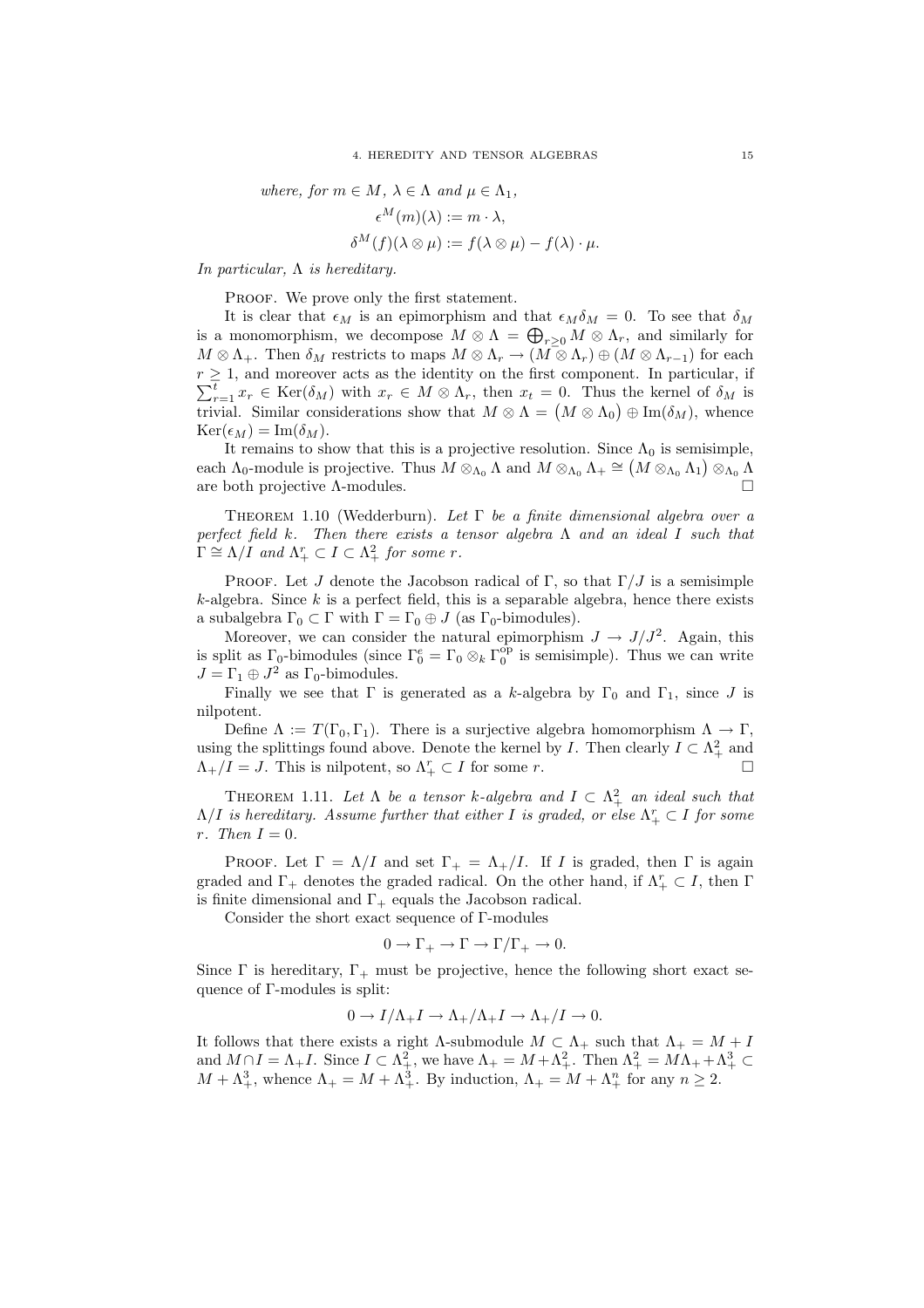If I is graded, then we may further take M to be a graded  $\Lambda$ -module, and from the above,  $\Lambda_n \subset M$  for all  $n \geq 1$ . Thus  $M = \Lambda_+$ . If  $\Lambda_+^r \subset I$ , then  $\Lambda_+^{r+1} \subset \Lambda_+ I \subset I$ M, so that  $\Lambda_+ \subset M + \Lambda_+^{r+1} \subset M$  and again  $M = \Lambda_+$ .

In both cases we have that  $I = M \cap I = \Lambda_{+}I$ . Since  $I \subset \Lambda_{+}^2$ , we see that  $I \subset \Lambda^n_+$  for all  $n \geq 2$ . Hence  $I = 0$ .

Up to Morita equivalence, we may always assume that  $\Lambda_0$  is basic semisimple. Note that not all finite dimensional hereditary k-algebras are tensor algebras. Let A be a basic finite dimensional hereditary k-algebra with Jacobson radical J. Let  $1 = \varepsilon_1 + \cdots + \varepsilon_n$  be a decomposition into pairwise orthogonal primitive idempotents. Then one can order these idempotents such that  $\varepsilon_i J \varepsilon_j = 0$  for  $i \geq j$ . In particular,  $J = \sum_{i < j} \varepsilon_i J \varepsilon_j$  and  $B := \sum_i \varepsilon_i A \varepsilon_i$  is a semisimple subalgebra satisfying  $A = B \oplus J$ . The question is thus: does  $J \to J/J^2$  split as B-bimodules? Generally the answer is no.

Such an example was constructed by Dlab and Ringel. Let K be a field,  $\sigma$  and automorphism of K and  $\delta$  a  $(\sigma, 1)$ -derivation; that is,  $\delta$  is additive and  $\delta(ab)$  =  $\sigma(a)\delta(b) + \delta(a)b$ . Let M be a K-bimodule, isomorphic to  $K \oplus K$  as a left module, and with the right k-action given via  $(a, b) \cdot c := (ac + b\delta(c), b\sigma(c))$ . Let A be the  $n \times n$ -upper triangular matrix ring given by taking a copy of K in each position except  $(1, n)$ , where we take a copy of the bimodule M. This ring is hereditary and semiprimary, but is a tensor ring if and only if  $\delta$  is an inner derivation. Moreover, if  $\delta$  is identically zero on  $k \subset K^{\sigma}$ , then A is even a k-algebra.

In fact, for this algebra, the representation type of A cannot be determined by  $A/J^2$ .

The result is true, however, if A is representation finite (Ringel). It also holds if the quiver of A does not contain a subquiver of the form  $\tilde{\mathbb{A}}_n$  with all but one arrow pointing clockwise (Dlab-Ringel).

# Exercises 4.

- (1) Let  $\Lambda = \bigoplus_{n \geq 0} \Lambda_n$  be an N<sub>0</sub>-graded algebra. A N<sub>0</sub>-graded module M is a  $\Lambda$ -module with a vector space decomposition  $M = \bigoplus_{n \geq 0} M_n$  such that  $M_r \cdot \Lambda_s \subset M_{r+s}$ . Describe the graded simple modules for a path algebra  $kQ$ . Prove that each finite dimensional graded module has a filtration by such simples. Show that the converse does not hold: there exist modules which admit a filtration by the graded simple modules but which are not themselves gradable.
- (2) Let  $\Lambda = T(\Lambda_0, \Lambda_1)$  be the tensor algebra of a bimodule  $\Lambda_1$  over a semisimple algebra  $\Lambda_0$ . Prove that Mod  $\Lambda$  is isomorphic to the category whose objects consist of pairs  $(M, \mu_M)$  with M a  $\Lambda_0$ -module and  $\mu_M : M \otimes_{\Lambda_0} \Lambda_1 \to$ M a  $\Lambda_0$ -homomorphism, and whose morphisms  $f : (M, \mu_M) \to (N, \mu_N)$ are given by those  $\Lambda_0$ -morphisms  $f: M \to N$  such that  $\mu_N(f \otimes 1) = f \mu_M$ .
- (3) For  $\Lambda = kQ$  a path algebra, translate the first part of Theorem 1.9 into the language of representations.
- (4) Prove the second part of Theorem 1.9 concerning injective resolutions.

## 5. k-Species and the Euler Form

Let k be a field. By definition, a k-species is a tensor algebra  $\Lambda = T(\Lambda_0, \Lambda_1)$ such that  $\Lambda_0$  is a basic semisimple finite dimensional k-algebra and  $\Lambda_1$  is a finite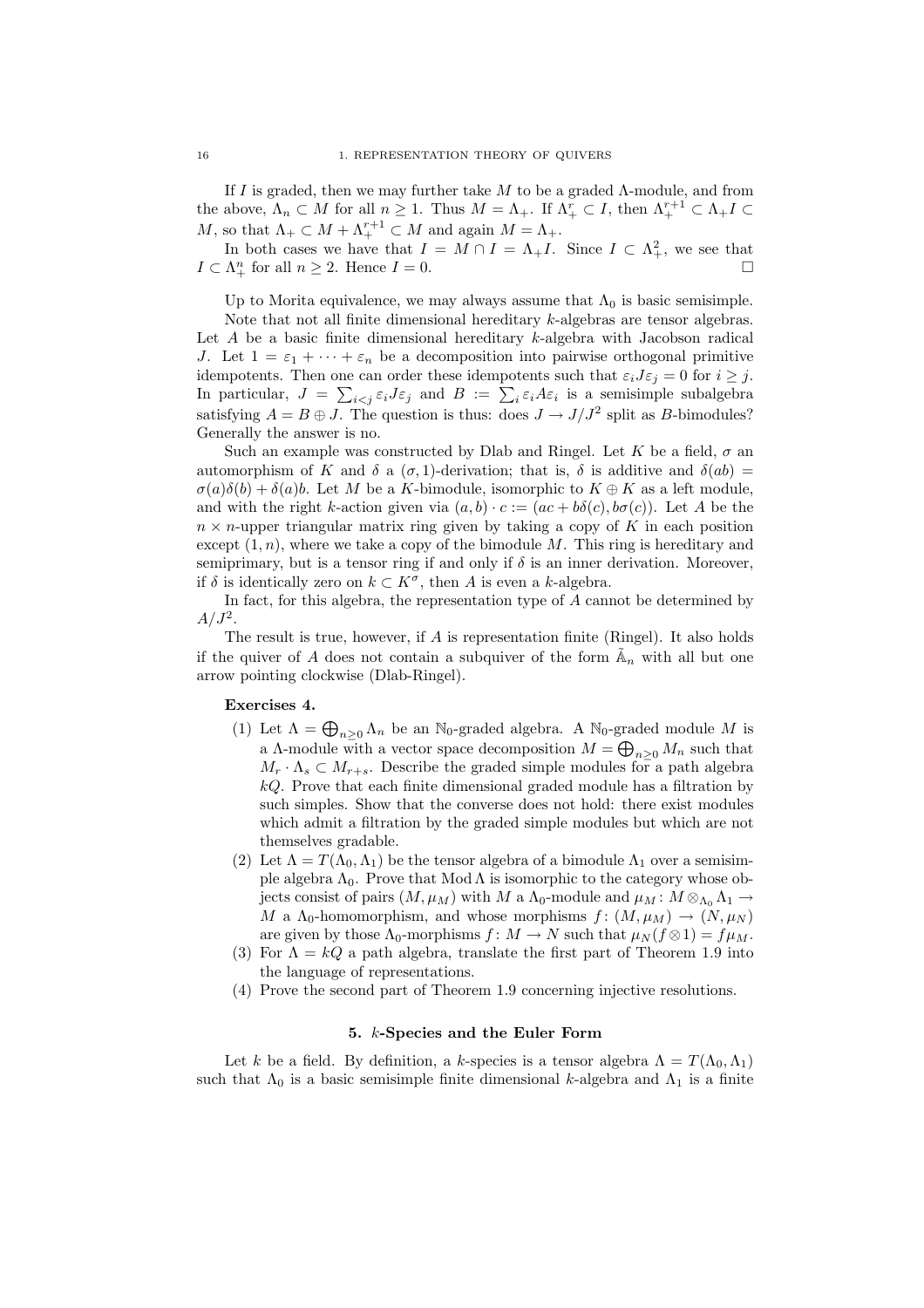dimensional  $\Lambda_0$ -bimodule on which k acts centrally. This is equivalent to saying that  $\Lambda_1$  is a  $\Lambda_0^e = \Lambda_0 \otimes_k \Lambda_0^{\text{op}}$ -module, and implies that  $\Lambda$  is a k-algebra.

Recall that the category of Λ-modules is isomorphic to the category of pairs  $(M, \mu_M)$  where M is a  $\Lambda_0$ -module and  $\mu_M : M \otimes_{\Lambda_0} \Lambda_1 \to M$  is a  $\Lambda_0$ -homomorphism.

We record the fact that the path algebras introduced earlier are precisely those k-species with  $\Lambda_0 = \prod_i k$  is a product of copies of the base field.

LEMMA 1.12 (Ringel). Let  $(M, \mu_M)$  and  $(N, \mu_N)$  be two  $\Lambda$ -modules. Consider the map

$$
\gamma\colon \operatorname{Hom}_{\Lambda_0}(M,N)\to \operatorname{Hom}_{\Lambda_0}(M\otimes_{\Lambda_0}\Lambda_1,N),\quad f\mapsto \mu_N(f\otimes 1)-f\mu_M.
$$

Then  $\text{Ker}(\gamma) \cong \text{Hom}_{\Lambda}(M, N)$  and  $\text{Coker}(\gamma) \cong \text{Ext}^1_{\Lambda}(M, N)$ .

PROOF. The kernel of  $\gamma$  is given by those f such that  $\mu_N(f \otimes 1) = f\mu_M$ , which by definition is the set of  $\Lambda$ -homomorphisms  $M \to N$ .

Given a map  $g: M \otimes_{\Lambda_0} \Lambda_1 \to N$  we define an extension  $\eta_g \in \text{Ext}^1(M, N)$  as follows. We set  $E := M \oplus N$  as a  $\Lambda_0$ -module and define  $\mu_g : E \otimes_{\Lambda_0} \Lambda_1 \to E$  via

$$
\mu_g := \begin{pmatrix} \mu_M & 0 \\ g & \mu_N \end{pmatrix} : (M \otimes_{\Lambda_0} \Lambda_1) \oplus (N \otimes_{\Lambda_0} \Lambda_1) \otimes_{\Lambda_0} \Lambda_1 \to M \oplus N.
$$

Then  $E_q := (E, \mu_q)$  defines a A-module, and the natural  $\Lambda_0$ -morphisms

$$
\iota = \begin{pmatrix} 0 \\ 1 \end{pmatrix} : N \to E \quad \text{and} \quad \pi = \begin{pmatrix} 0 & 1 \end{pmatrix} : E \to M
$$

show that  $E_g$  is an extension of M by N. We define  $\eta_g \in \text{Ext}^1_{\Lambda}(M,N)$  to be the class of this extension. Conversely, any short exact sequence  $0 \to N \to E \to M \to 0$  of Λ-modules is split over  $Λ_0$ , so every extension class is of the form  $η_q$  for some g. Thus there is a surjective map  $\text{Hom}_{\Lambda_0}(M \otimes_{\Lambda_0} \Lambda_1, N) \to \text{Ext}^1_{\Lambda}(M, N)$ .

It remains to show that this is the cokernel of  $\gamma$ , so suppose  $g: M \otimes_{\Lambda_0} \Lambda_1 \to N$ is such that  $\eta_g = 0$ . Then there exists a commutative diagram of the form

$$
\begin{array}{ccccccc}\n0 & \xrightarrow{\quad} & N & \xrightarrow{\iota} & E_g & \xrightarrow{\pi} & M & \xrightarrow{\quad} & 0 \\
\parallel & & & \downarrow^h & & \parallel & & \\
0 & \xrightarrow{\quad} & N & \xrightarrow{\iota} & M \oplus N & \xrightarrow{\pi} & M & \xrightarrow{\quad} & 0\n\end{array}
$$

where  $M \oplus N$  has the natural  $\Lambda$ -module structure given via  $\mu_M \oplus \mu_N$ . Writing

$$
h = \begin{pmatrix} h_{11} & h_{12} \\ h_{21} & h_{22} \end{pmatrix} : M \oplus N \to M \oplus N
$$

as a matrix of  $\Lambda_0$ -homomorphisms, we see that  $h_{11} = 1$ ,  $h_{22} = 1$  and  $h_{12} = 0$ , by the commutativity of the two squares. Moreover, since h corresponds to a  $\Lambda$ homomorphism  $E_q \to M \oplus N$ , we must have

$$
\mu_N(h_{21} \otimes 1) = h_{21}\mu_M + g.
$$

Thus  $g = \mu_N(h_{21} \otimes 1) - h_{21} \mu_M = \gamma(h_{21}).$ 

Conversely, if  $g = \gamma(h_{21})$ , then it is clear from the above constructions that  $\eta_g = 0.$ 

Since  $\Lambda_0$  is basic semisimple, we can express it as

$$
\Lambda_0 = \prod_{i \in Q_0} k_i, \quad k_i \text{ a skew-field.} \tag{5.1}
$$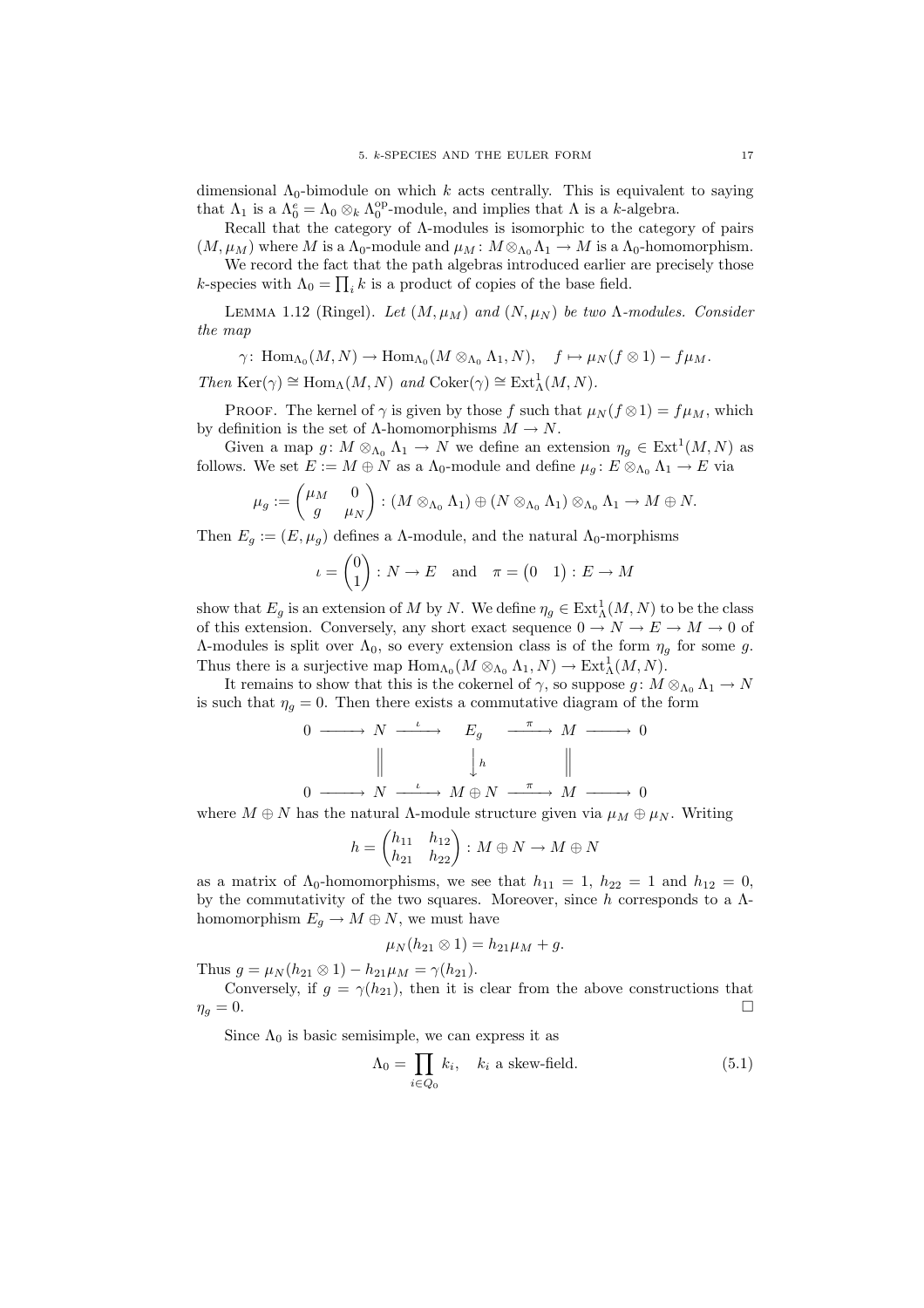We denote the unit in  $k_i$  as  $\varepsilon_i$ . We can also decompose  $\Lambda_1$  as

$$
\Lambda_1 = \bigoplus_{i,j \in Q_0} k_{ij}, \quad k_{ij} = \varepsilon_i \Lambda_1 \varepsilon_j \text{ a } k_i \cdot k_j \text{-bimodule.}
$$
 (5.2)

By definition, k is contained in the centre of each  $k_i$  and acts centrally on each  $k_{ij}$ . Moreover, each  $k_i$  and  $k_{ij}$  is finite dimensional over k. We write

$$
s_i := \dim_k k_i \quad \text{and} \quad a_{ij} := \dim_k k_{ij}.\tag{5.3}
$$

Note that

$$
s_i \dim_{k_i} k_{ij} = a_{ij} = s_j \dim_{k_j} k_{ij}.
$$

Define a matrix  $R = R_{\Lambda}$  via

$$
R := (s_i \delta_{ij} - a_{ij})_{i,j \in Q_0}.\tag{5.4}
$$

The dimension vector of a  $\Lambda$ -module M is defined as

$$
\underline{\dim} M := \sum_{i \in Q_0} \left( \dim_{k_i} M \cdot \varepsilon_i \right) e_i \in \mathbb{Z} Q_0. \tag{5.5}
$$

COROLLARY 1.13. For M and N finite dimensional  $\Lambda$ -modules, we have

$$
\langle \underline{\dim} M, \underline{\dim} N \rangle := (\underline{\dim} M) R(\underline{\dim} N)^t = \dim \operatorname{Hom}_\Lambda(M,N) - \dim \operatorname{Ext}^1_\Lambda(M,N).
$$

We shall also need the symmetrisation of this form, given by

$$
(\underline{d}, \underline{e}) := \langle \underline{d}, \underline{e} \rangle + \langle \underline{e}, \underline{d} \rangle = (\underline{d})(R + R^t)(\underline{e})^t.
$$
\n(5.6)

As for quivers, there is a natural parameterising space for the modules of dimension vector  $\underline{d}$ . As a  $\Lambda_0$ -module, this is naturally isomorphic to the k-vector space  $M = \coprod_i k_i^{d_i}$ . Using the decomposition of  $\Lambda_1$  given above, a module structure on this space is completely determined by the maps  $\mu_{ij} : k_i^{d_i} \otimes_{k_i} k_{ij} \to k_j^{d_j}$ . We therefore take as parametrising space

$$
\text{Rep}(\underline{d}) := \bigoplus_{i,j} \text{Hom}_{k_j} \left( k_{ij}^{d_i}, k_j^{d_j} \right). \tag{5.7}
$$

The notion of isomorphism translates into an action of the group

$$
GL(\underline{d}) := \prod_{i} GL(d_i, k_i)
$$
\n(5.8)

on the space  $\text{Rep}(\underline{d})$ , where the action is given by conjugation. We have used here the identification  $k_{ij}^{d_i} = k_i^{d_i} \otimes_{k_i} k_{ij}$ . Just as for quivers, the orbits are in bijection with the isomorphism classes of modules of dimension vector  $\underline{d}$ , and the stabiliser of a point is isomorphic to the automorphism group of the corresponding module.

Of particular interest for these lectures is the case of a finite field  $k$ . We record the following lemma determining the structure of the algebra  $k_i \otimes_k k_j$ , and hence the possible simple bimodules which can occur as summands of  $k_{ij}$ .

LEMMA 1.14. Let k be a finite field with algebraic closure  $\bar{k}$ . Let  $k_i$ ,  $k_j$ , K and L be field extensions of k contained in  $\overline{k}$  of degrees  $s_i$ ,  $s_j$ ,  $gcd(s_i, s_j)$  and  $lcm(s_i, s_j)$ respectively. Then

$$
k_i \otimes_k k_j = \bigoplus_{[\sigma] \in G} L_{[\sigma]} \quad \text{where} \quad G := \text{Gal}(L, k) / \text{Gal}(L, K) \cong \text{Gal}(K, k).
$$

The  $k_i$ - $k_j$ -bimodule structure on  $L_{[\sigma]}$  is given by  $a \cdot \lambda \cdot b := \sigma(a)\lambda b$ .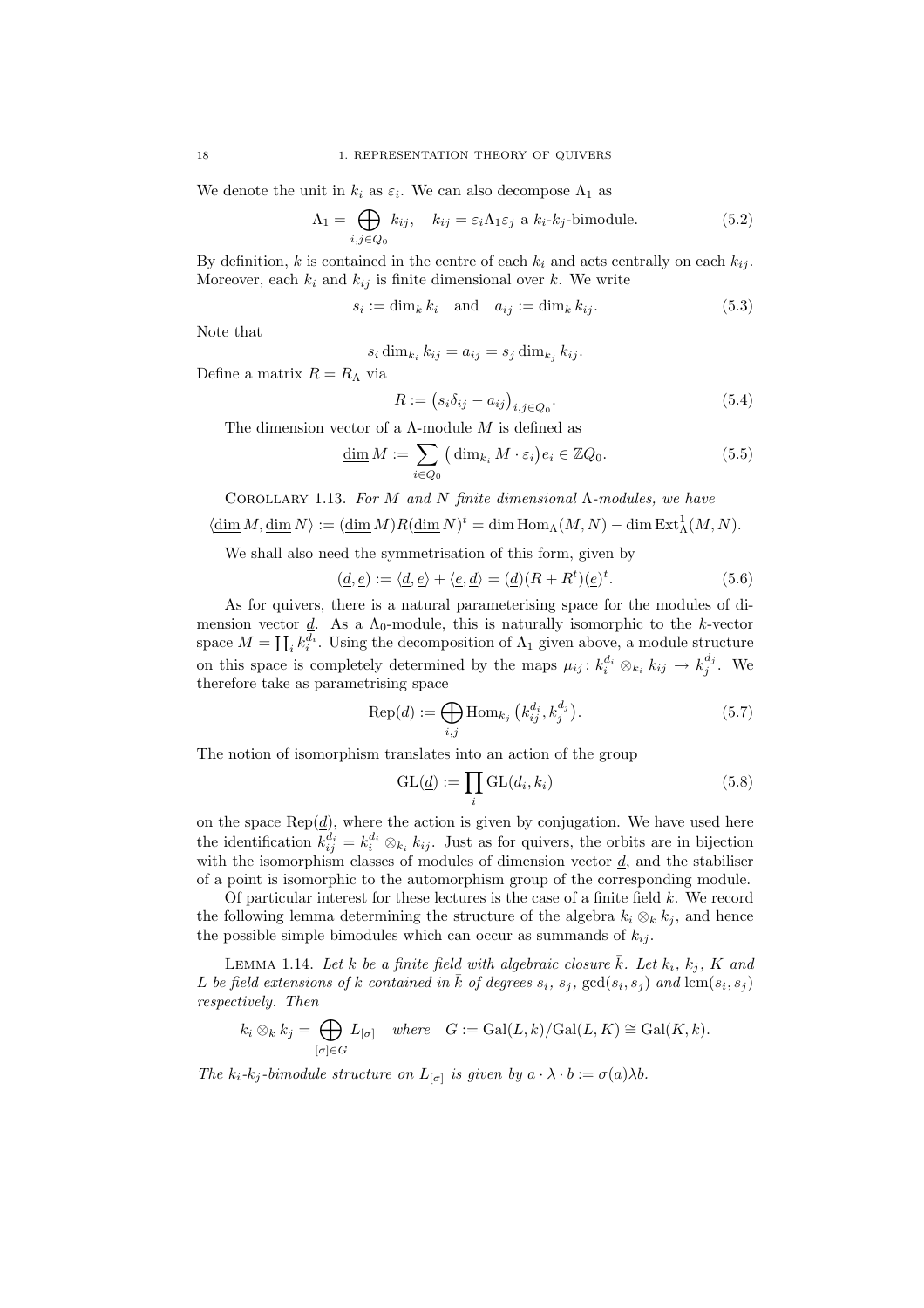PROOF. We know that  $k_i \otimes_k k_j \cong k_i \otimes_K (K \otimes_k K) \otimes_K k_j$  and that  $K \otimes_k K \cong$  $\bigoplus_{\tau \in \text{Gal}(K,k)} K_{\tau}$ . Here,  $K_{\tau}$  is the K-K-bimodule which, as a set, is given by K, and with action  $a \cdot \lambda \cdot b := \tau(a)\lambda b$ .

Let  $\sigma \in \text{Gal}(L, k)$  be a lift of  $\tau$ . There is a map  $k_i \otimes_K K_{\tau} \otimes_K k_j \to L_{\sigma}$  of  $k_i \cdot k_j$ bimodules sending  $\lambda \otimes \mu \otimes \nu \mapsto \sigma(\lambda)\mu\nu$ . Since this is surjective and the dimensions over k agree, this is an isomorphism. In particular,  $L_{\sigma}$ , as a  $k_i \otimes_k k_j$ -module, depends only on the class  $[\sigma] \in G$ .

The matrix  $R_{\Lambda}$  gives us our first connection to Lie algebras.

Consider  $R_{\Lambda^{op}}$ , the matrix arising from the opposite algebra. Since this only depends on dimensions, we see that  $R_{\Lambda^{op}} = R_{\Lambda}^{t}$ , the transpose. Thus  $B := R + R^{t} = (2s_i\delta_{ij} - (a_{ij} + a_{ij}))$  is a symmetric integer matrix, which depends only on the  $2s_i\delta_{ij}$  –  $(a_{ij} + a_{ji})$  is a symmetric integer matrix, which depends only on the dimensions  $s_i = \dim_k k_i$  and  $a_{ij} + a_{ji} = \dim_k (k_{ij} \oplus k_{ji})$ . In particular, if  $\Lambda = kQ$ is a path algebra, we see that  $B$  is "independent of the orientation of  $Q$ "; that is, any other orientation of the same underlying graph yields the same matrix B.

Note that the symmetric bilinear form  $(-, -)$  defined above is given by the matrix B.

Define now  $D := diag(s_i)$ , an invertible, diagonal matrix, and  $C := D^{-1}B$ . We note that

$$
c_{ii} = 2(1 - a_{ii}/s_i) \in 2\mathbb{Z} \text{ and } c_{ii} \le 2;
$$
  
\n
$$
c_{ij} \le 0 \text{ for } i \ne j;
$$
  
\n
$$
s_i c_{ij} = s_j c_{ji}.
$$
\n(5.9)

Thus C is a finite symmetrisable Borcherds matrix. (See Section 1 for a general definition.) Note that a symmetrisable generalised Cartan matrix is a matrix as above satisfying the extra condition that  $c_{ii} = 2$  for all *i*.

Lemma 1.15. Every such finite symmetrisable Borcherds matrix arises from some k-species over a finite field k.

PROOF. Given  $s_i$ , let  $k_i/k$  be a field extension of degree  $s_i$ . We may assume that the indices are given by the integers  $1, \ldots, n$ . Then, for  $i < j$ , take  $k_{ij}/k$  a field extension of degree  $-s_i c_{ij}$  and  $k_{ji} = 0$ . Finally, let  $k_{ii}/k$  be a field extension of degree  $s_i(1 - c_{ii}/s)$ . In this way we obtain a k-species corresponding to the matrix  $C.$ 

There is a natural way to associate a valued graph to any symmetrisable generalised Cartan matrix. Given  $C = D^{-1}B$  with rows and columns indexed by  $Q_0$ , we let  $Q_0$  be the set of vertices, with vertex i having value  $s_i$  and draw valued edges

$$
s_i \xrightarrow{|b_{ij}|} s_j \quad \text{for } i \neq j, \text{ and } \quad s_i \qquad s_{i-b_{ii}/2}
$$

We usually omit the edge if it has value 0.

Note that our definitions are not the standard ones, but are simpler to draw and retain the necessary information. In particular, we have a bijection between valued graphs and pairs  $(D, B)$  such that  $C = D^{-1}B$  is a finite symmetrisable Borcherds matrix.

Similarly we can associate to any  $k$ -species a valued quiver. The vertices correspond to the primitive idempotents, with vertex  $i$  having value  $s_i$ , and we draw valued arrows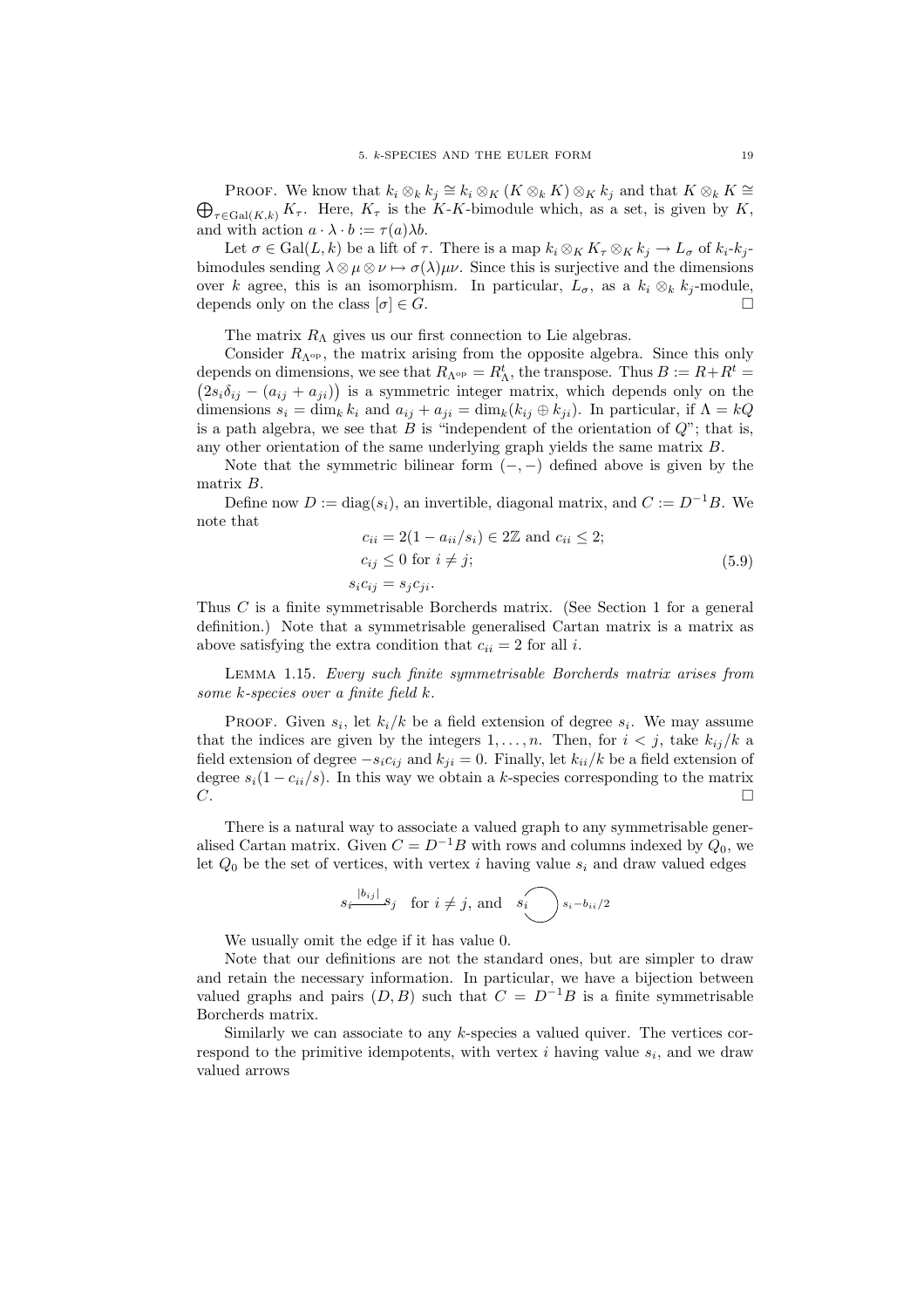$$
s_i \overbrace{\longleftarrow{\scriptstyle a_{ij}}}^{\scriptstyle a_{ij}} s_j \quad \text{for } i \neq j, \text{ and } \quad s_i \qquad s_{i-b_{ii}/2}
$$

If each  $s_i = 1$ , then we can omit these numbers and replace an arrow with value m by m unvalued arrows. In this way we recover the quiver  $Q$  from the path algebra kQ.

# Exercises 5.

- (1) Deduce Corollary 1.13 directly from the projective resolution of Theorem 1.9 by applying the functor  $\text{Hom}(-, N)$ .
- (2) Given a quiver Q, show that there exists a fully faithful functor Mod  $kQ \rightarrow$ Mod  $kQ'$  (restricting to mod  $kQ \to \text{mod } kQ'$ ) for some other quiver  $Q'$ without oriented cycles (so that  $kQ'$  is finite dimensional).
- (3) Use the Euler form to show the the category mod  $\Lambda$  is hereditary, where  $\Lambda$ is a k-species. [Hint. Recall the definition of  $\text{Ext}^2_{\Lambda}(M,N)$  in terms of pairs of exact sequences. The Euler form shows that if  $0 \to N \to E \to M \to 0$ is a short exact sequence, then  $\text{Ext}^1_\Lambda(E, X) \to \text{Ext}^1_\Lambda(N, X)$  is surjective for all X (by considering dimensions). We deduce that  $\text{Ext}^2_{\Lambda}(M, N) = 0$ .

## 6. An Example

As an example, let  $K/k$  be a field extension of degree n. Then K is naturally a k-K-bimodule, so we can form a k-species  $\Lambda$  using  $\Lambda_0 := k \times K$  and  $\Lambda_1 := K$  (as a k-K-bimodule). Then

$$
\Lambda := \begin{pmatrix} k & K \\ 0 & K \end{pmatrix}, \quad R = \begin{pmatrix} 1 & -n \\ 0 & n \end{pmatrix}, \quad C = \begin{pmatrix} 2 & -n \\ -1 & 2 \end{pmatrix}
$$
(6.1)

and the valued quiver of  $\Lambda$  is

 $\bullet \frac{(n, 1)}{n}$ 

A representation is given by a k-vector space  $U$ , a K-vector space  $V$  and a K-linear map  $\phi: U \otimes_k K \to V$ . Now,

 $\text{Hom}_K(U \otimes_k K, V) \cong \text{Hom}_k(U, \text{Hom}_K(K, V)) \cong \text{Hom}_k(U, V \otimes_K K) \cong \text{Hom}_k(U, V),$ using the natural  $K-k$ -bimodule structure on  $K$ . Thus a representation can also be thought of as a k-vector space U, a K-vector space V and a k-linear map  $\phi: U \to V$ .

There exists a uniuqe indecomposable (up to isomorphism) of dimension vector  $e_1 + e_2$ . For, any such is given by a 1-dimensional k-subspace of K. Since we can act by  $K^*$ , we may assume that this has basis vector  $1 \in K$ .

Similarly, there are no indecomposable representations of dimension vector  $e_1 +$ 2e<sub>2</sub>. For, any 1-dimensional k-subspace of  $K^2$  has basis vector  $(1,0)^t$  up to the action of  $GL_2(K)$ .

Now consider indecomposable representations of dimension vector  $2e_1+e_2$ ; that is, a 2-dimensional k-subspace of  $K$  — so  $n \geq 2$ . We can view  $\phi: k^2 \to K$  as given by a pair  $(x, y)$ , where  $x, y \in K$  are linearly independent over k, thus a basis for  $\text{Im}(\phi)$ . Isomorphisms are given via

$$
k^{2} \xrightarrow{(x',y')} K
$$
  
\n
$$
\begin{pmatrix} a & b \ c & d \end{pmatrix} \downarrow z \quad \text{where} \quad x' = \frac{ax + cy}{z}, \quad y' = \frac{bx + dy}{z}.
$$
 (6.2)  
\n
$$
k^{2} \xrightarrow{(x,y)} K
$$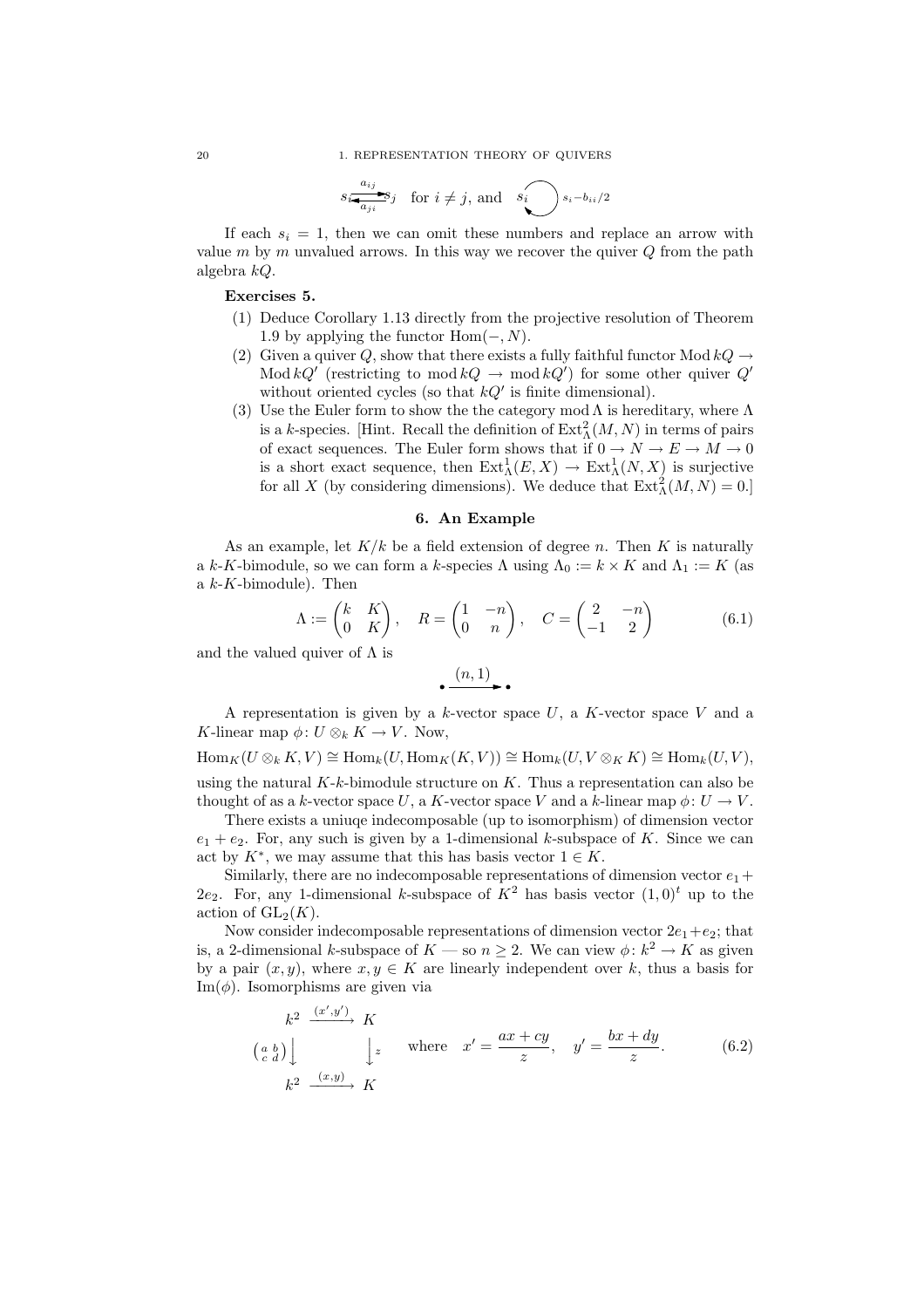#### 6. AN EXAMPLE 21

Since  $x, y \in K$  are linearly dependent over k, we see that every indecomposable representation is isomorphic to one given by a pair  $(x, 1)$  for some  $x \in K \setminus k$ . Moreover, the pairs  $(x, 1)$  and  $(x', 1)$  correspond to isomorphic representations if and only if there exists an invertible matrix  $\begin{pmatrix} a & b \\ c & d \end{pmatrix}$  such that  $x' = (ax + c)/(bx + d)$ .

Thus we are interested in this "Möbius transformation" on  $K \setminus k$ , sending  $x \mapsto (ax + c)/(bx + d).$ 

Consider the endomorphism ring of the indecomposable representation corresponding to  $(1, x)$ . We see that this is given by those pairs  $\left(\begin{pmatrix} a & b \\ c & d \end{pmatrix}, z\right) \in M_2(k) \times K$ sponding  $\infty$  (x, x). We see that  $\lim_{x \to a} x$  is  $\lim_{x \to a} x$ ,  $\lim_{x \to a} x + c$ ; that is,  $bx^2 + (d - a)x - c = 0$ . If  $1, x, x^2$ are linearly dependent over k, then the endomorphism ring is isomorphic to  $k[x]$ , a field extension of  $k$  of degree 2. Otherwise the endomorphism ring is simply  $k$ .

Furthermore, the group  $GL_2(k)$  has  $q(q-1)(q^2-1)$  elements, and the stabiliser under the Möbius transformation has size  $q-1$  if  $1, x, x^2$  are linearly independent over k, or else  $q^2 - 1$  if they are linearly dependent.

Case  $n = 2$ .

In this case,  $1, x, x^2$  are always linearly dependent over k, so the endomorphism ring is always isomorphic to K. Thus there are  $q(q-1)$  pairs of the form  $(y, 1)$ in the orbit of  $(x, 1)$ . Hence all points  $y \in K \setminus k$  occur and there is precisly one indecomposable representation up to isomorphism and its endomorphism ring is  $K$ .

Case  $n = 3$ .

In this case, there is no subfield  $k \subset L \subset K$  with  $[L : k] = 2$ . Hence 1, x, x<sup>2</sup> must be linearly independent and any indecomposable has endomorphism ring  $k$ . There are now  $q(q^2-1)$  pairs of the form  $(y, 1)$  in the orbit of x, hence all points  $y \in K \backslash k$ occur. There is thus a unique indecomposable and its endomorphism ring is  $k$ .

Case  $n = 4$ .

In this case there is a unique subfield  $k \subset L \subset K$  with  $[L : k] = 2$ . Any  $x \in L \setminus k$ gives rise to an indecomposable with endomorphism ring L. There are  $q(q-1)$  points in its orbit, which thus covers all elements in  $L \setminus k$ . Thus this indecomposable is unique up to isomorphism.

For all other points  $x \in K \setminus L$ , the corresponding indecomposable has endomorphism ring k, hence each orbit under the Möbius transformation has size  $q(q^2-1)$ . Therefore there are  $q$  orbits, so  $q$  isomorphism classes of indecomposables.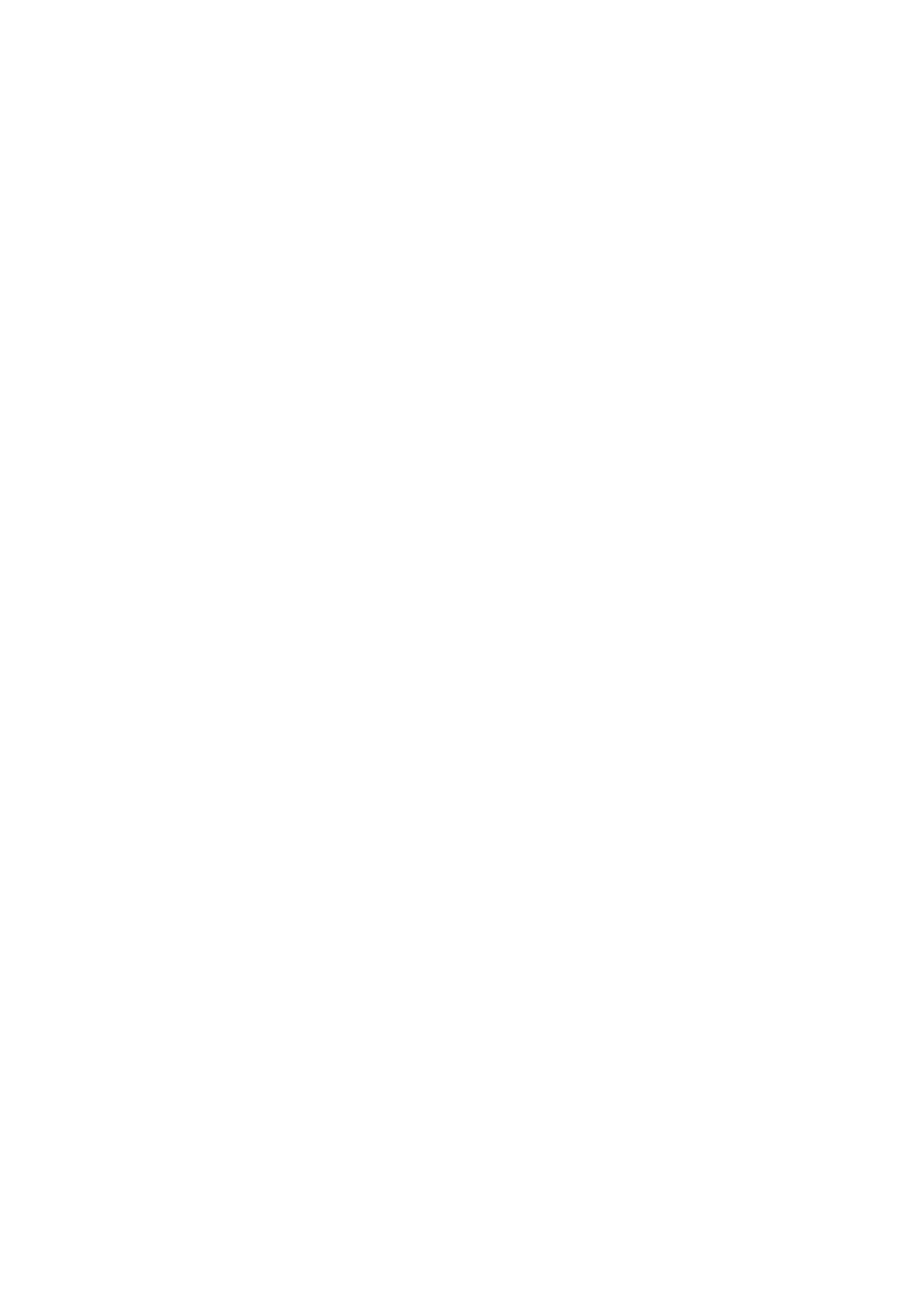CHAPTER 2

# Ringel-Hall Algebras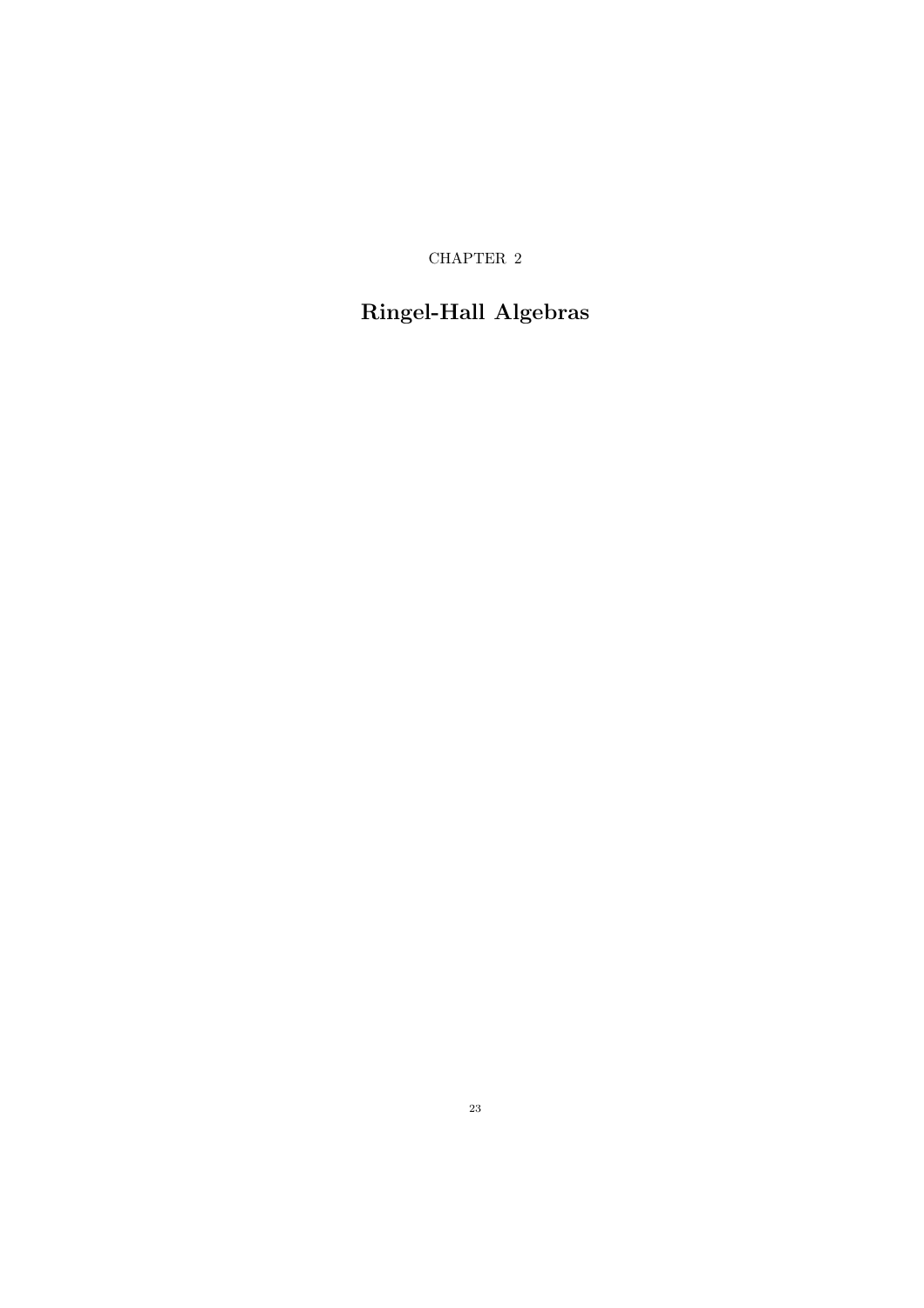#### 24 2. RINGEL-HALL ALGEBRAS

#### 1. Hall Numbers and Ringel-Hall Algebras

In this section, we define the Ringel-Hall algebra  $\mathcal{H}(\mathcal{A})$  for the category  $\mathcal{A} =$ mod  $\Lambda$ , where  $\Lambda$  is a species over some finite field k with q elements.

For three modules  $M$ ,  $N$  and  $E$  we define

$$
\mathcal{P}_{MN}^E := \{ (f,g) : 0 \to N \xrightarrow{f} E \xrightarrow{g} M \to 0 \text{ exact} \} \text{ and } P_{MN}^E := |\mathcal{P}_{MN}^E|.
$$
 (1.1)

Note that  $P_{MN}^E$  is a finite number since both  $\text{Hom}(N, E)$  and  $\text{Hom}(E, M)$  are finite sets.

We also define

$$
\mathcal{F}_{MN}^E := \{ U \le E : E/U \cong M, U \cong N \} \quad \text{and} \quad F_{MN}^E := |\mathcal{F}_{MN}^E|.
$$
 (1.2)

The  $F_{MN}^E$  are called Hall numbers.

There is a natural map  $\mathcal{P}^E_{MN} \to \mathcal{F}^E_{MN}$  sending  $(f, g)$  to the submodule  $\text{Im}(f)$  = Ker(g). The fibres are given by the natural action of  $\text{Aut}(M) \times \text{Aut}(N)$  on  $\mathcal{P}^E_{MN}$ , and this action is free.

For any object X, the automorphism group  $Aut(X) \subset End(X)$  is finite. We write

$$
a_X := |\operatorname{Aut}(X)|.\tag{1.3}
$$

The above considerations immediately give the following lemma.

LEMMA 2.1.  $F_{MN}^E = P_{MN}^E / a_M a_N$ .

The Ringel-Hall algebra  $\mathcal{H}(\mathcal{A})$  is the free abelian group with basis  $u_{[X]}$  parameterised by the isomorphism classes of objects in  $A$  and with multiplication

$$
u_{[M]}u_{[N]} := \sum_{[E]} F_{MN}^{E} u_{[E]} = \sum_{[E]} \frac{P_{MN}^{E}}{a_M a_N} u_{[E]}.
$$
\n(1.4)

We note that this sum is finite since  $\text{Ext}^1(M, N)$  is a finite set. Also, we are implicitly using the fact that A is essentially small, so that the basis of  $\mathcal{H}(\mathcal{A})$  is a set.

We shall often abuse notation and write  $u_X$  for  $u_{[X]}$ . Similarly, although most summations will be over isomorphism classes of objects, we shall write  $\Sigma_E$  for  $\sum_{[E]}$ .

LEMMA 2.2 (Ringel). The Ringel-Hall algebra  $H(A)$  is an associative algebra with unit  $u_0$  corresponding to the zero module. In particular

$$
\sum_X F_{LM}^X F_{XN}^E = \sum_X F_{LX}^E F_{MN}^X
$$

for all objects  $L, M, N$  and  $E$ .

PROOF. Consider the products  $u_L(u_Mu_N)$  and  $(u_Lu_M)u_N$ . We have

$$
u_L(u_Mu_N) = \sum_X F_{MN}^X u_L u_X = \sum_{X,E} F_{LX}^E F_{MN}^X u_E,
$$
  

$$
(u_L u_M)u_N = \sum_X F_{LM}^X u_X u_N = \sum_{X,E} F_{LM}^X F_{XN}^E u_E.
$$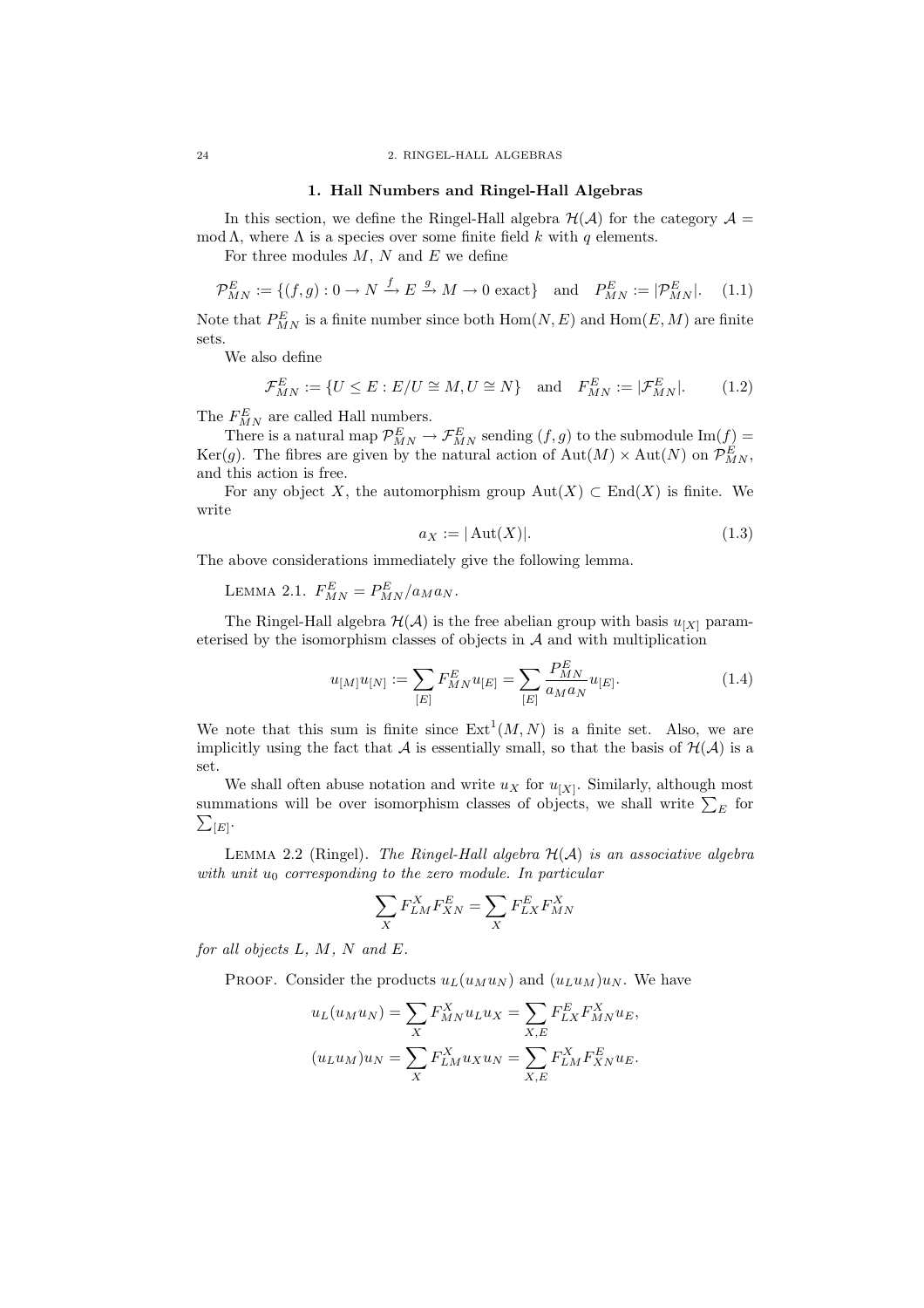Comparing coefficients we see that the multiplication is associative if and only if we have the identity

$$
\sum_X F_{LM}^X F_{XN}^E = \sum_X F_{LX}^E F_{MN}^E \quad \text{for all $L,\,M,\,N$ and $E$}.
$$

We can rewrite this in terms of the numbers  $P_{MN}^E$  to get

$$
\sum_{X} \frac{P_{LM}^X P_{XN}^E}{a_X} = \sum_{X} \frac{P_{LX}^E P_{MN}^X}{a_X} \quad \text{for all } L, M, N \text{ and } E.
$$

We will show that there is a bijection

$$
\coprod_{X} \frac{\mathcal{P}_{LN}^X \times \mathcal{P}_{XN}^E}{\mathrm{Aut}(X)} \longleftrightarrow \coprod_{Y} \frac{\mathcal{P}_{LY}^E \times \mathcal{P}_{MN}^Y}{\mathrm{Aut}(Y)},
$$

where the action of  $\text{Aut}(X)$  on  $\mathcal{P}_{LM}^X \times \mathcal{P}_{XN}^E$  is given via

$$
\xi \cdot ((a,b),(f,g)) := ((\xi a, b\xi^{-1}), (f,\xi g)).
$$

Note that this action is free, since  $g$  is an epimorphism. Similarly for the action of Aut(Y) on  $\mathcal{P}_{LY}^E \times \mathcal{P}_{MN}^Y$ .

There is a natural map

$$
\mathcal{P}^{X}_{LM} \times \mathcal{P}^{E}_{XN} \longrightarrow \coprod_{Y} \frac{\mathcal{P}^{E}_{LY} \times \mathcal{P}^{Y}_{MN}}{\mathrm{Aut}(Y)}
$$

given by the pull-back construction. This is well-defined since the pull-back is uniquely determined up to isomorphism. We can draw this in a commutative diagram as  $((a, b), (f, g)) \mapsto ((a', b'), (f', g'))$ , where

$$
N \longrightarrow N
$$
\n
$$
\downarrow f' \qquad \downarrow f
$$
\n
$$
Y \xrightarrow{a'} E \xrightarrow{b'} L
$$
\n
$$
\downarrow g' \qquad \downarrow g \qquad ||
$$
\n
$$
M \xrightarrow{a} X \xrightarrow{b} L
$$

In fact, this map only depends on the pair  $((a, b), (f, g))$  up to the action of  $Aut(X)$ , so we obtain an induced map

$$
\coprod_{X} \frac{\mathcal{P}_{LM}^X \times \mathcal{P}_{XN}^E}{\mathrm{Aut}(X)} \longrightarrow \coprod_{Y} \frac{\mathcal{P}_{LY}^E \times \mathcal{P}_{MN}^Y}{\mathrm{Aut}(Y)}.
$$

There is a map in the other direction induced by taking the push-out, and these constructions are easily seen to be mutual inverses. In other words, the square

$$
\begin{array}{ccc}\nY & \xrightarrow{a'} & E \\
\downarrow{g'} & & \downarrow{g} \\
M & \xrightarrow{a} & X\n\end{array}
$$

is both a push-out and a pull-back, or a homotopy Cartesian square. It is clear that  $u_0$  is the identity for this multiplication.  $\Box$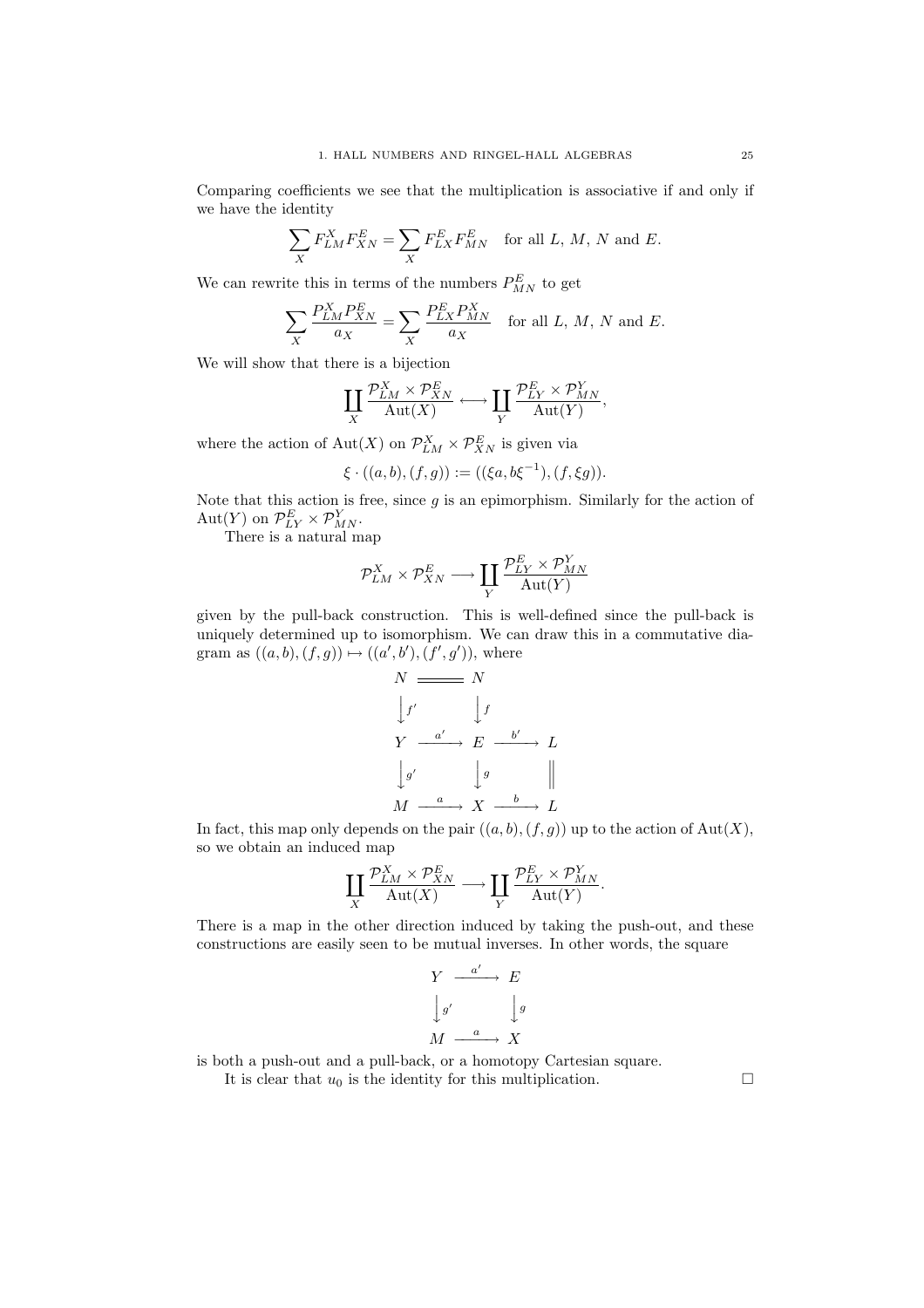In fact, this proof works much more generally. We only need  $A$  to be an essentially small, finitary, exact category: that is, an exact category for which  $Hom(M, N)$  and  $Ext<sup>1</sup>(M, N)$  are finite abelian groups and such that the isomorphism classes of objects form a set.

For example, we may take  $A$  to be the finite length modules over some ring with only finitely many elements, since each such module will have only finitely many elements [Ringel]. We could also take the category of coherent sheaves over some projective k-scheme [Schiffmann].

We note that iterated multiplications can be expressed using filtrations. Given objects  $M_1, \ldots, M_r$  and E, define

$$
\mathcal{F}_{M_1\cdots M_r}^E := \{0 = U_{r+1} \subset U_r \subset \cdots \subset U_1 = E : U_i/U_{i+1} \cong M_i\},
$$
  
\n
$$
F_{M_1\cdots M_r}^E := |\mathcal{F}_{M_1\cdots M_r}^E|.
$$
\n(1.5)

Then

$$
u_{M_1} \cdots u_{M_r} = \sum_E F_{M_1 \cdots M_r}^E u_E. \tag{1.6}
$$

The Ringel-Hall algebra  $\mathcal{H}(\mathcal{A})$  is naturally graded by the Grothendieck group  $K(\mathcal{A})$ , where

$$
\mathcal{H}(\mathcal{A})_{\alpha} = \bigoplus_{\bar{M}=\alpha} \mathbb{Z} u_M. \tag{1.7}
$$

Then H acquires the structure of a graded algebra; that is,  $\mathcal{H}_{\underline{d}}\mathcal{H}_{\underline{e}} \subset \mathcal{H}_{\underline{d}+\underline{e}}$ .

Finally we relate Hall numbers to counting extension classes. Given objects M, N and E write  $\text{Ext}^1_{\Lambda}(M,N)_E \subset \text{Ext}^1(M,N)$  for the set of all classes of extensions of  $M$  by  $N$  which are isomorphic to  $E$ .

Proposition 2.3 (Riedtmann's Formula).

 $\mathcal{I}$ 

$$
F_{MN}^E=\frac{|\operatorname{Ext}^1(M,N)_E|}{|\operatorname{Hom}(M,N)|}\cdot\frac{a_E}{a_Ma_N}.
$$

PROOF. Recall that there is a natural map  $\mathcal{P}_{MN}^E \to \text{Ext}^1(M,N)_E$  sending  $(f, g)$  to the class of the corresponding extension, which we may denote by  $[(f, g)]$ . The fibre over a given class  $[(f, g)]$  consits of those pairs  $(f', g') = (\theta f, g\theta^{-1})$  for some  $\theta \in \text{Aut}(E)$ . Pictorially this is given by

$$
0 \longrightarrow N \xrightarrow{f} E \xrightarrow{g} M \longrightarrow 0
$$
  

$$
\parallel \qquad \qquad \downarrow \theta \qquad \parallel
$$
  

$$
0 \longrightarrow N \xrightarrow{f'} E \xrightarrow{g'} M \longrightarrow 0
$$

Thus we have an action of  $\text{Aut}(E)$  on  $\mathcal{P}_{MN}^E$ , with quotient precisely  $\text{Ext}^1(M, N)_E$ . Thus we need to describe the stabiliser in  $Aut(E)$  of some point  $(f, g) \in \mathcal{P}_{MN}^E$ .

The stabiliser of  $(f, g)$  is the set of automorphisms  $\theta$  such that  $g\theta = g$  and  $\theta f = f$ . Since  $(\theta - 1)f = 0$ , we see from the long exact sequence for Hom $(-, E)$  that there exists a unique  $\phi \in \text{Hom}(M, E)$  satisfying  $\phi g = \theta - 1$ . Now  $0 = g(\theta - 1) = g\phi g$ . Since g is an epimorphism, we deduce that  $g\phi = 0$ . Applying Hom $(M, -)$  shows that there exists a unique  $\psi \in \text{Hom}(M, N)$  such that  $\phi = f\psi$ , hence that  $\theta = 1 + f\psi g$ .

We have shown that there exists an injective map  $\text{Stab}(f,g) \to \text{Hom}(M,N)$ sending  $\theta$  to the unique  $\psi$  such that  $\theta = 1 + f \psi g$ . This map is also surjective, since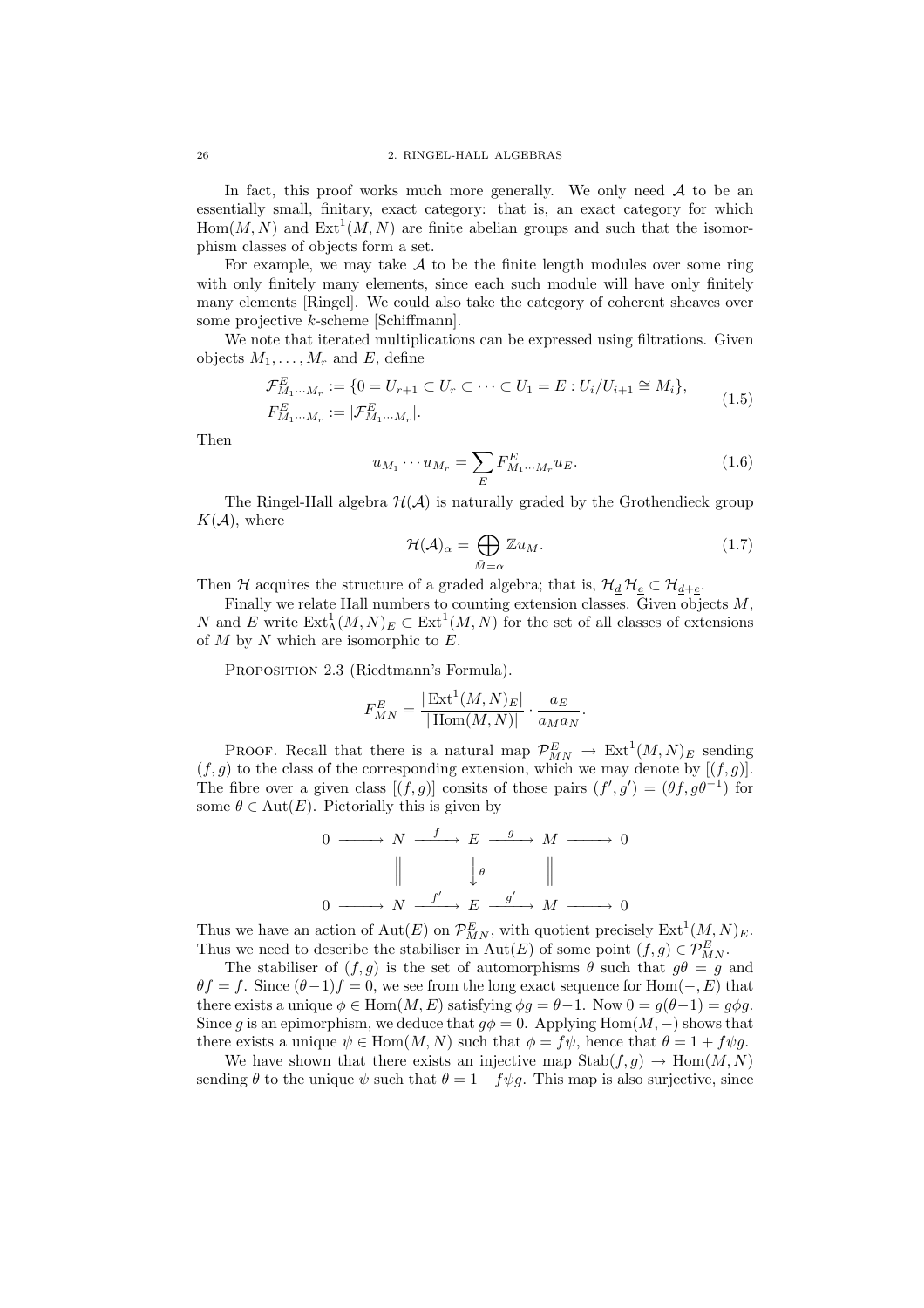if  $\psi \in \text{Hom}(M, N)$ , then  $f \psi g \in \text{End}(E)$  satisfies  $(f \psi g)^2 = 0$ , so that  $1 + f \psi g \in$ Aut $(E)$ . Hence the stabiliser of any point has size  $|Hom(M, N)|$ . . The contract of the contract of  $\Box$ 

We deduce that  $P_{MN}^E = |\operatorname{Ext}^1(M,N)| \frac{a_E}{|\operatorname{Hom}(M,N)|}$ 

# 2. The Coalgebra Structure

Since the multiplication is given by taking two objects and forming extensions of these, it is natural to ask the dual question about breaking an object into a submodule and its factor module. We need to be careful here, however, since it is not true in general that an object has only finitely many subobjects.

Define a comultiplication  $\Delta: \mathcal{H}(\mathcal{A}) \to \mathcal{H}(\mathcal{A}) \to \mathcal{H}(\mathcal{A})$  on the free abelian group  $\mathcal{H}(\mathcal{A})$  via

$$
\Delta(u_E) := \sum_{M,N} F_{MN}^E \frac{a_M a_N}{a_E} u_M \otimes u_N = \sum_{M,N} \frac{P_{MN}^E}{a_E} u_M \otimes u_N. \tag{2.1}
$$

We see that this notion is really dual to the multiplication, where we used the structure constants  $\frac{P_{MN}^E}{a_M a_N}$ .

LEMMA 2.4. The Ringel-Hall coalgebra is coassociative with counit  $\epsilon(u_M)$  =  $\delta_{M0}.$ 

PROOF. We have

$$
(\Delta \otimes 1)\Delta(u_E) = \sum_{N,X} \frac{P_{XN}^E}{a_E} \Delta(u_X) \otimes u_N = \sum_{L,M,N,X} \frac{P_{LM}^X P_{XN}^E}{a_X a_E} u_L \otimes u_M \otimes u_N,
$$

$$
(1 \otimes \Delta)\Delta(u_E) = \sum_{L,X} \frac{P_{LX}^E}{a_E} u_L \otimes \Delta(u_X) = \sum_{L,M,N,X} \frac{P_{LX}^E P_{MN}^X}{a_X a_E} u_L \otimes u_M \otimes u_N.
$$

Thus the coassociativity of  $\Delta$  follows from the same identity used to prove the associativity of Hall multiplication:

$$
\sum_{X} \frac{P_{LM}^X P_{XN}^E}{a_X} = \sum_{X} \frac{P_{LX}^E P_{MN}^X}{a_X}.
$$

For the counit, we note the identity

$$
(\epsilon \otimes 1)\Delta(u_E) = \sum_{M,N} \frac{P_{MN}^E}{a_E} \epsilon(u_M) \otimes u_N = \frac{P_{0E}^E}{a_E} 1 \otimes u_E = 1 \otimes u_E,
$$
  

$$
P_E^E \qquad \text{S, Similarly (1, 0, 0)} \Delta(u) = \sum_{M,N} \frac{P_{0E}^E}{a_E} 1 \otimes u_E = 1 \otimes u_E,
$$

since  $P_{0E}^{E} = a_E$ . Similarly  $(1 \otimes \epsilon) \Delta(u_E) = u_E \otimes 1$ .

In fact, we see from the proof that the comultiplication can also be defined for exact categories satisfying some finiteness condition: namely that each object has only finitely many subobjects. This clearly holds for the category of finite length modules over a finite ring, but fails for the category of coherent sheaves over a projective scheme. In this case, one needs to work harder, using a completion of the Hall alegbra [Schiffmann].

The comultiplication respects the grading on  $H(A)$  given by the Grothendieck group  $K(\mathcal{A})$ :

$$
\Delta\colon\thinspace \mathcal{H}_{\underline{d}}\to \bigoplus_{\underline{e}+\underline{e}'=\underline{d}} \mathcal{H}_{\underline{e}}\otimes \mathcal{H}_{\underline{e}'}\,.
$$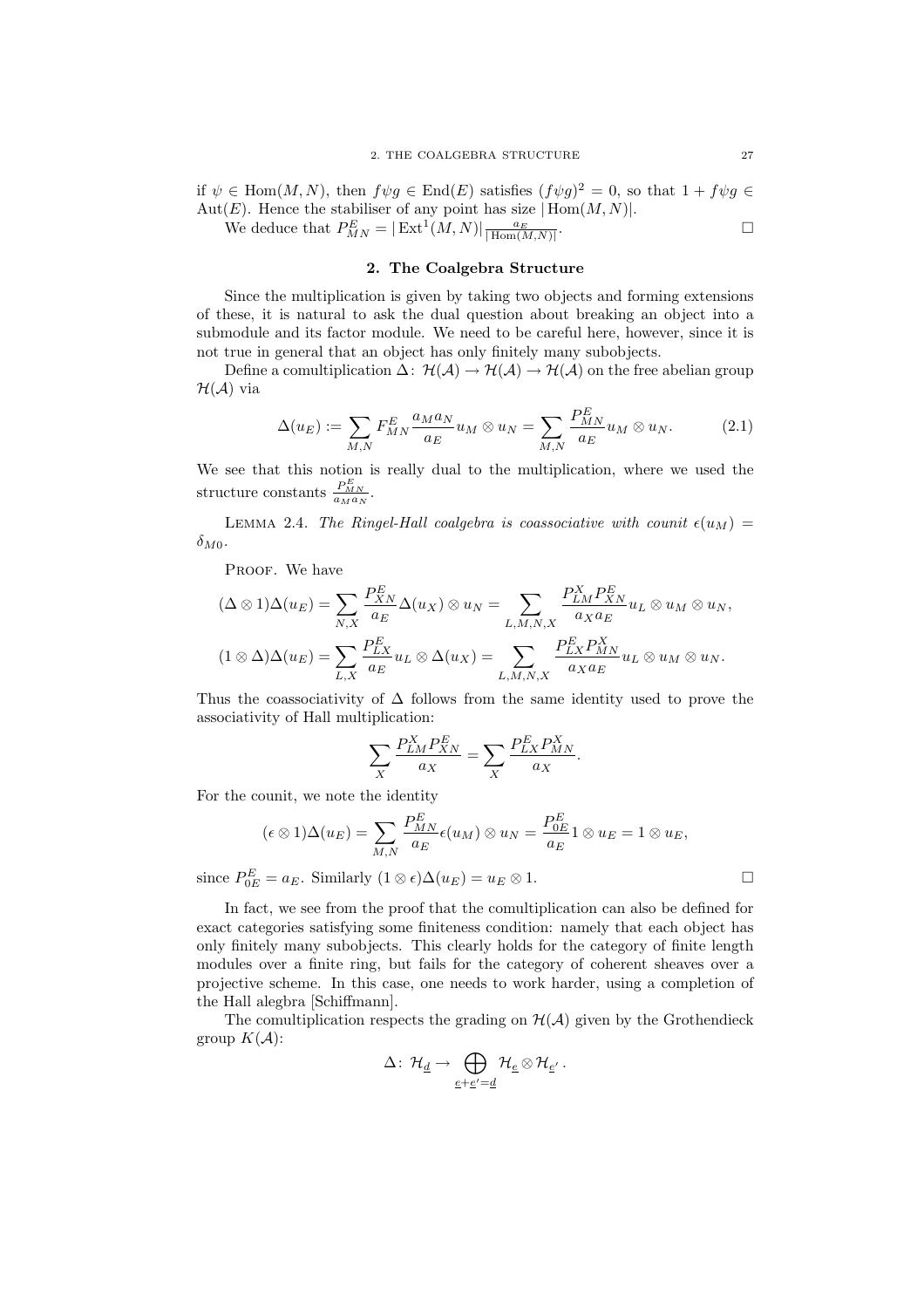Also, if S is simple, then  $u<sub>S</sub>$  is a primitive element

$$
\Delta(u_S)=u_S\otimes 1+1\otimes u_S,
$$

but the converse is almost never true. In fact, it is important to be able to find the primitive elements [Sevenhant-Van den Bergh].

We can again relate powers of the comultiplication to numbers of filtrations via the formula

$$
\Delta^{r}(u_{E}) = \sum_{M_1,\cdots,M_r} F_{M_1\cdots M_r}^{E} \frac{a_{M_1}\cdots a_{M_r}}{a_E} u_{M_1} \otimes \cdots \otimes u_{M_r}.
$$
 (2.2)

# 3. Examples

One of the simplest examples is when  $A$  is the category of vector spaces over some finite field k with q elements. This is equivalent to the category mod  $k =$  $\mod kQ$  for the quiver consisting of a single vertex.

Write  $u_m$ ,  $m \geq 0$ , for the basis element  $u_{[k^m]}$  in  $\mathcal{H}(\mathcal{A})$ . Then

$$
u_m u_n = F_{mn}^{m+n} u_{m+n}
$$

and the Hall number  $F_{mn}^{m+n}$  counts the number of *n*-dimensional subspaces of  $k^{m+n}$ , so equals the number of points in the Grassmannian  $\operatorname{Gr}{{\binom{m+n}{n}}\atop n}$  over k. Thus

$$
F_{mn}^{m+n}=|\mathrm{Gr} \! \left( \begin{matrix}m+n \\ n \end{matrix} \right)| = \left[ \begin{matrix}m+n \\ n \end{matrix} \right]_+ := \frac{[m+n]_+!}{[m]_+![n]_+!},
$$

where we have used the quantum numbers

$$
[m]_{+} := \frac{q^{m} - 1}{q - 1}
$$
 and  $[m]_{+}! := [m]_{+}[m - 1]_{+} \cdots [1]_{+}.$ 

Note that  $u_m = \frac{u_1^m}{[m]_+!}$  is a divided power and that  $F_{mn}^{m+n}$  is given by a "universal polynomial" in  $\mathbb{Z}[T]$ , evaluated at  $T = q = |k|$ .

We also wish to consider the comultiplication. We first note that

$$
a_m = |\operatorname{Aut}(k^m)| = |\operatorname{GL}_m(q)| = (q^m - 1)(q^m - q) \cdots (q^m - q^{m-1}) = q^{\binom{m}{2}} (q - 1)^m [m]_+!
$$
  
This is again given by a universal polynomial. Now.

This is again given by a universal polynomial. Now,

$$
P_{mn}^{m+n} = F_{mn}^{m+n} a_m a_n = q^{\binom{m}{2} + \binom{n}{2}} (q-1)^{m+n} [m+n]_+!
$$
  
=  $q^{\binom{m+n}{2} - mn} (q-1)^{m+n} [m+n]_+! = a_{m+n} q^{-mn}.$ 

Thus

$$
\Delta(u_r) = \sum_{m+n=r} q^{-mn} u_m \otimes u_n.
$$

We observe that  $\mathcal{H}(\mathcal{A})$  is both commutative and cocommutative. In fact, this holds whenever  $A$  is a semisimple category.

Finally we wish to compare the multiplication and comultiplication. We first calculate

$$
\Delta(u_r u_s) = \begin{bmatrix} r+s \\ r \end{bmatrix}_+ \Delta(u_{r+s}) = \sum_{m+n=r+s} q^{-mn} \begin{bmatrix} m+n \\ r \end{bmatrix}_+ u_m \otimes u_n,
$$
  

$$
\Delta(u_r) \Delta(u_s) = \sum_{\substack{a+b=r \\ c+d=s}} q^{-ab-cd} u_a u_c \otimes u_b u_d = \sum_{\substack{m+n=r+s \\ a,b,c,d}} q^{-ab-cd} \begin{bmatrix} m \\ a \end{bmatrix}_+ \begin{bmatrix} n \\ b \end{bmatrix}_+ u_m \otimes u_n,
$$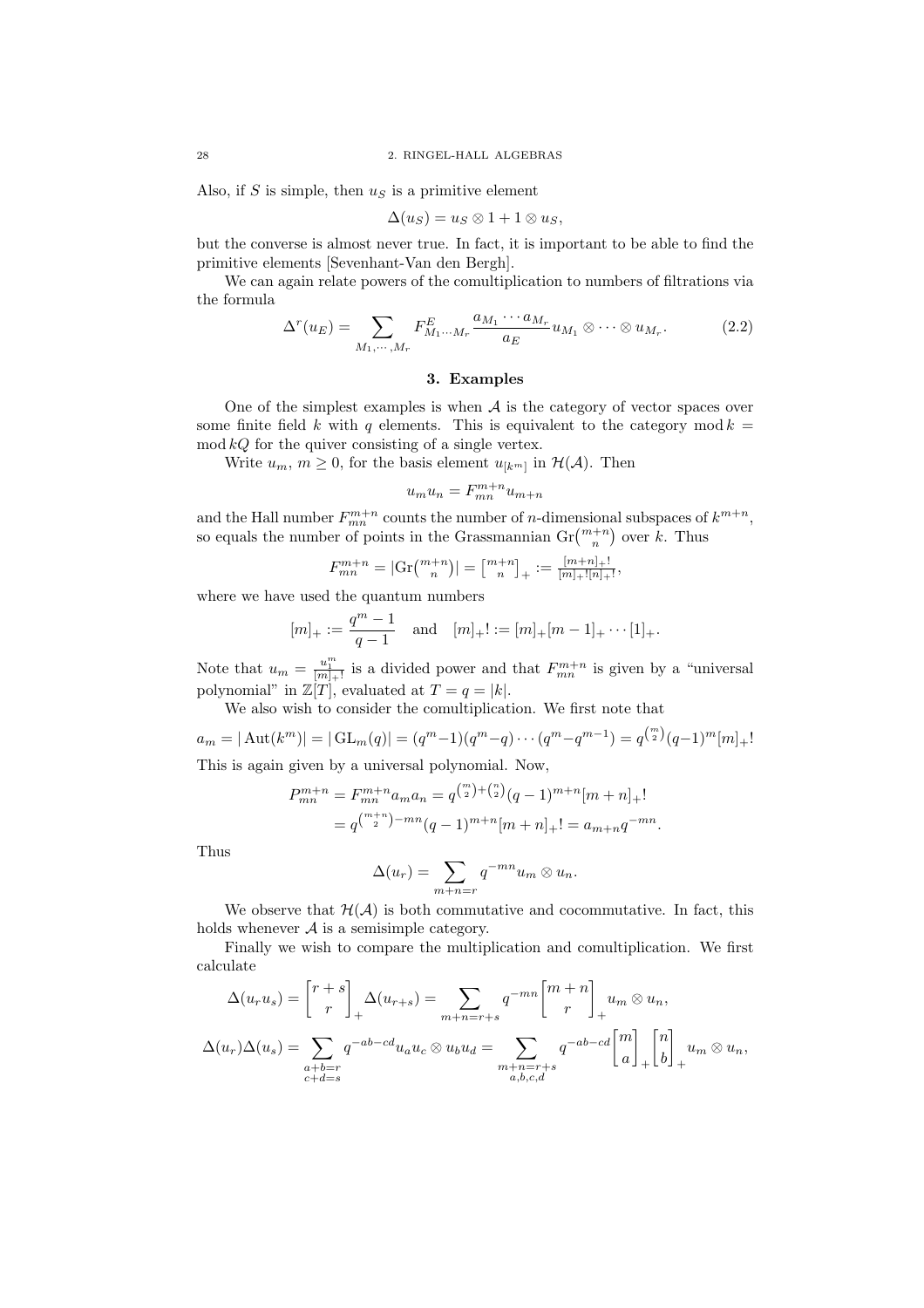#### 3. EXAMPLES 20

where the latter sum is over those  $a, b, c$  and  $d$  such that

$$
a+b=r, \quad c+d=s, \quad a+c=m, \quad b+d=r.
$$

In order to compare these formulae, we need a lemma, which is the quantum analogue of the classical formula

$$
\binom{m+n}{r}=\sum_{a+b=r}\binom{m}{a}\binom{n}{b}.
$$

Lemma 2.5. The following holds for quantum binomial coefficients:

$$
\genfrac{[}{]}{0pt}{}{m+n}{r}_{+}=\sum\limits_{a+b=r}q^{b(m-a)}\genfrac{[}{]}{0pt}{}{m}{a}_{+}\genfrac{[}{]}{0pt}{}{n}{b}_{+}.
$$

PROOF. The proof for ordinary binomial coefficients runs as follows. We divide the set of size  $m + n$  into a set of size m and a set of size n. To choose a subset of size r is then to choose a decomposition  $r = a + b$  together with a subset of size a from the set of size  $m$  and a subset of size  $b$  from the set of size  $n$ .

We now emulate this proof, using the philosophy that choosing  $r$  points from a set of size *n* corresponds to choosing an *r*-dimensional subspace of a vector space of dimension n. (See John Baez's Stuff http://math.ucr.edu/home/baez/week184. html .)

We fix a short exact sequence

$$
0\to k^m\to k^{m+n}\xrightarrow{p} k^n\to 0
$$

and a decomposition  $r = a + b$ . This defines a closed subscheme  $G_{a,b}$  of the Grassmannian $\mathrm{Gr} \binom{m+n}{r}$  via

$$
G_{a,b} := \{ U \in \mathrm{Gr} \binom{m+n}{r} : \dim p(U) = b \}.
$$

Then  $G_{a,b}$  is naturally a vector bundle over the product  $\operatorname{Gr} {m \choose a} \times \operatorname{Gr} {n \choose b}$ , where  $U \mapsto (U \cap k_m, p(U))$ . The fibre over some point  $(V, W)$  is canonically isomorphic to Hom $(W, k^m/V)$ . Counting points now completes the proof.

Using this result, together with the identity  $-mn + b(m - a) = -ab - cd - ad$ , we see that

$$
\Delta(u_r u_s) = \sum_{\substack{m+n=r+s \ a,b,c,d}} q^{-ab-cd-ad} \begin{bmatrix} m \\ a \end{bmatrix}_+ \begin{bmatrix} n \\ b \end{bmatrix}_+ u_m \otimes u_n
$$
  

$$
\Delta(u_r) \Delta(u_s) = \sum_{\substack{m+n=r+s \ a,b,c,d}} q^{-ab-cd} \begin{bmatrix} m \\ a \end{bmatrix}_+ \begin{bmatrix} n \\ b \end{bmatrix}_+ u_m \otimes u_n,
$$
 (3.1)

where  $a, b, c$  and  $d$  satisfy the same relations as before. Hence even in this simple example, the comultiplication is not an algebra homomorphism.

Our second example involves  $A = \text{mod } kQ$ , where k is a finite field with q elements and  $Q$  is the quiver of type  $\mathbb{A}_2$ 

$$
1 \longrightarrow 2
$$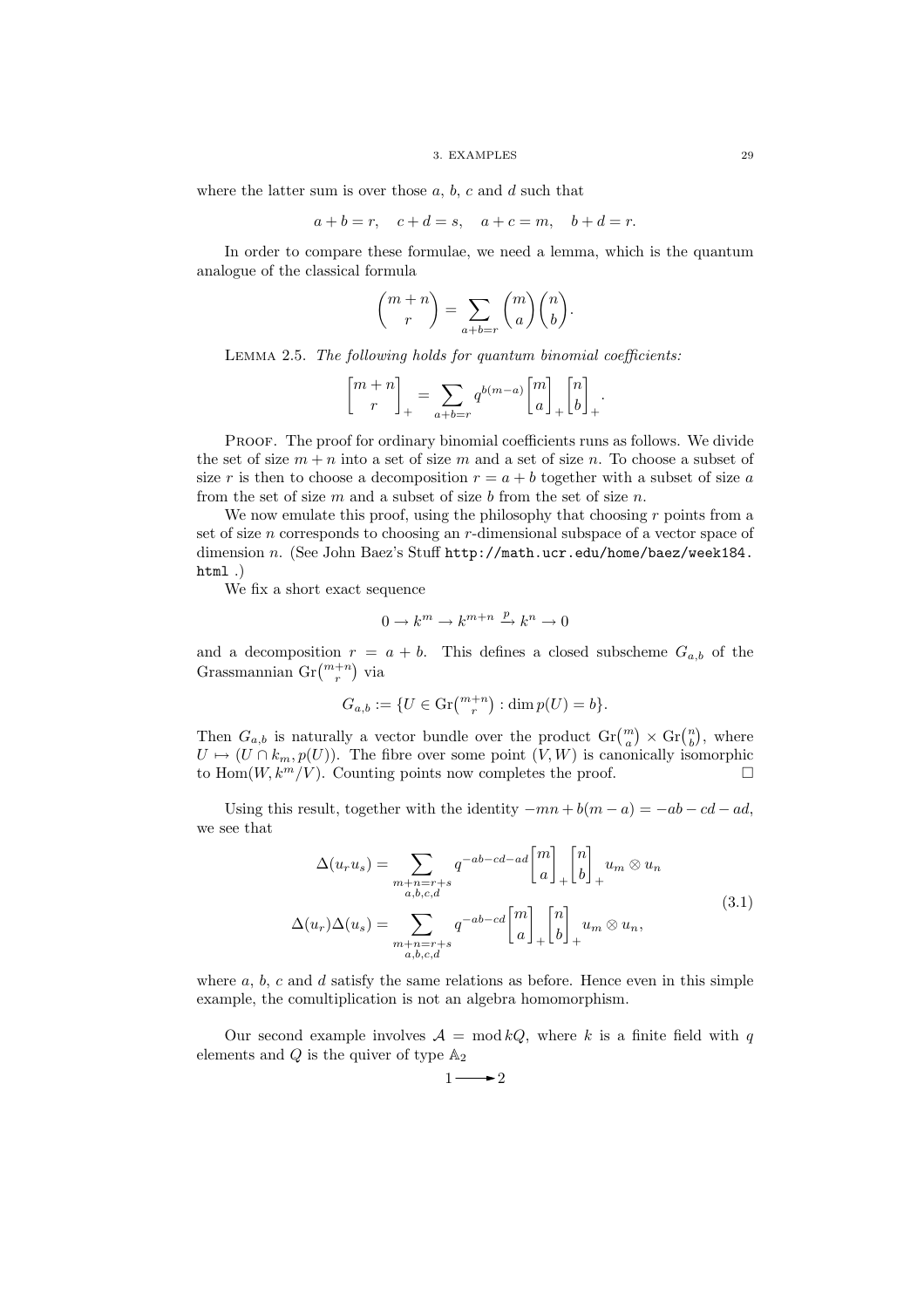We have indecomposables  $S_1$ ,  $S_2$  and X, where X is both projective and injective. Write  $u_i$  for  $u_{S_i}$ . We calculate some monomials in the  $u_i$ . We have

$$
u_2 u_1 = \sum_E F_{S_2 S_1}^E u_E = u_{S_1 \oplus S_2}.
$$

For, any exact sequence

$$
0 \to S_1 \to E \to S_2 \to 0
$$

must split, since  $S_2$  is projective. Since there are no homomorphisms between non-isomorphic simple modules, the Hall number  $F_{S_2S_1}^{S_1\oplus S_2}$  equals 1.

On the other hand,

$$
u_1 u_2 = \sum_E F_{S_1 S_2}^E u_E = u_X + u_{S_1 \oplus S_2}.
$$

For, there are only two non-isomorphic modules with dimension vector  $e_1 + e_2$ , namely X and  $S_1 \oplus S_2$ . Both of these contain a unique submodule isomorphic to  $S_2$ , and the cokernel is necessarily  $S_1$ . Thus both Hall numbers are 1.

We know that  $\text{End}(S_i) = k$  and  $a_i = q - 1$ . Thus

$$
u_i^2 = [2]_+ u_{S_i^2} = (q+1)u_{S_i^2}.
$$

Similar considerations yield the following tables of Hall numbers  $F_{S_i S_j S_k}^E$ , where the triples  $(i, j, k)$  label the rows and the modules E label the columns:

|           | $S_1 \oplus X$ | $S_1^2 \oplus S_2$ |
|-----------|----------------|--------------------|
| (1, 1, 2) | $q+1$          | $q+1$              |
| (1, 2, 1) |                | $q+1$              |
| (2.1      |                | $a +$              |

|           | $X \oplus S_2$ | $S_1 \oplus S_2^2$ |
|-----------|----------------|--------------------|
| (1, 2, 2) |                | $q +$              |
| (2,1,2)   |                | $q +$              |
| (2, 2, 1) |                |                    |

For example, we have that

 $u_1^2 u_2 = (q+1)u_{S_1 \oplus X} + (q+1)u_{S_1^2 \oplus S_2}$  and  $u_2 u_1 u_2 = u_{X \oplus S_2} + (q+1)u_{S_1 \oplus S_2^2}$ . From these tables we obtain the quantum Serre relations

 $u_1^2 u_2 - (q+1)u_1 u_2 u_1 + q u_2 u_1^2 = 0$  and  $u_1 u_2^2 - (q+1)u_2 u_1 u_2 + q u_2^2 u_1 = 0$ . (3.2)

We next consider the comultiplication. We have already remarked that simple objects must be primitive, so consider the comultiplication applied to  $S_1 \oplus S_2$  and to  $X$ . We have

$$
\Delta(u_{S_1 \oplus S_2}) = u_{S-1 \oplus S_2} \otimes 1 + u_1 \otimes u_2 + u_2 \otimes u_1 + 1 \otimes u_{S_1 \oplus S_2}
$$
  
\n
$$
\Delta(u_X) = u_X \otimes 1 + (q-1)u_1 \otimes u_2 + 1 \otimes u_X,
$$
\n(3.3)

where we have used that  $End(X) = k$  and  $a_X = q - 1$ .

We note that  $\mathcal{H}(\mathcal{A})$  is neither commutative nor cocommutative. This is generally the case for Ringel-Hall algebras.

We now try to relate the multiplication and comultiplication. Writing  $u_{S_1 \oplus S_2}$  =  $u_2u_1$  as a product, we have that

$$
\Delta(u_2)\Delta(u_1) = (u_2 \otimes 1 + 1 \otimes u_2)(u_1 \otimes 1 + 1 \otimes u_1)
$$
  
=  $u_2u_1 \otimes 1 + u_2 \otimes u_1 + u_1 \otimes u_2 + 1 \otimes u_2u_1 = \Delta(u_2u_1).$  (3.4)

If we consider the product

$$
u_1u_2 = u_X + u_{S_1 \oplus S_2} = u_X + u_2u_1,
$$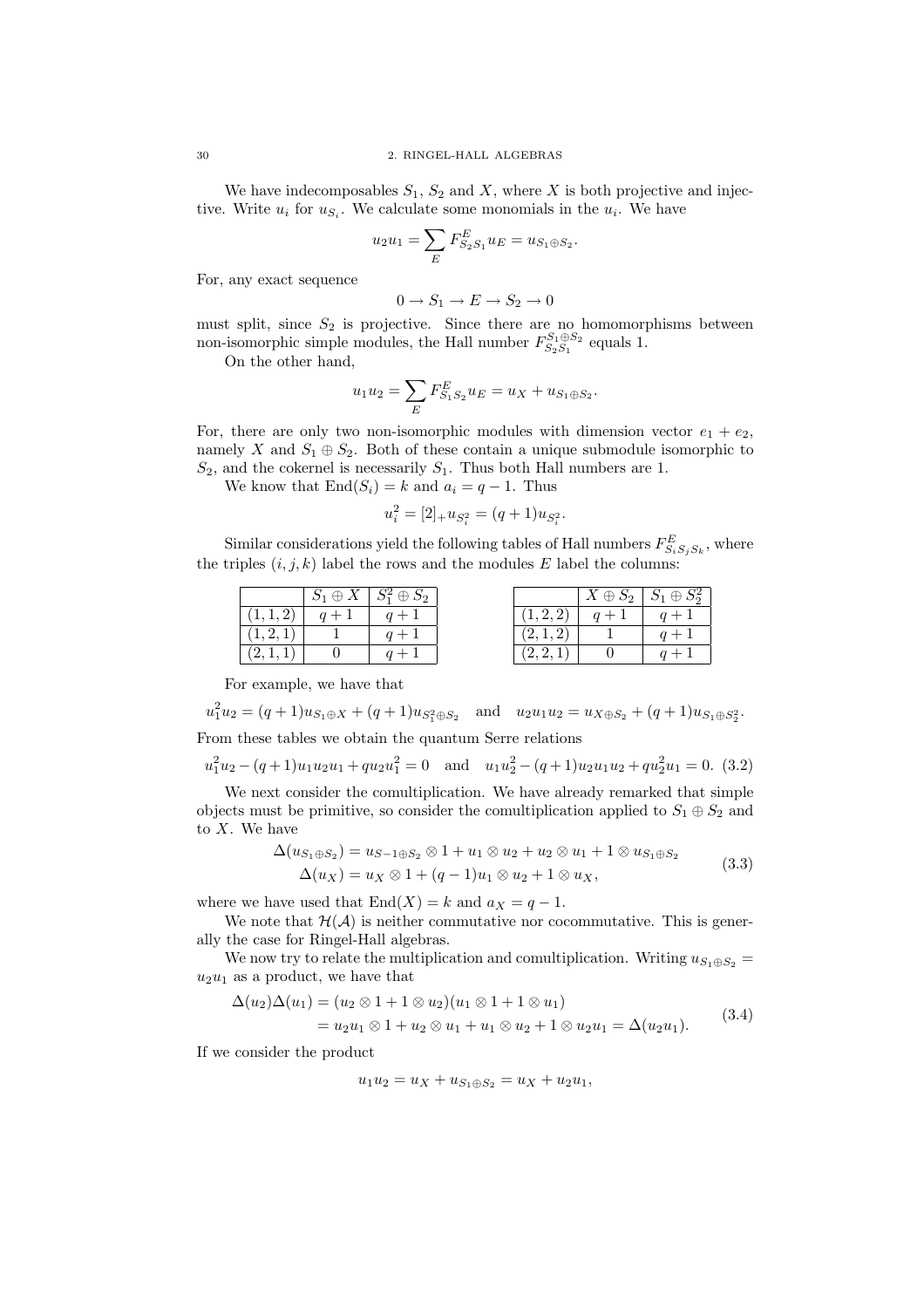however, we obtain

$$
\Delta(u_1)\Delta(u_2) = u_1u_2 \otimes 1 + u_1 \otimes u_2 + u_2 \otimes u_1 + 1 \otimes u_1u_2,
$$
  

$$
\Delta(u_1u_2) = \Delta(u_X) + \Delta(u_2u_1) = u_1u_2 \otimes 1 + qu_1 \otimes u_2 + u_2 \otimes u_1 + 1 \otimes u_1u_2.
$$
 (3.5)

We again see that  $\Delta$  is not an algebra homomorphism.

# 4. Green's Formula and the Hopf Algebra Structure

By analogy to quantum groups (which we have not yet introduced), one does not expect that the multiplication and comultiplication are directly compatible, but rather that one needs to introduce a twist. Define a new multiplication on the tensor product  $\mathcal{H} \otimes \mathcal{H}$  by

$$
(u_A \otimes u_B) \cdot (u_C \otimes u_D) := q^{-\langle A, D \rangle} u_A u_C \otimes u_B u_D. \tag{4.1}
$$

Consider our examples again.

The first example, where  $A$  is the category of k-vector spaces, yields

$$
\Delta(u_r) \cdot \Delta(u_s) = \sum_{\substack{a+b=r \ c+d=s}} q^{-ab-cd} (u_a \otimes u_b) \cdot (u_c \otimes u_d)
$$
  
= 
$$
\sum_{\substack{c+b=r \ c+d=s}} q^{-ab-cd-ad} u_a u_c \otimes u_b u_d = \Delta(u_r u_s),
$$
 (4.2)

where we have used that  $A$  is a semisimple category, so that

$$
\langle k^a, k^d \rangle = \dim \text{Hom}(k_a, k_d) = ad.
$$

The second example yields

$$
\Delta(u_2) \cdot \Delta(u_1) = (u_2 \otimes 1 + 1 \otimes u_2) \cdot (u_1 \otimes 1 + 1 \otimes u_1)
$$
  
=  $u_2 u_1 \otimes 1 + u_1 \otimes u_2 + u_2 \otimes u_1 + 1 \otimes u_2 u_1 = \Delta(u_2 u_1)$   

$$
\Delta(u_1) \cdot \Delta(u_2) = (u_1 \otimes 1 + 1 \otimes u_1) \cdot (u_2 \otimes 1 + 1 \otimes u_2)
$$
  
=  $u_1 u_2 \otimes 1 + q u_1 \otimes u_2 + u_2 \otimes u_1 + 1 \otimes u_1 u_2 = \Delta(u_1 u_2),$  (4.3)

where we have used that

$$
\langle S_1, S_2 \rangle = -\dim \text{Ext}^1(S_1, S_2) = -1 \text{ and } \langle S_2, S_1 \rangle = -\dim \text{Ext}^1(S_2, S_1) = 0.
$$

Hence in both cases  $\Delta$  becomes an algebra homomorphism. The main theorem of this chapter says that this is always the case.

THEOREM 2.6 (Green). The comultiplication is an algebra homomorphism with respect to this twisted multiplication on  $\mathcal{H} \otimes \mathcal{H}$ .

Consider what this means for objects  $M$  and  $N$ . On the one hand we have

$$
\Delta(u_M u_N) = \sum_E \frac{P_{MN}^E}{a_M a_N} \Delta(u_E) = \sum_{X,Y} \sum_E \frac{P_{MN}^E P_{XY}^E}{a_M a_N a_E} u_X \otimes u_Y, \tag{4.4}
$$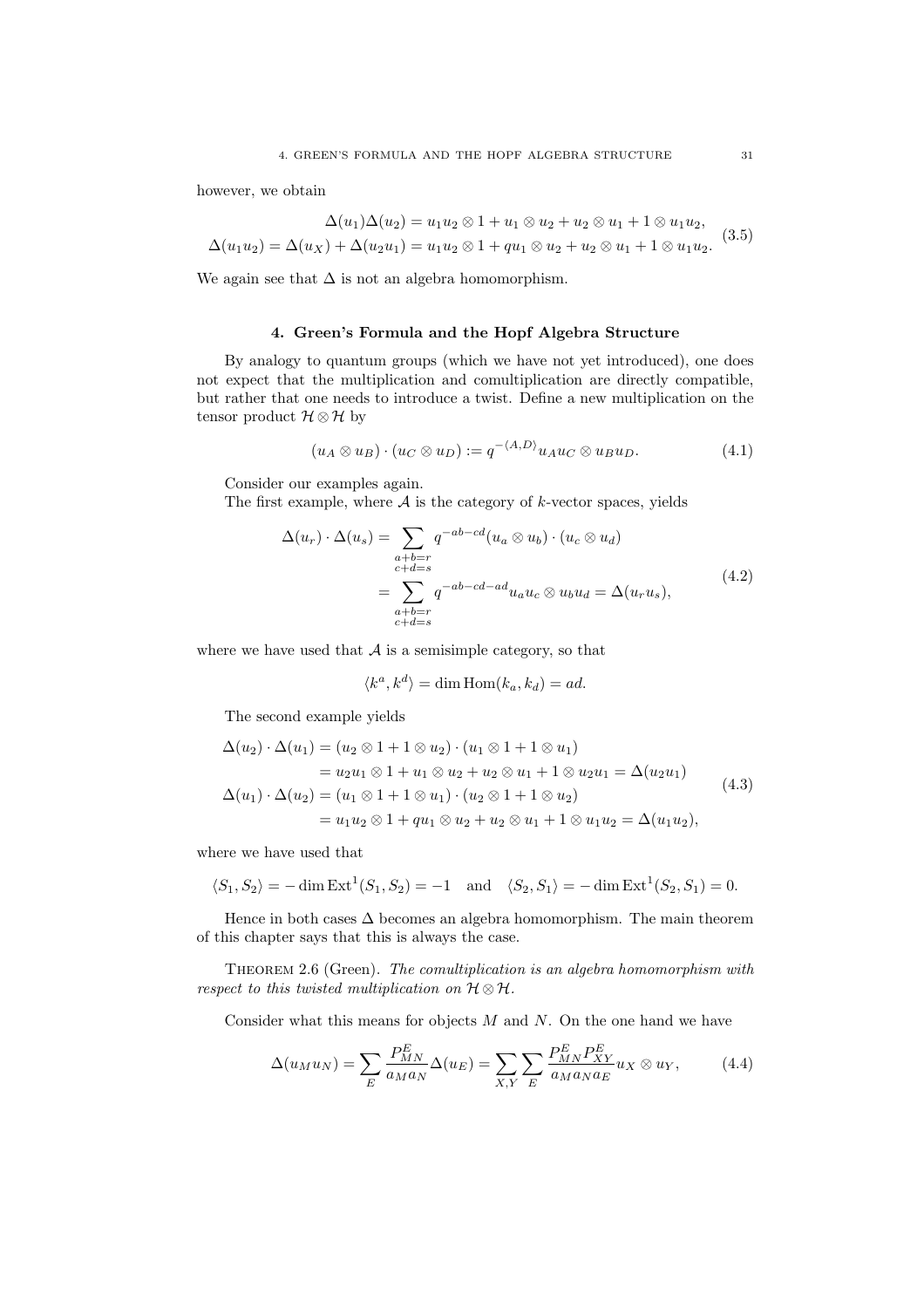whreas on the other hand we have

$$
\Delta(u_M) \cdot \Delta(u_N) = \sum_{A,B,C,D} \frac{P_{AB}^M P_{CD}^N}{a_M a_N} (u_A \otimes u_B) \cdot (u_C \otimes u_D)
$$
(4.5)  

$$
= \sum_{A,B,C,D} q^{-\langle A,D \rangle} \frac{P_{AB}^M P_{CD}^N}{a_M a_N} u_A u_C \otimes u_B u_D
$$
  

$$
= \sum_{X,Y} \sum_{A,B,C,D} q^{-\langle A,D \rangle} \frac{P_{AB}^M P_{CD}^N P_{AC}^X P_{BD}^Y}{a_M a_N a_A a_B a_C a_D} u_X \otimes u_Y.
$$
(4.6)

The theorem is therefore equivalent to the following proposition.

PROPOSITION 2.7 (Green's Formula). For all  $M$ ,  $N$ ,  $X$  and  $Y$  we have the identity

$$
\sum_{E} \frac{P_{MN}^E P_{XY}^E}{a_E} = \sum_{A,B,C,D} q^{-\langle A,D \rangle} \frac{P_{AB}^M P_{CD}^N P_{AC}^X P_{BD}^Y}{a_A a_B a_C a_D}.
$$

Rewriting this in terms of Hall numbers we have

$$
\sum_E \frac{F_{MN}^E F_{XY}^E}{a_E} = \sum_{A,B,C,D} q^{-\langle A,D \rangle} F_{AB}^M F_{CD}^N F_{AC}^X F_{BD}^Y \frac{a_A a_B a_C a_D}{a_M a_N a_X a_Y}.
$$

The rest of this section will be devoted to proving this formula. We fix representations  $M, N, X$  and  $Y$ .

Recall that the associativity and coassociativity of  $H$ , Lemmas 2.2 and 2.4, were proved by considering push-out/pull-back diagrams.

In a similar vein, we reformulate Green's Formula in terms of  $3 \times 3$  exact commutative diagrams of the form

$$
0 \t 0 \t 0
$$
  
\n
$$
\downarrow \t \downarrow \t \downarrow
$$
  
\n
$$
0 \longrightarrow D \xrightarrow{\delta_Y} Y \xrightarrow{\beta_Y} B \longrightarrow 0
$$
  
\n
$$
\downarrow \delta_N \t \downarrow \eta \t \downarrow \beta_M
$$
  
\n
$$
0 \longrightarrow N \xrightarrow{\nu} E \xrightarrow{\mu} M \longrightarrow 0
$$
  
\n
$$
\downarrow \gamma_N \t \downarrow \xi \t \downarrow \alpha_M
$$
  
\n
$$
0 \longrightarrow C \xrightarrow{\gamma_X} X \xrightarrow{\alpha_X} A \longrightarrow 0
$$
  
\n
$$
\downarrow \t \downarrow
$$
  
\n
$$
0 \t 0 \t 0
$$
  
\n(4.7)

For convenience, we also set

$$
\alpha := \alpha_M \mu = \alpha_X \xi, \quad \beta := \beta_M \beta_Y = \mu \eta,
$$
  

$$
\delta := \eta \delta_Y = \nu \delta_N, \quad \gamma := \gamma_X \gamma_N = \xi \nu.
$$
 (4.8)

The left hand side of Green's Formula then corresponds to counting "crosses", given by ignoring the corners, whereas the right hand side is given by counting "frames", given by ignoring the centre.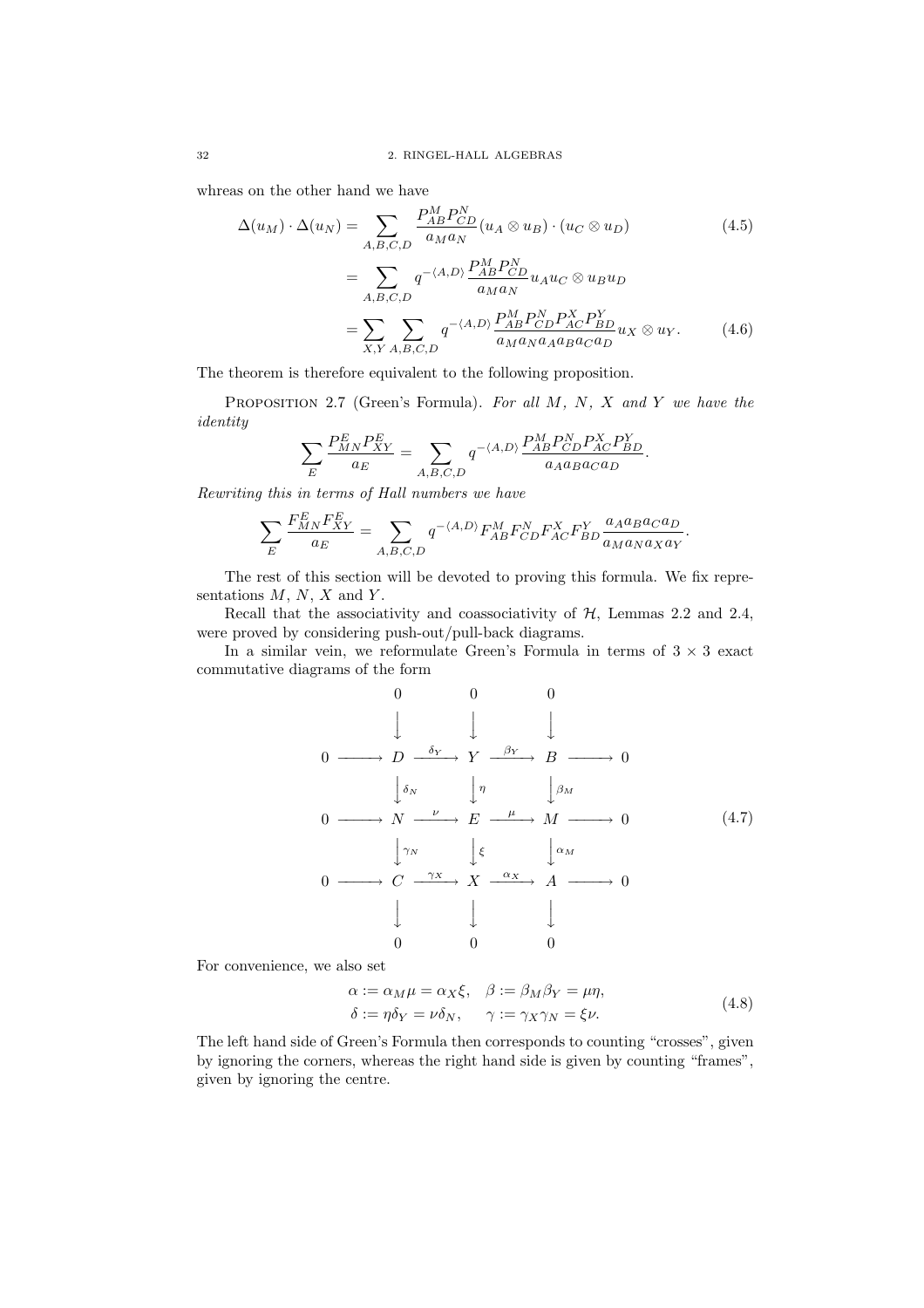Define  $\mathcal{D}(A, B, C, D : E)$  to be the set of all exact commutative  $3 \times 3$  diagrams of the above form. More precisely,  $\mathcal D$  is the set of all morphisms which fit into such a diagram.

We note that

 $\underline{e} := \underline{\dim} E = \underline{\dim}(M \oplus N) = \underline{\dim}(X \oplus Y) = \underline{\dim}(A \oplus B \oplus C \oplus D).$  (4.9)

We first wish to count the number of crosses. In particular, we need to know how to construct the corner objects from a given cross.

LEMMA 2.8. Consider a partial exact commutative  $3 \times 3$  diagram of the form



We can complete this to a full  $3 \times 3$  diagram if and only if the top left square is a pull-back and the bottom right square is a push-out.

PROOF. Suppose that  $D$  is a pull-back and  $A$  a push-out. Consider the exact commutative diagram

$$
\begin{array}{ccccccccc}\n0 & \xrightarrow{\qquad} & Y \oplus N & \xrightarrow{\binom{\eta & 0}{\nu}} & E^2 & \xrightarrow{\binom{\xi & 0}{\mu}} & X \oplus M & \xrightarrow{\qquad} & 0 \\
& & & & & & & \\
0 & \xrightarrow{\qquad} & E & \xrightarrow{\qquad} & E & \xrightarrow{\qquad} & 0 & \xrightarrow{\qquad} & 0 \\
\end{array}
$$

Since D is a pull-back, the Snake Lemma gives that  $0 \to D \xrightarrow{\delta} E \xrightarrow{\binom{\xi}{-\mu}} X \oplus M$  is exact. Since  $A$  is a push-out, we have by definition that  $A$  is the cokernel of the right-most map. This shows that the first sequence below is exact. The exactness of the second sequence is shown similarly.

$$
\begin{array}{ccc}\n0 & \xrightarrow{\delta} & D \xrightarrow{\delta} & E \xrightarrow{\left(\begin{smallmatrix} \xi \\ -\mu \end{smallmatrix}\right)} X \oplus M \xrightarrow{\left(\alpha_X, \alpha_M\right)} A \longrightarrow 0 \\
0 & \xrightarrow{\left(\begin{smallmatrix} \delta_Y \\ -\delta_N \end{smallmatrix}\right)} Y \oplus N \xrightarrow{\left(\eta, \nu\right)} E \xrightarrow{\alpha} A \longrightarrow 0.\n\end{array} \tag{4.10}
$$

Now consider the exact commutative diagram

$$
0 \longrightarrow N \xrightarrow{\binom{0}{1}} Y \oplus N \xrightarrow{(1,0)} Y \longrightarrow 0
$$
  

$$
\parallel \qquad \qquad \downarrow (\eta,\nu) \qquad \downarrow \mu\eta \qquad (4.11)
$$
  

$$
0 \longrightarrow N \xrightarrow{\nu} E \xrightarrow{\mu} M \longrightarrow 0
$$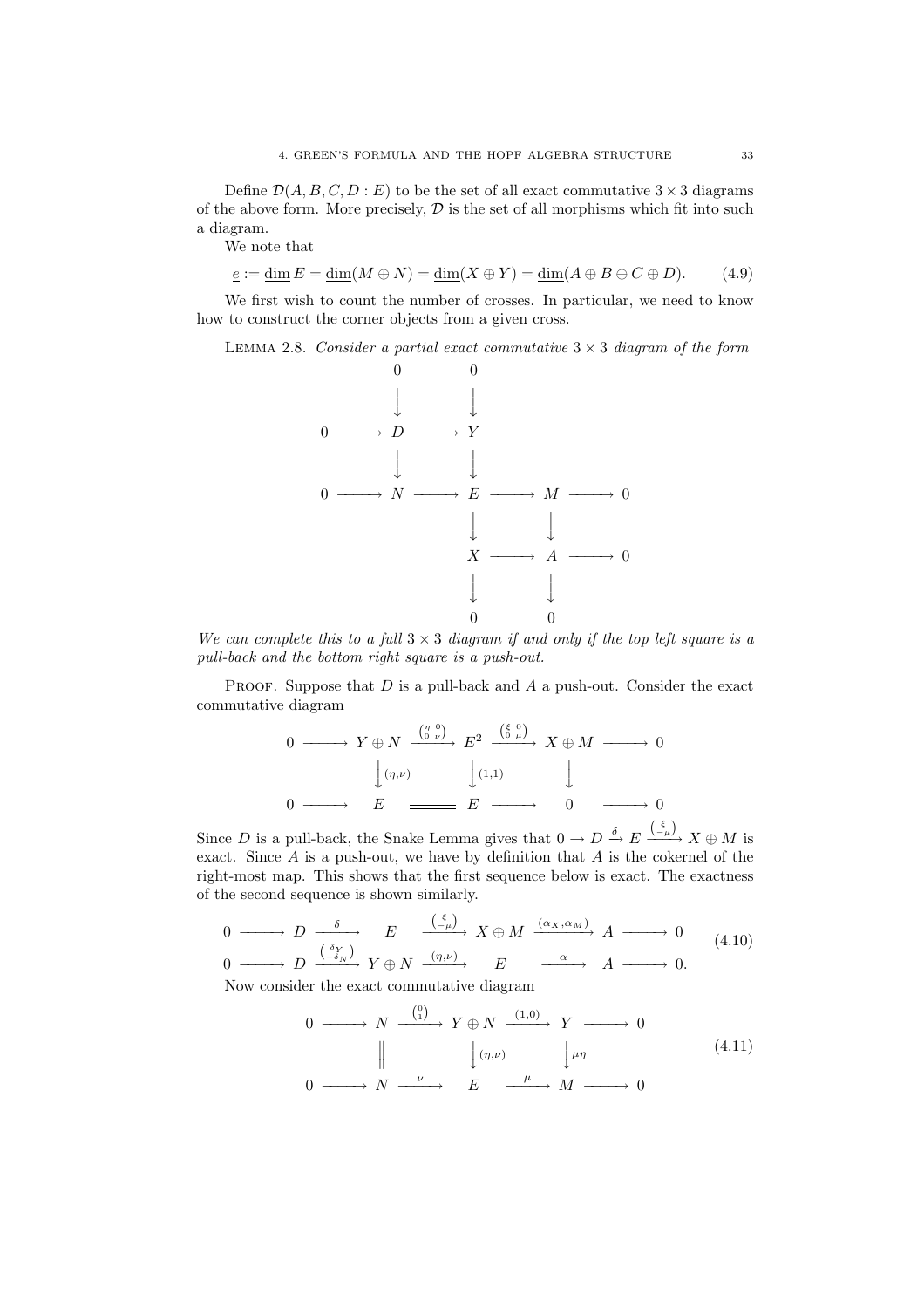If D is a pull-back and A a push-out, then applying the Snake Lemma to  $(4.11)$ and using (4.10) yields the exact sequence

$$
0 \longrightarrow D \xrightarrow{\delta} Y \xrightarrow{\mu\eta} M \xrightarrow{\alpha_M} A \longrightarrow 0.
$$

For, the only non-trivial part is to determine the map  $x: M \to A$ . We know that  $x\mu = \alpha = \alpha_M\mu$ , so the surjectivity of  $\mu$  gives  $x = \alpha_M$ . Factoring  $\mu\eta$  through its image  $B$  provides a completion of the top right square. Dually we can find  $C$ , and hence a completion to a full  $3 \times 3$  diagram.

Conversely, suppose that we can complete to a full  $3 \times 3$  diagram. Then  $\mu\eta =$  $\beta = \beta_Y \beta_M$  and so we have an exact sequence

$$
0 \longrightarrow D \xrightarrow{\delta_Y} Y \xrightarrow{\beta} M \xrightarrow{\alpha_M} A \longrightarrow 0.
$$

Thus the Snake Lemma applied to (4.11) yields the exact sequence

$$
0 \longrightarrow D \xrightarrow{\binom{\delta_Y}{-\delta_N}} Y \oplus N \xrightarrow{(\eta,\nu)} E \xrightarrow{\alpha} A \longrightarrow 0.
$$

For, the only non-trivial part is to determine the map  $x: D \to N$ . We know that  $\nu x = \eta \delta_Y = \delta = \nu \delta_N$ , so the injectivity of  $\nu$  gives  $x = \delta_N$ . Hence the top left square is a pull-back. Dually for the bottom right square.  $\Box$ 

Define  $C(A, B, C, D : E)$  to be the set of all crosses of the form



such that  $D$  is the pull-back in the top left corner,  $A$  is the push-out in the bottom right corner, and B and C are the kernels/cokernels whose existence is ensured by the previous lemma.

LEMMA 2.9. The canonical map  $\mathcal{D}(A, B, C, D; E) \rightarrow \mathcal{C}(A, B, C, D; E)$  is surjective, with fibres isomorphic to  $Aut(A) \times Aut(B) \times Aut(C) \times Aut(D)$ .

Proof. Given a cross, we may form the pull-back in the top left corner, the push-out in the bottom right corner, and then complete the top right and bottom left corners using the previous lemma. Hence the map is surjective. Moreover, by construction, the fibres are given by the orbits of the canonical action of the group  $\text{Aut}(A) \times \text{Aut}(B) \times \text{Aut}(C) \times \text{Aut}(D)$  on  $\mathcal{D}(A, B, C, D; E)$ . This is clear since all constructions are either kernels or cokernels, hence unique up to unique isomorphism. In particular, the group action is free.  $\Box$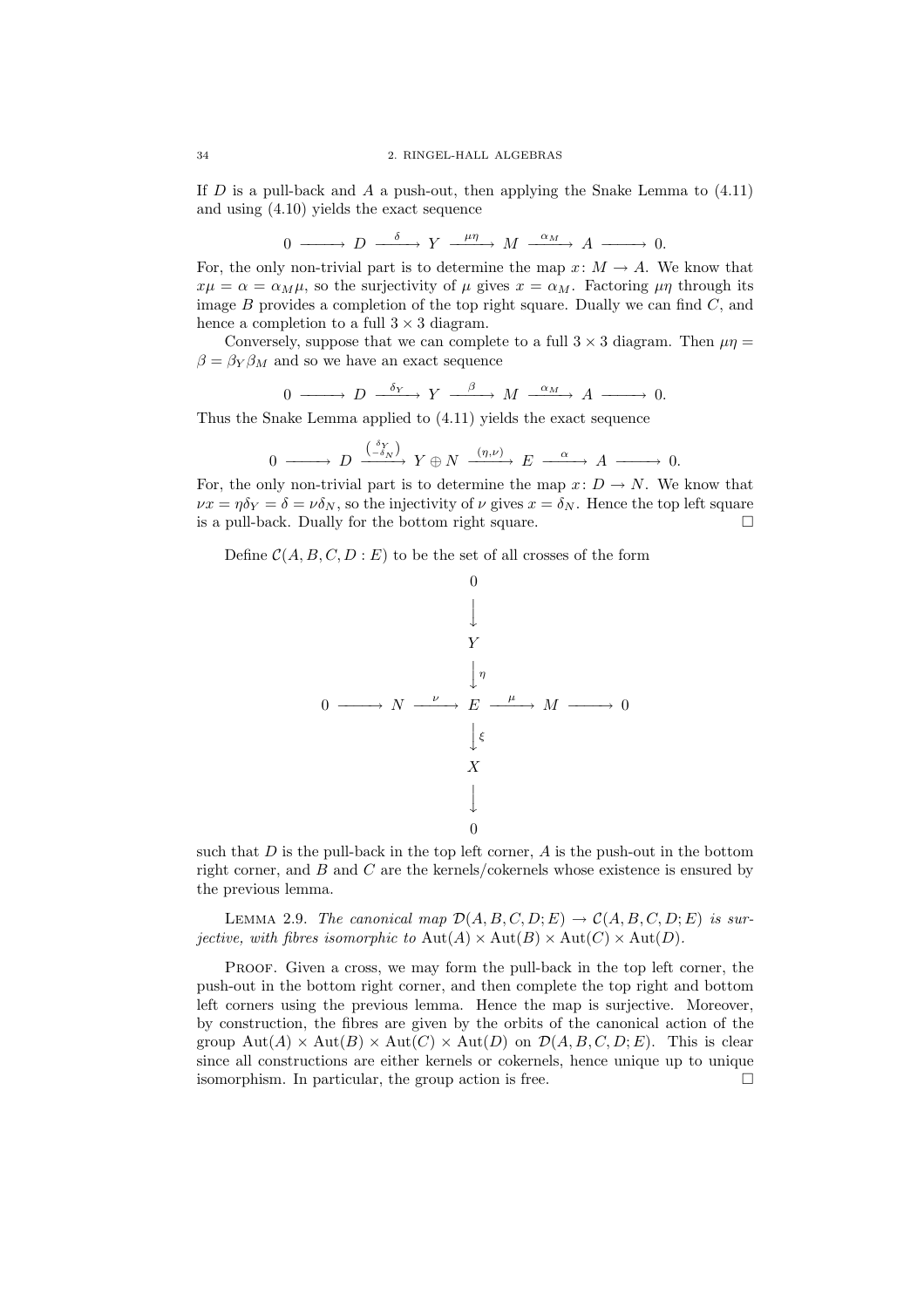Next, define  $\mathcal{F}(A, B, C, D)$  to be the set of all frames of the form



LEMMA 2.10. Each frame yields a canonical element in  $\text{Ext}^2(A, D)$  as follows. We form the push-out of the top left corner and the pull-back of the bottom right corner to get

$$
\begin{array}{ccc}\nD & \xrightarrow{\delta_Y} & Y & R & \xrightarrow{\mu'} & M \\
\downarrow_{\delta_N} & \downarrow_{\eta'} & \text{and} & \downarrow_{\xi'} & \downarrow_{\alpha_M} \\
N & \xrightarrow{\nu'} & S & X & \xrightarrow{\alpha_X} & A\n\end{array}
$$

Set  $\alpha' := \alpha_M \mu' = \alpha_X \xi'$  and  $\delta' := \nu' \delta_N = \eta' \delta_Y$ . Then there exists an exact sequence  $0 \longrightarrow D \xrightarrow{\delta'} S \xrightarrow{h} R \xrightarrow{\alpha'} A \longrightarrow 0$ 

and h is uniquely determined by the relation

$$
\begin{pmatrix} \mu' \\ \xi' \end{pmatrix} h(\eta', \nu') = \begin{pmatrix} \beta & 0 \\ 0 & \gamma \end{pmatrix}.
$$

PROOF. Consider the exact commutative diagram

$$
\begin{array}{ccccccccc}\n0 & \xrightarrow{\begin{smallmatrix}\n\delta_Y \\
-\delta_N\n\end{smallmatrix}} & Y \oplus N & \xrightarrow{\begin{smallmatrix}\n(\eta', \nu')\n\end{smallmatrix}} & S \longrightarrow 0 \\
\downarrow 0 & & \downarrow \begin{smallmatrix}\n(\beta \circ \eta) \\
\delta \circ \gamma\n\end{smallmatrix} & & \downarrow 0 \\
0 & \xrightarrow{\begin{smallmatrix}\n(\mu')\n\end{smallmatrix}} & M \oplus X & \xrightarrow{\begin{smallmatrix}\n(\alpha_M, -\alpha_X) \\
\end{smallmatrix}} & A \longrightarrow 0\n\end{array}
$$

Since we clearly have the exact sequence

$$
0 \longrightarrow D^2 \xrightarrow{\left(\begin{smallmatrix} \delta_Y & 0 \\ 0 & \delta_N \end{smallmatrix}\right)} Y \oplus N \xrightarrow{\left(\begin{smallmatrix} \beta & 0 \\ 0 & \gamma \end{smallmatrix}\right)} M \oplus X \xrightarrow{\left(\begin{smallmatrix} \alpha_M & 0 \\ 0 & \alpha_X \end{smallmatrix}\right)} A^2 \longrightarrow 0,
$$

we can apply the Snake Lemma to the above diagram to obtain the exact sequence

$$
0 \longrightarrow D \xrightarrow{\binom{1}{-1}} D^2 \xrightarrow{(\delta', \delta')} S \xrightarrow{h} R \xrightarrow{\binom{\alpha'}{\alpha'}} A^2 \xrightarrow{(1, -1)} A \longrightarrow 0.
$$
 This yields the exact sequence

Also, by definition, the connecting homomorphism 
$$
h
$$
 satisfies

$$
\begin{pmatrix} \mu' \\ \xi' \end{pmatrix} h(\eta', \nu') = \begin{pmatrix} \beta & 0 \\ 0 & \gamma \end{pmatrix}.
$$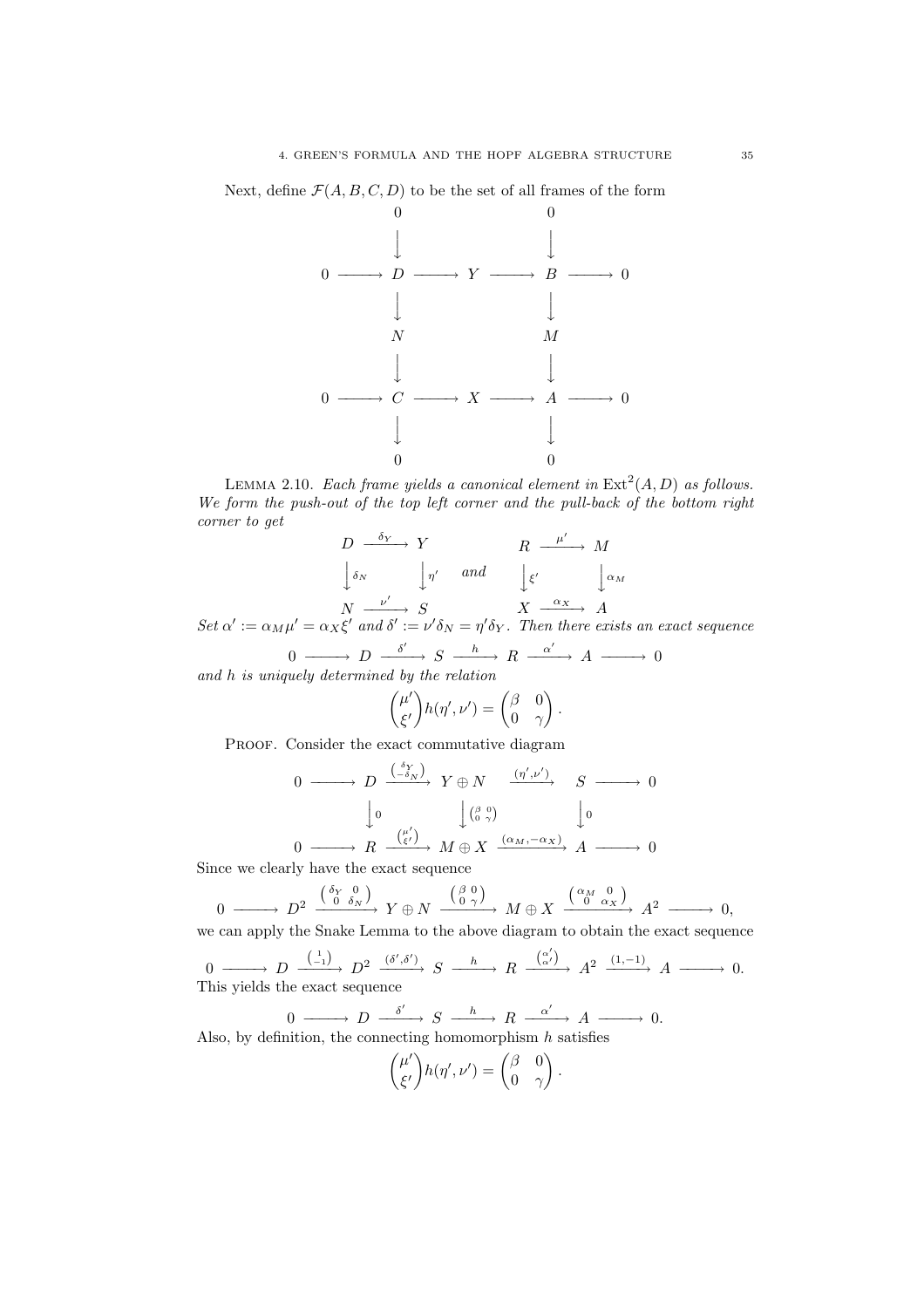Since  $\binom{\mu'}{\varepsilon'}$  $\begin{bmatrix} \mu' \\ \xi' \end{bmatrix}$  is injective and  $(\eta', \nu')$  surjective, this determines h uniquely.

LEMMA 2.11. A frame can be completed to a  $3 \times 3$  diagram if and only if the corresponding element of  $\text{Ext}^2(A, D)$  vanishes. In particular, every frame can be completed to a  $3 \times 3$  diagram if and only if the category is hereditary.

PROOF. Recall that the exact sequence

$$
0 \xrightarrow{\delta'} D \xrightarrow{\delta'} S \xrightarrow{h} R \xrightarrow{\alpha'} A \xrightarrow{\bullet} 0
$$

vanishes in  $\text{Ext}^2(A, D)$  precisely when there exists an exact commutative diagram of the form  $\overline{a}$ 

$$
0 \longrightarrow D \xrightarrow{\delta'} \quad S \xrightarrow{\pi} I \longrightarrow 0
$$
  
\n
$$
\parallel \qquad \qquad \downarrow f \qquad \qquad \downarrow \iota
$$
  
\n
$$
0 \longrightarrow D \xrightarrow{\delta} E \xrightarrow{g} R \longrightarrow 0
$$
  
\n
$$
\downarrow^{\alpha} \qquad \qquad \downarrow^{\alpha'} \qquad (4.12)
$$

where  $h = \iota \pi$  is the factorisation of h via its image. In particular, the top right square is homotopy Cartesian.

Suppose that we can complete the frame to a  $3 \times 3$  diagram. By the universal property of S and R we have unique maps  $f: S \to E$  and  $g: E \to R$  such that

$$
f(\nu', \eta') = (\nu, \eta)
$$
 and  $\begin{pmatrix} \mu' \\ \xi' \end{pmatrix} g = \begin{pmatrix} \mu \\ \xi \end{pmatrix}.$ 

In particular,  $f \delta' = f \eta' \delta_Y = \eta \delta_Y = \delta$  and similarly  $\alpha' g = \alpha$ . Moreover,

$$
\begin{pmatrix} \mu' \\ \xi' \end{pmatrix} gf(\eta', \nu') = \begin{pmatrix} \mu \\ \xi \end{pmatrix} (\eta, \nu) = \begin{pmatrix} \beta & 0 \\ 0 & \gamma \end{pmatrix},
$$

so that  $gf = h$ .

Applying the Snake Lemma to the diagram

$$
\begin{array}{ccc}\n0 & \xrightarrow{\begin{array}{ccc}\n\left(\begin{array}{c}\n\delta_X \\
\hline\n-\delta_N\n\end{array}\right)} & Y \oplus N \xrightarrow{\begin{array}{ccc}\n\left(\begin{array}{c}\n\eta',\nu'\right)} \\
\hline\n\end{array}\right)} & S \longrightarrow 0 \\
\downarrow & & \downarrow f \\
0 & \xrightarrow{\begin{array}{ccc}\n\end{array}} & 0 \longrightarrow E \longrightarrow E \longrightarrow 0\n\end{array}\n\end{array}
$$

and using the following exact sequence from (4.10),

$$
0 \longrightarrow D \xrightarrow{\binom{\delta_Y}{-\delta_N}} Y \oplus N \xrightarrow{(\eta,\nu)} E \xrightarrow{\alpha} A \longrightarrow 0,
$$

gives that

 $0 \longrightarrow S \longrightarrow^fE \longrightarrow^{\alpha} A \longrightarrow 0$ 

is exact. Similarly, the sequence

 $0 \longrightarrow D \longrightarrow E \longrightarrow R \longrightarrow 0$ is exact and we obtain a diagram as in (4.12).

Conversely, suppose we have a diagram as in (4.12). We set

$$
\nu := f\nu', \quad \mu := \mu'g, \quad \eta := f\eta', \quad \xi := \xi'g.
$$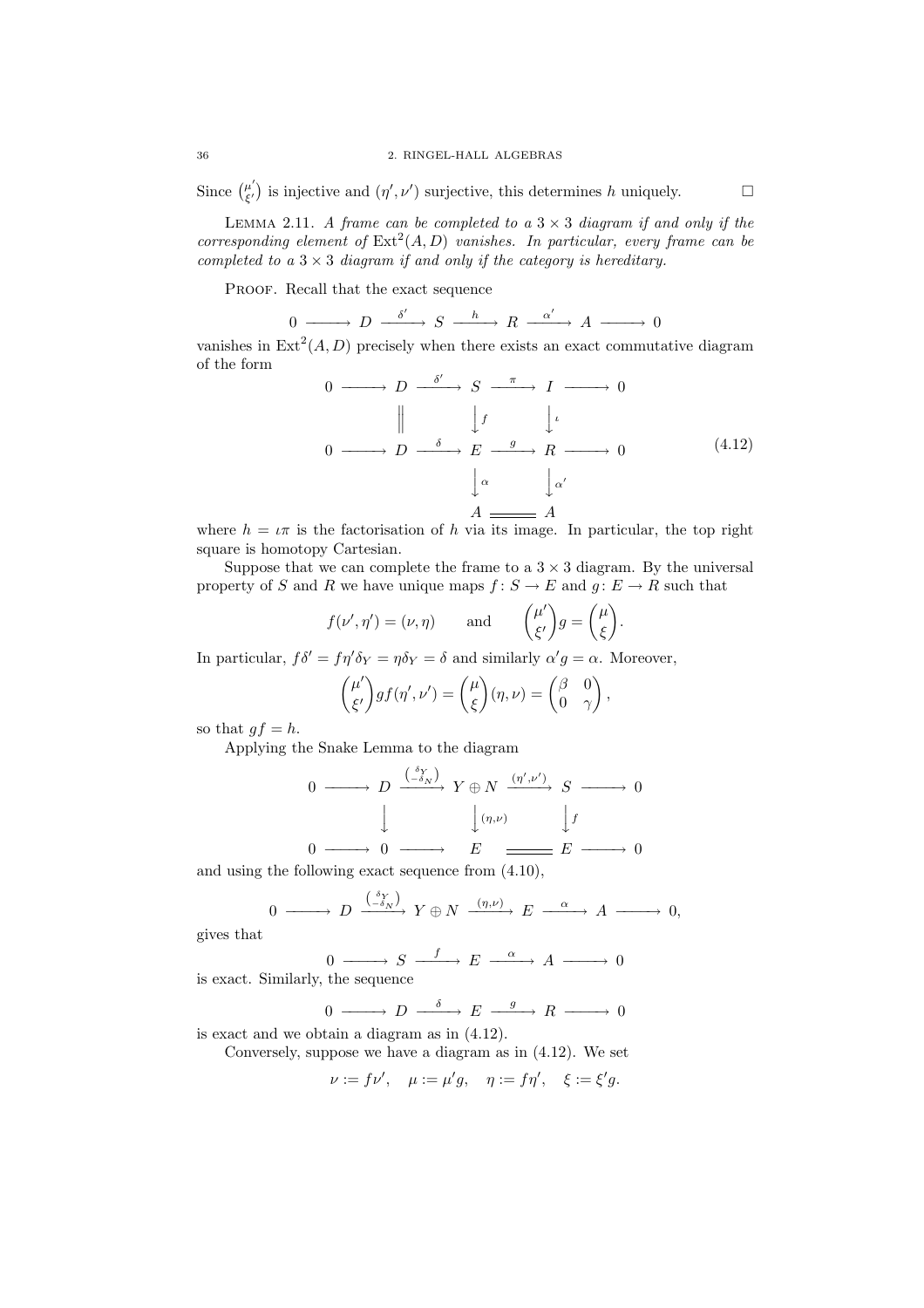Then, from the definition of  $h = \iota \pi = gf$ , we have

$$
\binom{\mu}{\xi}(\eta,\nu)=\binom{\mu'}{\xi'}h(\eta',\nu')=\binom{\beta\quad 0}{0\quad \gamma} \, .
$$

Hence we can fit E into a commutative  $3 \times 3$  diagram. We need to show that the middle row and column are exact.

Since  $S$  is a push-out, we have the exact commutative diagram

$$
0 \longrightarrow D \xrightarrow{\delta_Y} Y \xrightarrow{\beta_Y} B \longrightarrow 0
$$
  

$$
\downarrow_{\delta_N} \qquad \downarrow_{\eta'} \qquad ||
$$
  

$$
0 \longrightarrow N \xrightarrow{\nu'} S \xrightarrow{\beta'} B \longrightarrow 0
$$
  

$$
\downarrow_{\gamma_N} \qquad \downarrow_{\gamma'} \qquad C \longrightarrow C
$$

It follows that

$$
\begin{pmatrix} \beta_M \beta' \\ \gamma_X \gamma' \end{pmatrix} (\eta', \nu') = \begin{pmatrix} \beta & 0 \\ 0 & \gamma \end{pmatrix} = \begin{pmatrix} \mu \\ \xi \end{pmatrix} f(\eta', \nu'),
$$

whence  $\beta_M \beta' = \mu f$  and  $\gamma_X \gamma' = \xi f$ . We thus have the exact commutative diagram

$$
\begin{array}{ccccccccc}\n0 & \xrightarrow{\hspace{1cm}} & S^2 & \xrightarrow{\hspace{1cm}} & \xrightarrow{\hspace{1cm}} & E^2 & \xrightarrow{\hspace{1cm}} & A^2 & \xrightarrow{\hspace{1cm}} & 0 \\
& & \downarrow \xrightarrow{\hspace{1cm}} & \xrightarrow{\hspace{1cm}} & \xrightarrow{\hspace{1cm}} & \xrightarrow{\hspace{1cm}} & \xrightarrow{\hspace{1cm}} & A^2 & \xrightarrow{\hspace{1cm}} & 0 \\
& & \downarrow \xrightarrow{\hspace{1cm}} & \xrightarrow{\hspace{1cm}} & \xrightarrow{\hspace{1cm}} & \xrightarrow{\hspace{1cm}} & \xrightarrow{\hspace{1cm}} & A^2 & \xrightarrow{\hspace{1cm}} & 0 \\
& & \downarrow \xrightarrow{\hspace{1cm}} & \xrightarrow{\hspace{1cm}} & \xrightarrow{\hspace{1cm}} & \xrightarrow{\hspace{1cm}} & \xrightarrow{\hspace{1cm}} & \xrightarrow{\hspace{1cm}} & A^2 & \xrightarrow{\hspace{1cm}} & 0 \\
0 & \xrightarrow{\hspace{1cm}} & B \oplus C & \xrightarrow{\hspace{1cm}} & \xrightarrow{\hspace{1cm}} & M \oplus X & \xrightarrow{\hspace{1cm}} & \xrightarrow{\hspace{1cm}} & A^2 & \xrightarrow{\hspace{1cm}} & 0 \\
\end{array}
$$

Applying the Snake Lemma, using the exact sequence

$$
0 \longrightarrow N \oplus Y \xrightarrow{\binom{p'}{0 \ q'} } S^2 \xrightarrow{\binom{\beta'}{0 \ \gamma'}} B \oplus C \longrightarrow 0,
$$

yields the exact sequence

$$
0 \longrightarrow N \oplus Y \xrightarrow{\binom{\nu}{0} \atop n \to \nu} E^2 \xrightarrow{\binom{\mu}{0} \atop \xi \to \nu} M \oplus X \longrightarrow 0
$$
 as required.

We now need to study the fibres of the map from diagrams to frames, however different frames will yield different isomorphism classes of middle term E. We therefore use the parameterising space  $\text{Rep}(e)$ . More precisely, let us fix points in the respective parameterising spaces representing the modules  $A, B, C, D, M, N$ , X and Y. Then, given a point in  $\text{Rep}(\underline{e})$  representing the module E, we can identify  $Hom(N, E)$  for example with a subset of  $Hom(\dim N, e)$  depending on the chosen points representing  $N$  and  $E$ .

Lemma 2.12. There is a natural surjection

$$
\coprod_{E\in \text{Rep}(\underline{e})}\mathcal{D}(A,B,C,D;E)\rightarrow \mathcal{F}(A,B,C,D)
$$

with fibres of size  $|\operatorname{GL}(\underline{e})|q^{-\langle A,D\rangle}E$ .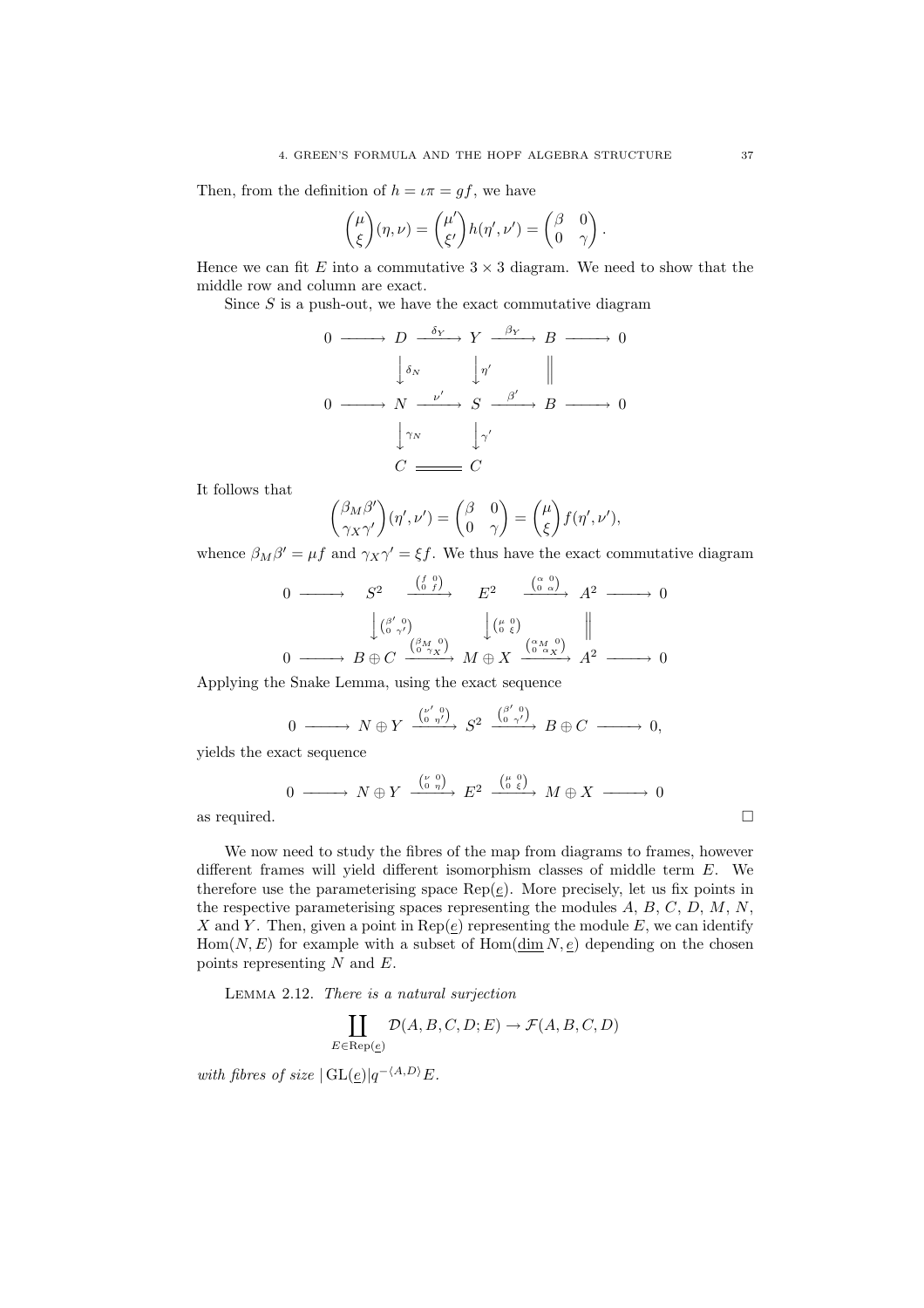PROOF. The first statement is clear, since we are working in an hereditary category. For the second statement, let us fix a frame as well as the two homotopy squares

$$
\begin{array}{ccc}\nD & \xrightarrow{\delta_Y} & Y & R & \xrightarrow{\mu'} & M \\
\downarrow_{\delta_N} & \downarrow_{\eta'} & \text{and} & \downarrow_{\xi'} & \downarrow_{\alpha_M} \\
N & \xrightarrow{\nu'} & S & X & \xrightarrow{\alpha_X} & A\n\end{array}
$$

We further obtain the map  $h: S \to R$ , which we factor via its image as  $h = \iota \pi$ .

The previous lemma tells us that the number of completions of our frame to a  $3 \times 3$  diagram is precisely the number of triples  $(f, g; E)$  such that

$$
S \xrightarrow{\pi} I
$$
  

$$
\downarrow f \qquad \downarrow \iota
$$
  

$$
E \xrightarrow{g} R
$$

is homotopy Cartesian. For, if  $(\bar{f}, \bar{g}; E)$  is another such triple for the same E and with

$$
\binom{\mu'}{\xi}g = \binom{\mu}{\xi} = \binom{\mu'}{\xi'}\bar{g} \text{ and } f(\nu', \eta') = (\nu, \eta) = \bar{f}(\nu', \eta'),
$$

then  $(f,g) = (\bar{f}, \bar{g})$  since  $\binom{\mu'}{g'}$  $\mu'_{\xi'}$ ) is injective and  $(\nu', \eta')$  is surjective.

To construct such a triple  $(f, g; E)$ , we first take an extension class  $[(s, g)] \in$  $Ext^1(R, D)_E$  whose pull-back along  $\iota$  is precisely the class  $[(\delta', \pi)] \in Ext^1(I, D)$ . We then find f such that  $gf = h$  and  $f\delta' = s$ . It is clear that all such triples arise in this way.

We define the sets

$$
T := \{ (f, g; E) : f \in \text{Hom}(S, E), g \in \text{Hom}(E, R), gf = h, (f\delta', g) \in \mathcal{P}_{RD}^{E} \}
$$
  

$$
\subset \text{Hom}(\underline{\text{dim}} S, \underline{e}) \times \text{Hom}(\underline{e}, \underline{\text{dim}} R) \times \text{Rep}(\underline{e})
$$
  

$$
P := \{ (s, g; E) : (s, g) \in \mathcal{P}_{RD}^{E} \} \subset \text{Hom}(\underline{\text{dim}} D, \underline{e}) \times \text{Hom}(\underline{e}, \underline{\text{dim}} R) \times \text{Rep}(\underline{e}).
$$

Consider the maps

$$
T \to P \to \text{Ext}^1(R, D) \to \text{Ext}^1(I, D),
$$

where the first map sends  $(f, g; E)$  to the triple  $(f\delta', g; E)$  and the last map is given by taking the pull-back along  $\iota$ .

The first map has fibres of size  $q^{[I,D]}$ . For, if  $(\bar{f}, g)$  and  $(f, g)$  map to the same point, then  $f - \bar{f} = \lambda \pi$  for some  $\lambda: I \to E$  and  $g\lambda \pi = g(f - \bar{f}) = 0$ . Since  $\pi$  is surjective, we see that  $g\lambda = 0$ , hence  $\lambda = f\delta'\mu$  for some  $\mu: I \to D$  (where we have used that  $f\delta'$  is a kernel for g). Then  $\bar{f} = f(1 - \delta'\mu\pi)$  and  $1 - \delta'\mu\pi \in \text{Aut}(D)$  for all  $\mu \in \text{Hom}(I, D)$ .

The second map has fibres of size  $|GL(\underline{e})|/q^{[R,D]}$ . For, as as shown in the proof of Riedtmann's Formula, Proposition 2.3, the map  $\mathcal{P}_{RD}^E \to \text{Ext}^1(R, D)_E$  has fibres of size  $a_E/q^{[R,D]}$ , whereas the number of points in  $\text{Rep}(\underline{e})$  isomorphic to E is  $|GL(e)|/a_E.$ 

Finally, the third map is surjective, since the category is hereditary, and by the long exact seqence for  $Hom(-, D)$  applied to

$$
0 \xrightarrow{\qquad \qquad } I \xrightarrow{\iota \qquad} R \xrightarrow{\alpha'} A \xrightarrow{\qquad \qquad } 0
$$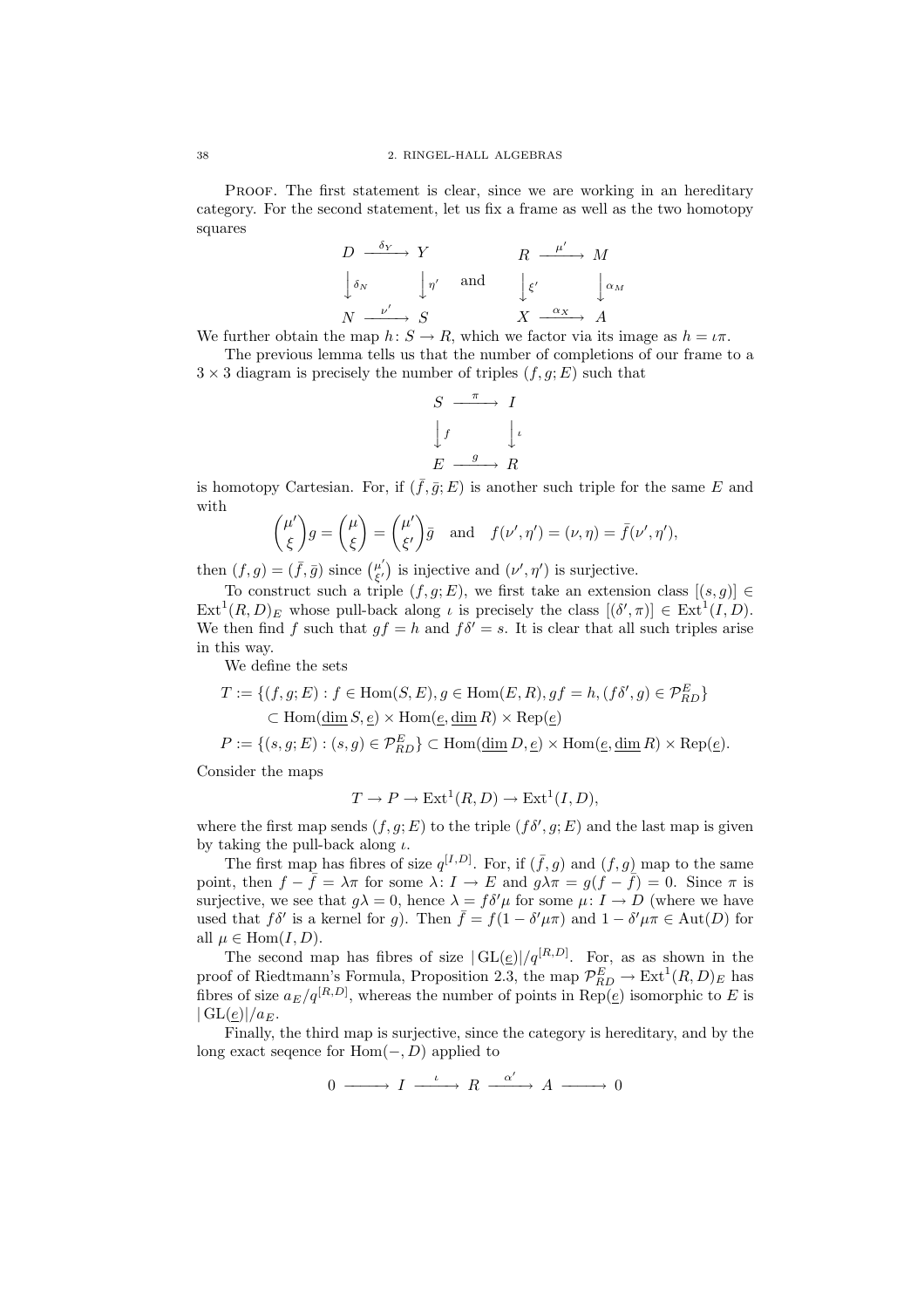the fibres all have size  $q^{[R,D]-[I,D]-\langle A,D\rangle}$ .

Now, the triples  $(f, g; E) \in T$  fitting into a homotopy Cartesian square as above are precisely those whose image in  $\text{Ext}^1(I, D)$  equals the class  $[(\delta', \pi)]$ . We deduce that there are exactly  $|GL(\underline{e})|q^{-\langle A,D\rangle}$  such triples.  $\square$ 

The proof of Green's Formula, Proposition 2.7, follows easily. For, it is clear that

$$
|\mathcal{F}(A, B, C, D)| = P_{AB}^M P_{CD}^N P_{AC}^X P_{BD}^Y,
$$

$$
\sum_{A, B, C, D} |\mathcal{C}(A, B, C, D; E)| = P_{MN}^E P_{XY}^E.
$$

Also, the lemmas above imply that

$$
q^{-\langle A,D\rangle} \frac{P_{AB}^{M} P_{CD}^{N} P_{AC}^{X} P_{BD}^{Y}}{a_A a_B a_C a_D} = q^{-\langle A,D\rangle} \frac{|\mathcal{F}(A,B,C,D)|}{a_A a_B a_C a_D}
$$
  

$$
= \frac{1}{|\operatorname{GL}(\underline{e})|} \sum_{E \in \operatorname{Rep}(\underline{e})} \frac{|\mathcal{D}(A,B,C,D;E)|}{a_A a_B a_C a_D}
$$
  

$$
= \sum_{E} \frac{|\mathcal{D}(A,B,C,D;E)|}{a_A a_B a_C a_D a_E}
$$
  

$$
= \sum_{E} \frac{|\mathcal{C}(A,B,C,D;E)|}{a_E}.
$$

Note that the last two sums are over isomorphism classes of  $E$ , whereas the first sum is over points in the parameterising space  $\text{Rep}(e)$ .

Summing over all isomorphism classes of  $A, B, C$  and  $D$  and substituting in for  $|C(A, B, C, D; E)|$  completes the proof.

# 5. Rank Two Calculations

Our first example is the  $n$ -Kronecker quiver

$$
1\xrightarrow{(n,n)}2
$$

The corresponding path algebra is  $\Lambda = \begin{pmatrix} k & k^n \\ 0 & k^n \end{pmatrix}$  $0 \quad k$  $\setminus$ . The projectives are given by the rows  $P_1 = (k, k^n)$  and  $P_2 = (0, k)$ , and the injectives are given by the duals of the columns  $I_1 = D\binom{k}{0}$  and  $I_2 = D\binom{k^n}{k}$  $(k<sup>n</sup>)$ , where  $D = \text{Hom}_k(-, k)$  is the standard duality.

For a dimension vector  $d$ , define

$$
u_{\underline{d}} := \sum_{\substack{\underline{\dim} M = \underline{d} \\ M \text{ indec}}} u_M. \tag{5.1}
$$

Consider first a product  $u_{2r}u_1u_{2s}$ , where  $u_{i^m} := u_{[S_i^m]}$ . Clearly

$$
u_1 u_{2^s} = \sum_{\underline{\dim} M = (1,s)} u_M,
$$
\n(5.2)

and since  $\underline{\dim} M = (1, s)$ , we know  $M \cong N \oplus S_{2^{s-a}}$ , where  $\underline{\dim} N = (1, a)$  and N is indecomposable. Moreover, since  $Hom(N, S_2) = 0$ , we can use Riedtmann's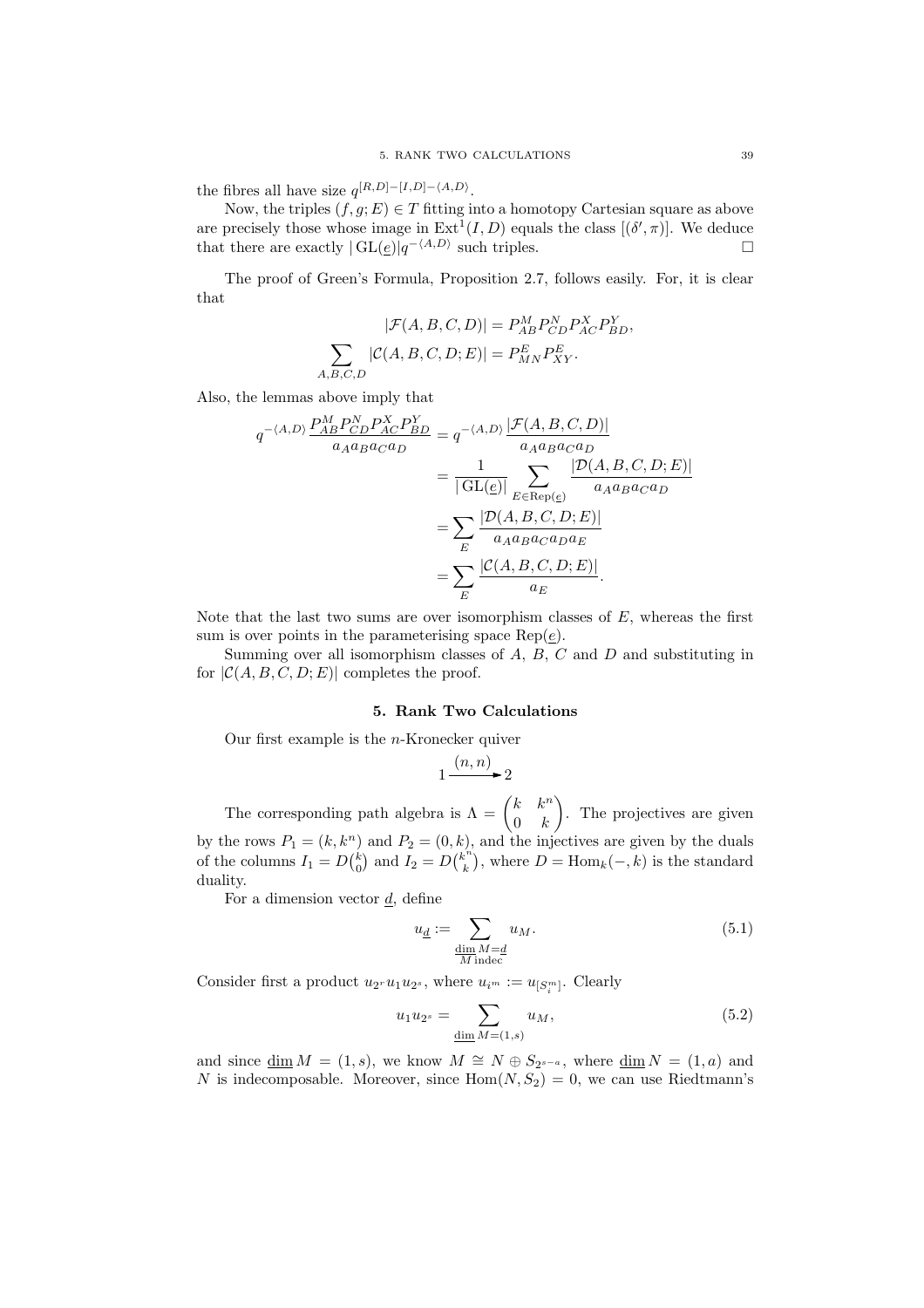#### 40 2. RINGEL-HALL ALGEBRAS

Formula to deduce that  $F_{S_2^t N}^{S_2^t \oplus N} = 1$ . Thus  $u_{2^t} u_N = u_{[S_2^t \oplus N]}$ , and so

$$
u_{2r}u_1u_{2s} = \sum_{a=0}^{s} u_{2r}u_{2s-a}u_{(1,a)} = \sum_{a=0}^{s} \begin{bmatrix} r+s-a \ r \end{bmatrix}_{+} u_{2r+s-a}u_{(1,a)}.
$$
 (5.3)

We have used here that  $\text{End}(S_i) = k$  and  $\text{Ext}^1(S_i, S_i) = 0$ , so that the subcategory  $add(S<sub>i</sub>)$  is isomorphic to the category of k-vector spaces.

We now note that  $u_{(1,m)} = 0$  for  $m > n$ , and  $u_{(1,n)} = u_{[P_1]}$ . There are two ways of seeing this. Let N be a module of dimension vector  $(1, m)$ . First, we may consider the corresponding representation  $\mu: k \otimes_k k^n \to k^m$ . If  $m > n$ , then  $\dim \text{Im}(\mu) \leq n \leq m$ . Hence we can find a non-zero complement to the image, or in other words  $S_2$  is a direct summand. If  $m = n$ , then the representation is indecomposable if and only if  $\mu$  is an isomorphism, or in other words  $N \cong P_1$ . The second way is more categorical. There is an epimorphism  $N \to S_1$ , hence a morphism  $f: P_1 \to N$ . The cokernel of Im(f) has dimension vector  $(0, t)$  for some t, hence is isomorphic to  $S_2^t$ , which is projective. Thus N is indecomposable if and only if  $N \cong \text{Im}(f)$ . It is now clear that  $\dim N \leq \dim P_1 = (1, n)$ , and we have equality if and only if  $f$  is an isomorphism.

Coming back to our products  $u_{2r}u_1u_{2s}$  we see that for  $r + s = n + 1$  there are  $n + 2$  possible products, but only  $n + 1$  possible summands  $u_{2^{n+1-a}}u_{(1,a)}$  for  $0 \le a \le n$ . Hence we have a relation of the form

$$
\sum_{r+s=n+1} \lambda_r u_{2r} u_1 u_{2s} = \sum_{a=0}^n \left( \sum_{r=0}^{n+1-a} \lambda_r \binom{n+1-a}{r} \right) u_{2n+1-a} u_{(1,a)} = 0. \tag{5.4}
$$

We need to determine the coefficients  $\lambda_r$  such that  $\sum_{r=0}^{n+1-a} \lambda_r \begin{bmatrix} n+1-a \\ r \end{bmatrix}_+ = 0$  for all  $0 \leq a \leq n$ .

Consider first the corresponding result for the ordinary binomial coefficients. We have

$$
\sum_{r=0}^{m} (-1)^r \binom{m}{r} = 0 \quad \text{for all } m. \tag{5.5}
$$

The proof is easy, using the binomial formula

$$
(1+x)^m = \sum_{r=0}^m \binom{m}{r} x^r \tag{5.6}
$$

and setting  $x = -1$ .

We emulate this proof for the quantum binomial coefficients, using the formula

$$
(1+x)(1+qx)\cdots(1+q^{m-1}x) = \sum_{r=0}^{m} q^{\binom{r}{2}} \binom{m}{r}_+ x^r.
$$
 (5.7)

The proof can be done by induction on m. If we multiply both sides by  $1 + q^m x$ , then the result follows from the identity

$$
q^{\binom{r}{2}}\binom{m}{r}_+ + q^{m+\binom{r-1}{2}}\binom{m}{r-1}_+ = q^{\binom{r}{2}}\binom{m+1}{r}_+.
$$

Setting  $x = -1$  yields the identity

$$
\sum_{r=0}^{m} (-1)^{r} q^{\binom{r}{2}} \binom{m}{r}_{+} = 0 \quad \text{for all } m.
$$
 (5.8)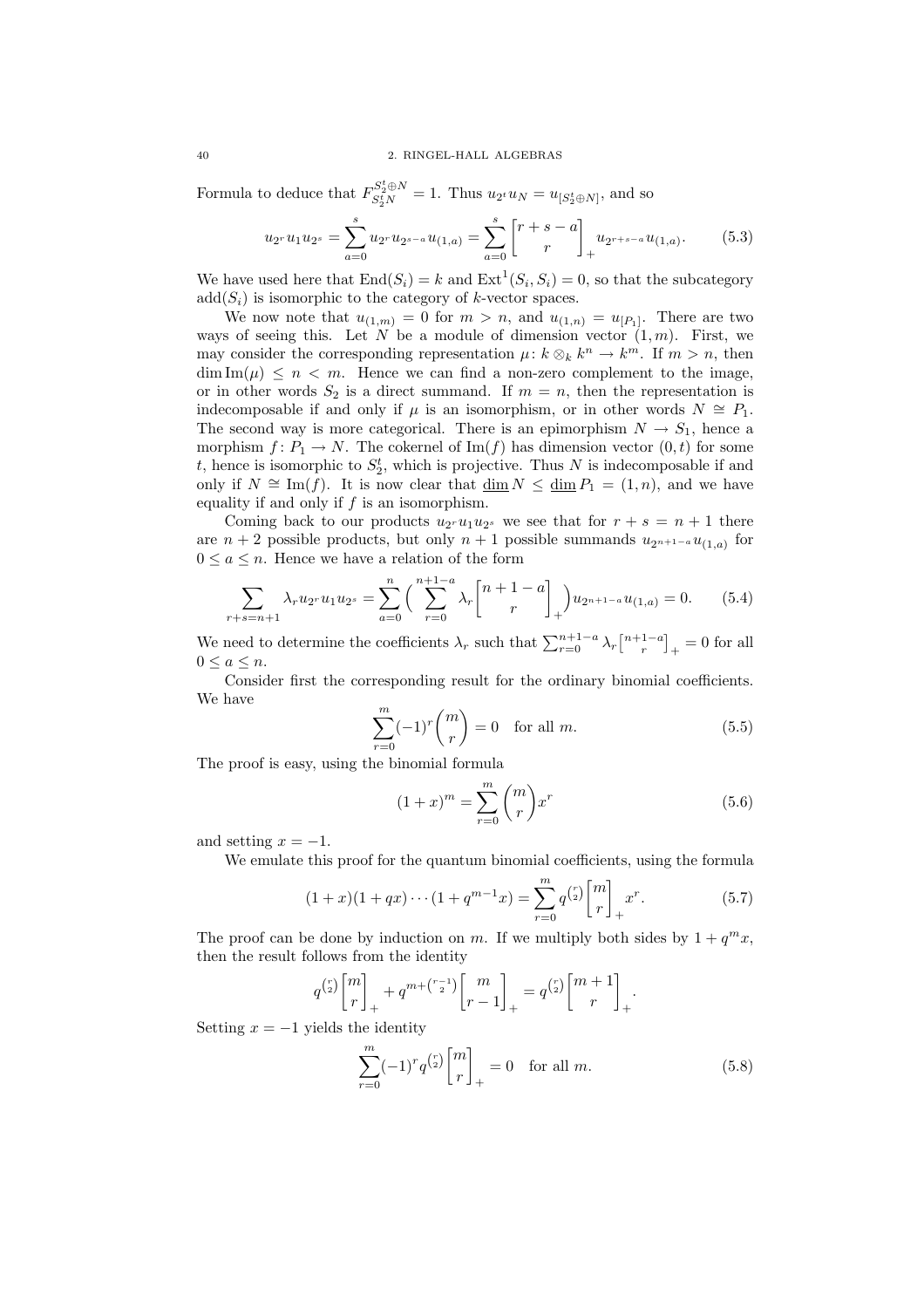Our coefficients must therefore be  $\lambda_r = (-1)^r q^{r \choose 2}$ . (Setting  $x = -q^{-t}$  gives zero only when  $m \geq t + 1$ , but we need to obtain zero for all  $m \geq 1$ , so the solution is unique up to scalars.)

We thus have the relation

$$
\sum_{r+s=n+1} (-1)^r q^{\binom{r}{2}} u_{2r} u_1 u_{2s} = 0.
$$
\n(5.9)

Similarly,

$$
u_{1}u_{2}u_{1} = \sum_{a=0}^{r} \begin{bmatrix} r+s-a \\ s \end{bmatrix}_{+} u_{(a,1)} u_{1} + s-a}.
$$
 (5.10)

Note that, since  $S_1$  is injective, multiplying on the right by copies of  $S_1$  yields direct summands, whereas it was multiplication on the left for the projective  $S_2$ .

Again,  $u_{(m,1)} = 0$  for  $m > n$ , whereas  $u_{(n,1)} = u_{[I_2]}$ . Hence we obtain the relation

$$
\sum_{r+s=n+1} (-1)^s q^{{s \choose 2}} u_{1^r} u_2 u_{1^s} = 0.
$$
\n(5.11)

Our second example is the cyclic quiver

$$
1\sum 2
$$

In this case the category  $mod \Lambda$  is uniserial, without any (non-zero) projective or injective objects. We simplify the notation by writing, for example  $\frac{2}{1}$  i<sub>r</sub> for the module  $S_2(2) \oplus S_1^r$ , where  $S_2(2)$  has simple top  $S_2$  and Loewy length 2. We then have the identities

$$
u_2 u_{1^s} = u_{2^{s}} + u_{1^s 2}
$$
  
\n
$$
u_{1^r} u_2 u_{1^s} = \begin{bmatrix} r+s-2 \\ r-1 \end{bmatrix}_{+} u_{2^{s}} + \begin{bmatrix} r+s-1 \\ r \end{bmatrix}_{+} u_{2^{s}} + \begin{bmatrix} u_{2^{s}} \\ r \end{bmatrix}_{+} u_{1^{r+s-1}} + \begin{bmatrix} r+s-1 \\ r-1 \end{bmatrix}_{+} u_{2^{r+s-1}} + \begin{bmatrix} r+s \\ r \end{bmatrix}_{+} u_{1^{r+s} 2}.
$$
\n
$$
(5.12)
$$

For fixed  $r+s$ , there are at most four possible summands, hence there is definitely a relation when  $r + s = 4$ . We can do better, though, since there is already a relation when  $r + s = 3$ . In detail, we have the products

$$
u_1 \cdot u_2 = u_1 + u_1 \cdot u_2
$$
  
\n
$$
u_1 \cdot u_2 u_1 = u_1 + [2]_+ u_1 + u_2 + [3]_+ u_1 \cdot u_2
$$
  
\n
$$
u_1 u_2 u_1 = u_1 + u_1 + u_1 + [2]_+ u_2 + [3]_+ u_1 \cdot u_2
$$
  
\n
$$
u_2 u_1 = u_1 + u_1 + u_2 + [2]_+ u_2 + [3]_+ u_1 \cdot u_2
$$
  
\n
$$
u_2 u_1 = u_1 + u_1 \cdot u_2.
$$
\n(5.13)

We see that

$$
u_{12}u_2u_1 - u_1u_2u_{12} = q(u_{\frac{1}{2}+2} - u_{\frac{2}{2}+2}) = q(u_{13}u_2 - u_2u_{13}),
$$
 (5.14)

whence (by symmetry) the relations

$$
qu_1su_2 - u_12u_2u_1 + u_1u_2u_1u_2 - qu_2u_1u_3 = 0
$$
  
\n
$$
qu_1u_2u_3 - u_2u_1u_2u_1 + u_2u_1u_2 - qu_2u_1 = 0.
$$
\n(5.15)

As expected, the relations depend upon the chosen orientation, as of course do the categories mod  $\Lambda$ .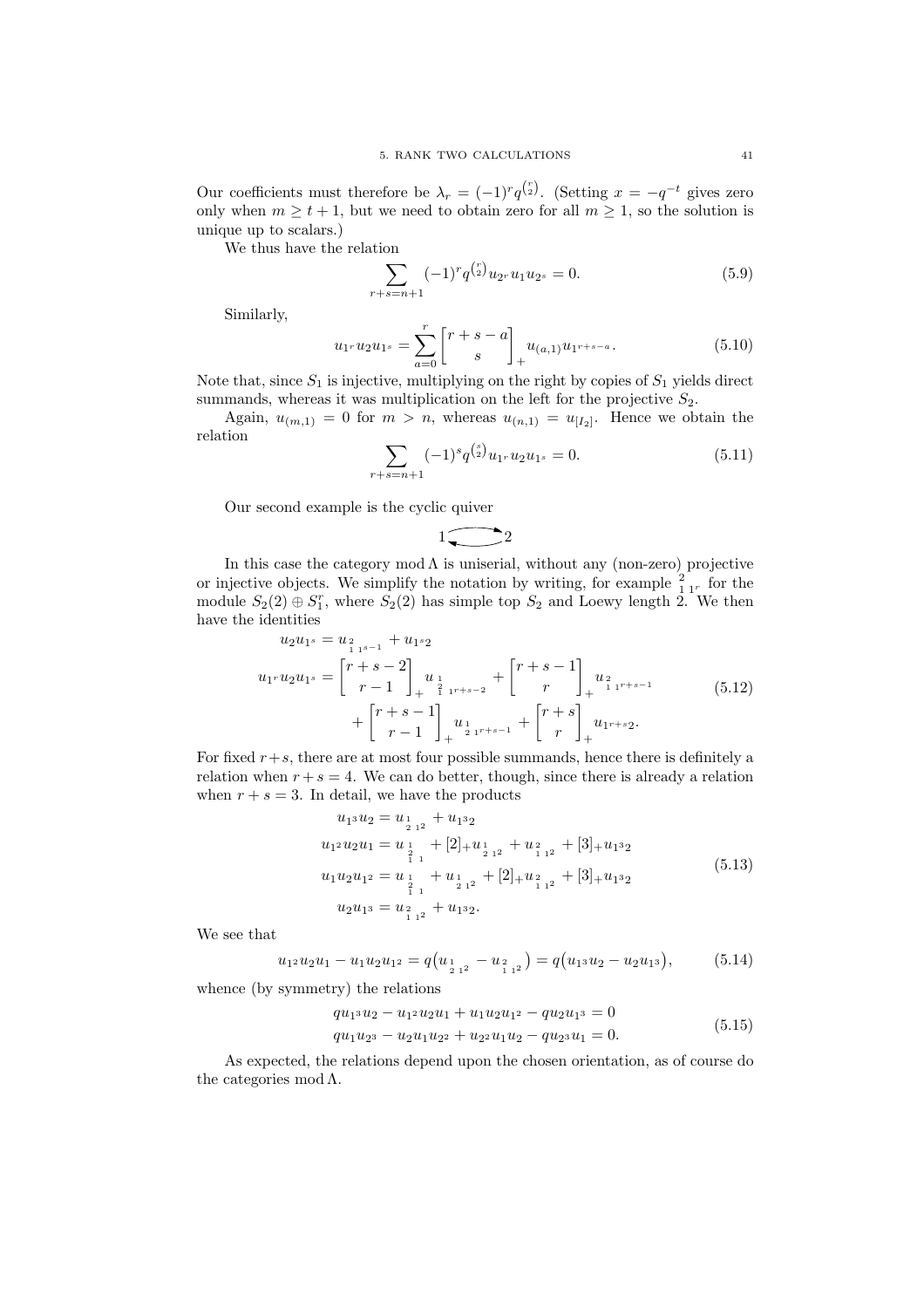Exercises 6.

(1) Calculate the relations for the species  $\Lambda = \begin{pmatrix} k & K \\ 0 & K \end{pmatrix}$ 0 K  $\setminus$ where  $[K : k] = n$ , corresponding to the valued graph

$$
1 \xrightarrow{(n,1)} 2
$$

where we note that these must be homogeneous of degrees  $(n + 1, 1)$  and  $(1, 2)$ .

(2) What about an arbitrary rank two species?

## 6. Twisting the Bialgebra Structure

Rather surprisingly, Ringel [Hall algebras revisited] showed how to remove the dependence of the Ringel-Hall algebra on the chosen orientation by twisting the multiplication with respect to the Euler form.

Let  $v \in \mathbb{C}$  be a square-root of q, and denote by  $\mathbb{Q}_v \subset \mathbb{C}$  the subfield generated by  $v^{\pm 1}$ . We define a new multiplication on  $\mathbb{Q}_v \otimes_{\mathbb{Z}} \mathcal{H}(\mathcal{A})$  via

$$
u_M * u_N := \sum_X v^{\langle M, N \rangle} F^X_{MN} u_X = v^{\langle M, N \rangle} u_M u_N. \tag{6.1}
$$

It is quickly checked that this multiplication is again associative (since the Euler form is bilinear), has the same unit  $u_0$  and respects the grading.

We consider the relations worked out in the previous section. For the  $n$ -Kronecker quiver

$$
1 \xrightarrow{(n,n)} 2
$$

the Euler form  $\langle -, - \rangle$  corresponds to the matrix  $R =$  $\begin{pmatrix} 1 & -n \\ 0 & 1 \end{pmatrix}$ . We begin by rewriting  $u_{i^r}$  as the divided power  $\frac{1}{[r]_+!} u_i^r$ . The relations from the previous section thus read

$$
\sum_{r+s=n+1} (-1)^s q^{\binom{s}{2}} \binom{n+1}{s}_+ u_1^r u_2 u_1^s = 0
$$
\n
$$
\sum_{r+s=n+1} (-1)^r q^{\binom{r}{2}} \binom{n+1}{r}_+ u_2^r u_1 u_2^s = 0.
$$
\n(6.2)

Now,

$$
u_1^{*r} * u_2 * u_1^{*s} = v^{{r \choose 2} + {s \choose 2}} u_1^r * u_2 * u_1^s = v^{{r \choose 2} + {s \choose 2} - rn + rs} u_1^r u_2 u_1^s.
$$
 (6.3)

We also have the following relations between the two types of quantum number  $[m]_{+} = \frac{q^{m}-1}{q-1}$  and  $[m] = \frac{v^{m}-v^{-m}}{v-v^{-1}}$ :

$$
[m]_+ = v^{m-1}[m],
$$
 and  $\begin{bmatrix} m \\ a \end{bmatrix}_+ = v^{\binom{m}{2} - \binom{a}{2} - \binom{m-a}{2}} \begin{bmatrix} m \\ a \end{bmatrix} = v^{a(m-a)} \begin{bmatrix} m \\ a \end{bmatrix}.$  (6.4)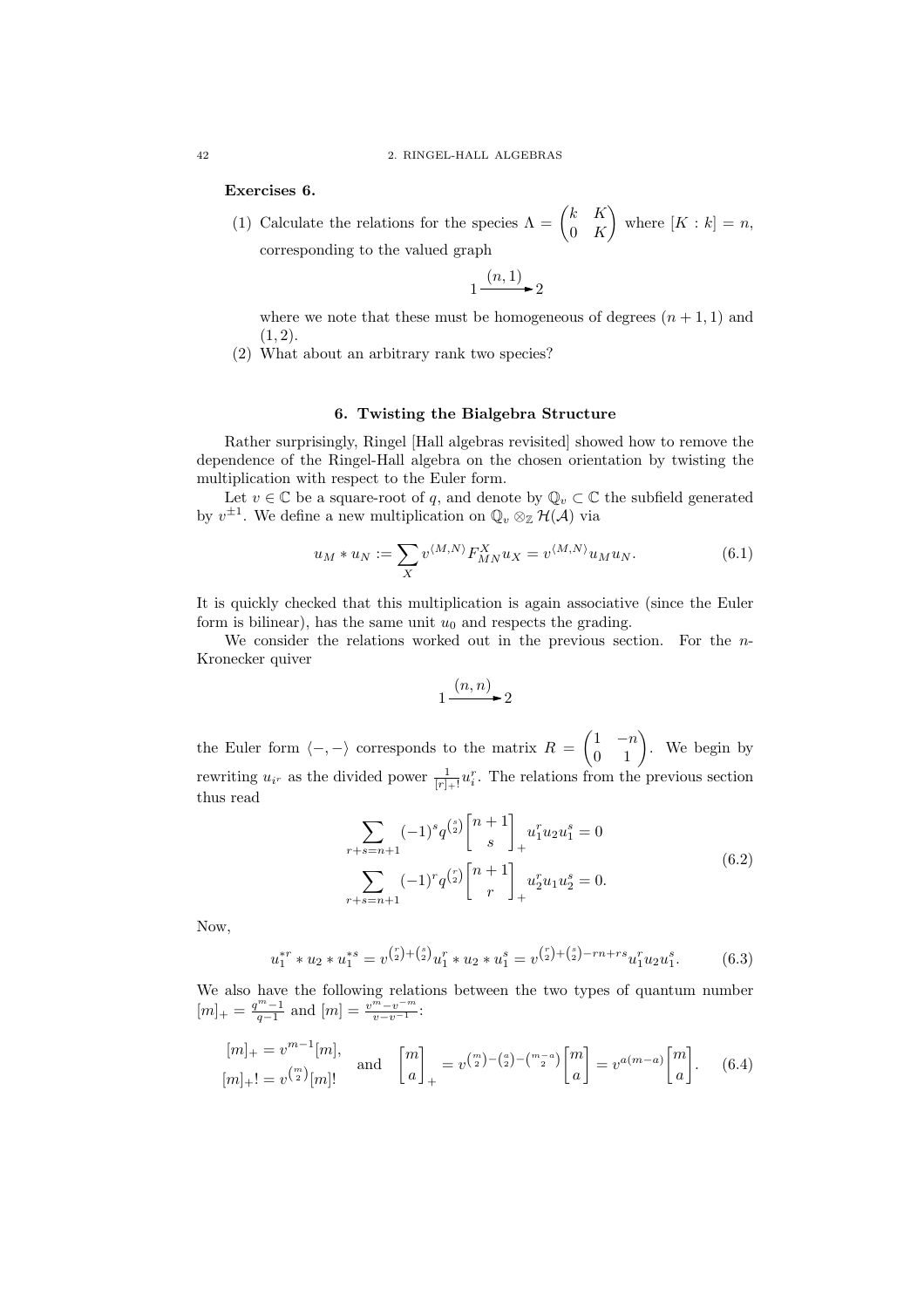Thus

$$
q^{\binom{s}{2}} \begin{bmatrix} n+1 \\ s \end{bmatrix}_+ u_1^r u_2 u_1^s
$$
  
=  $v^{2\binom{s}{2}} \cdot v^{\binom{n+1}{s} - \binom{s}{2} - \binom{r}{2}} \begin{bmatrix} n+1 \\ s \end{bmatrix} \cdot v^{-\binom{r}{2} - \binom{s}{2} + r(n-s)} u_1^{*r} * u_2 * u_1^{*s}$   
=  $v^{\binom{n+1}{2}} \begin{bmatrix} n+1 \\ s \end{bmatrix} u_1^{*r} * u_2 * u_1^{*s} = v^{\binom{n+1}{2}} [n+1]! u_1^{(*r)} * u_2 * u_1^{(*s)},$  (6.5)

where we have again used the divided powers

$$
u_1^{(*r)} := \frac{1}{[r]!} u_1^{*r}.
$$
\n(6.6)

Therefore we obtain the following relations

$$
\sum_{r+s=n+1}(-1)^{s}u_1^{(*r)} * u_2 * u_1^{(*s)} = 0
$$
  

$$
\sum_{r+s=n+1}(-1)^{r}u_2^{(*r)} * u_1 * u_2^{(*s)} = 0.
$$
 (6.7)

Next we consider the cyclic quiver

$$
1\begin{array}{|c|}\hline 2\end{array}
$$

In this case, the Euler form is given via the matrix  $R =$  $\begin{pmatrix} 1 & -1 \\ -1 & 1 \end{pmatrix}$ . We apply the same sequence of calculations, so we have the original relation

$$
qu_1 \times u_2 - u_1 \times u_2 u_1 + u_1 u_2 u_1 = -qu_2 u_1 \times 0,
$$
  
\n
$$
\Leftrightarrow \qquad qu_1^3 \times u_2 - v^2 [3] u_1^* \times u_2 \times u_1 + v^2 [3] u_1 \times u_2 \times u_1^* \times u_2 \times u_1^* \times u_2 \times u_1^* \times u_2 \times u_1^* \times u_2 \times u_1^* \times u_2 \times u_1^* \times u_2 \times u_1^* \times u_2 \times u_1^* \times u_2 \times u_1^* \times u_2 \times u_1^* \times u_2 \times u_1^* \times u_2 \times u_1^* \times u_2 \times u_1^* \times u_2 \times u_1^* \times u_2 \times u_1^* \times u_2 \times u_1^* \times u_2 \times u_1^* \times u_2 \times u_1^* \times u_2 \times u_1^* \times u_2 \times u_1^* \times u_2 \times u_1 \times u_2 \times u_1 \times u_2 \times u_1 \times u_2 \times u_1 \times u_2 \times u_1 \times u_2 \times u_1 \times u_2 \times u_1 \times u_2 \times u_1 \times u_2 \times u_1 \times u_2 \times u_1 \times u_2 \times u_1 \times u_2 \times u_1 \times u_2 \times u_1 \times u_2 \times u_1 \times u_2 \times u_1 \times u_2 \times u_1 \times u_2 \times u_1 \times u_2 \times u_1 \times u_2 \times u_1 \times u_2 \times u_1 \times u_2 \times u_1 \times u_2 \times u_1 \times u_2 \times u_1 \times u_2 \times u_1 \times u_2 \times u_1 \times u_2 \times u_1 \times u_2 \times u_1 \times u_2 \times u_1 \times u_2 \times u_1 \times u_2 \times u_1 \times u_2 \times u_1 \times u_2 \times u_1 \times u_2 \times u_1 \times u_2 \times u_1 \times u_2 \times u_1 \times u_2 \times u_1 \times u_2 \times u_1 \times u_2 \times u_1 \times u_2 \times u_1 \times u_2 \times u_1 \times u_1 \times u_1 \times u_1 \
$$

We can now divide by  $v^2[3]$ ! and take divided powers to obtain the relations

$$
\sum_{r+s=3} (-1)^r u_1^{(*r)} * u_2 * u_1^{(*s)} = 0
$$
  

$$
\sum_{r+s=3} (-1)^s u_2^{(*r)} * u_1 * u_2^{(*s)} = 0.
$$
 (6.8)

Thus the relations for this twisted multiplication are independent of the orientation.

The natural question is whether we still have a twisted bialgebra, and if so, what is the twist required on the tensor product.

Define

$$
\Delta^*(u_X) := \sum_{M,N} v^{\langle M,N \rangle} \frac{P_{MN}^X}{a_X} u_M \otimes u_N. \tag{6.9}
$$

This is again coassociative with the same counit and respects the grading.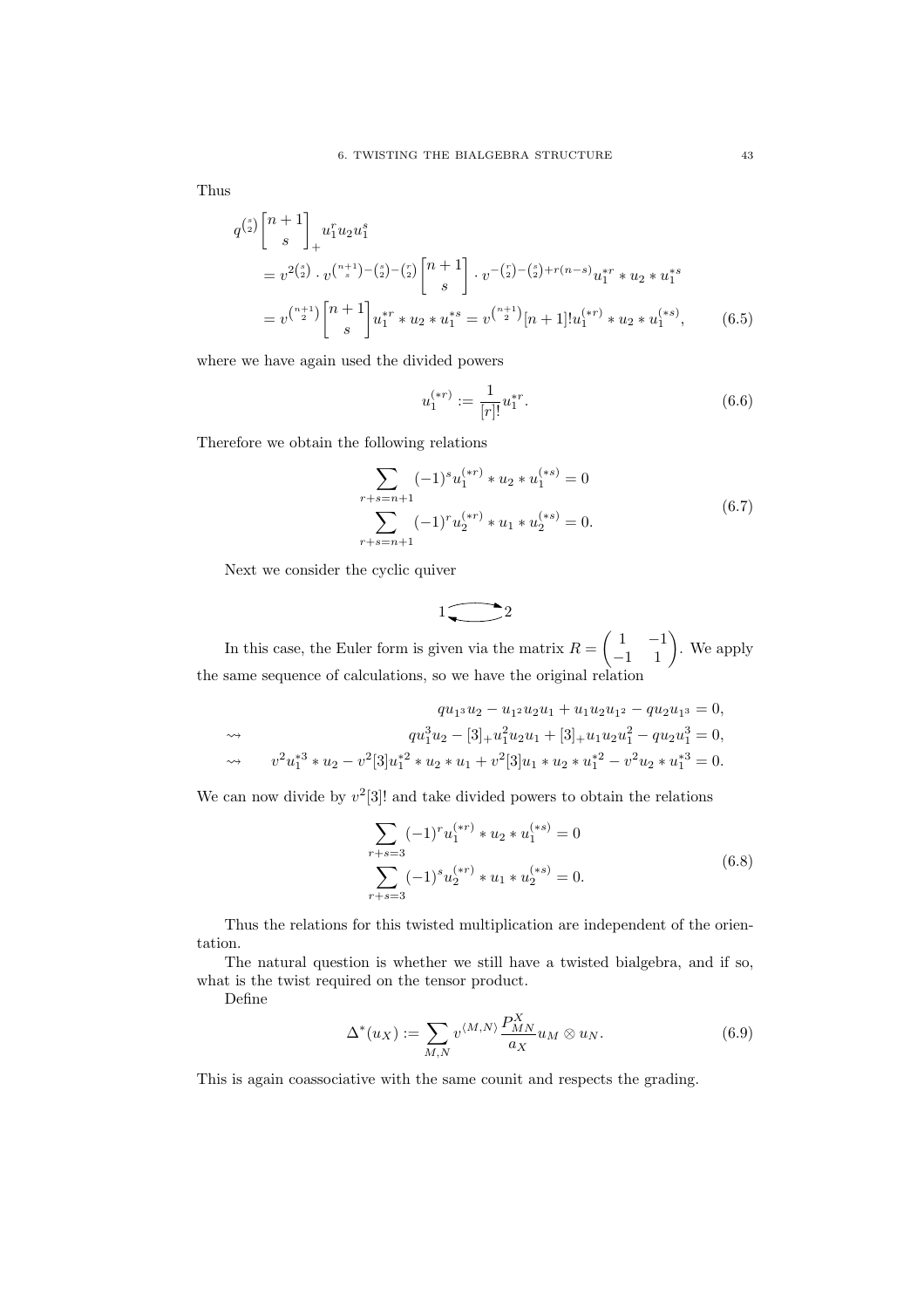Consider  $\Delta^*(u_M * u_N)$ . We have, using Green's Formula,

 $\overline{E}$ 

$$
\Delta^*(u_m * u_N) = \sum_E v^{\langle M, N \rangle} \frac{P_{MN}^E}{a_M a_N} \Delta^*(u_E)
$$
  
= 
$$
\sum_{X,Y,E} v^{\langle M, N \rangle + \langle X, Y \rangle} \frac{P_{MN}^E P_{XY}^E}{a_M a_N a_E} u_X \otimes u_Y
$$
  
= 
$$
\sum_{\substack{A, B, C, D \\ X, Y}} v^{\langle M, N \rangle + \langle X, Y \rangle - 2\langle A, D \rangle} \frac{P_{AB}^M P_{CD}^N P_{AC}^X P_{BD}^Y}{a_A a_B a_C a_D a_M a_N} u_X \otimes u_Y.
$$

Here we have used the identity  $q^{-\langle A,D \rangle} = v^{-2\langle A,D \rangle}$ . Next substitute in for

$$
\sum_X \frac{P_{AC}^X}{a_A a_C} u_X = v^{-\langle A, C \rangle} u_A * u_C \quad \text{and} \quad \sum_Y \frac{P_{BD}^Y}{a_B a_D} u_Y = v^{-\langle B, D \rangle} u_B * u_D,
$$

as well as for

$$
\langle M, N \rangle + \langle X, Y \rangle = \langle A + B, C + D \rangle + \langle A + C, B + D \rangle.
$$

This yields

$$
\Delta^*(u_M * u_N) = \sum_{A,B,C,D} v^{\langle A,B \rangle + \langle C,D \rangle + (B,C)} \frac{P_{AB}^M P_{CD}^N}{a_M a_N} (u_A * u_C) \otimes (u_B * u_D), \tag{6.10}
$$

where we have used the symmetric bilinear form

$$
(B,C) := \langle B,C \rangle + \langle C,B \rangle. \tag{6.11}
$$

On the other hand, we wish to compare this to the following, with respect to some twisted multiplication on the tensor product:

$$
\Delta^*(u_M) * \Delta^*(u_N) = \sum_{A,B,C,D} v^{\langle A,B \rangle + \langle C,D \rangle} \frac{P_{AB}^M P_{CD}^N}{a_M a_N} (u_A \otimes u_B) * (u_C \otimes u_D). \tag{6.12}
$$

We see that we again have a twisted bialgebra, where we have to use the following twisted multiplication on the tensor product

$$
(u_A \otimes u_B) * (u_C \otimes u_D) := v^{(B,C)}(u_A * u_C) \otimes (u_B * u_D). \tag{6.13}
$$

Since we now have a symmetric bilinear form, we can remove this twist on the tensor product, and hence obtain a true bialgebra, by adjoining a copy of the group algebra of the Grothendieck group  $K = K(\mathcal{A})$  of  $\mathcal{A}$ :

$$
\mathbb{Z}_v[K(\mathcal{A})] = \mathbb{Z}_v[\{K_{\underline{d}} : \underline{d} \in K(\mathcal{A})\}], \quad \text{where} \quad K_{\underline{d}}K_{\underline{e}} = K_{\underline{d} + \underline{e}}.
$$
 (6.14)

This we do in the next section. We also write  $K_M = K_{\dim M}$  for a module M.

# 7. The extended, twisted Ringel-Hall algebra

We now remove the ∗ from the notation and define the extended, twisted Ringel-Hall algebra  $H = H(\mathcal{A})$  as follows.

DEFINITION 2.13. The (extended, twisted) Ringel-Hall algebra  $H(\mathcal{A})$  is a  $\mathbb{Q}_v$ algebra which contains the group algebra  $\mathbb{Z}_v[K(\mathcal{A})]$  and which is free as a right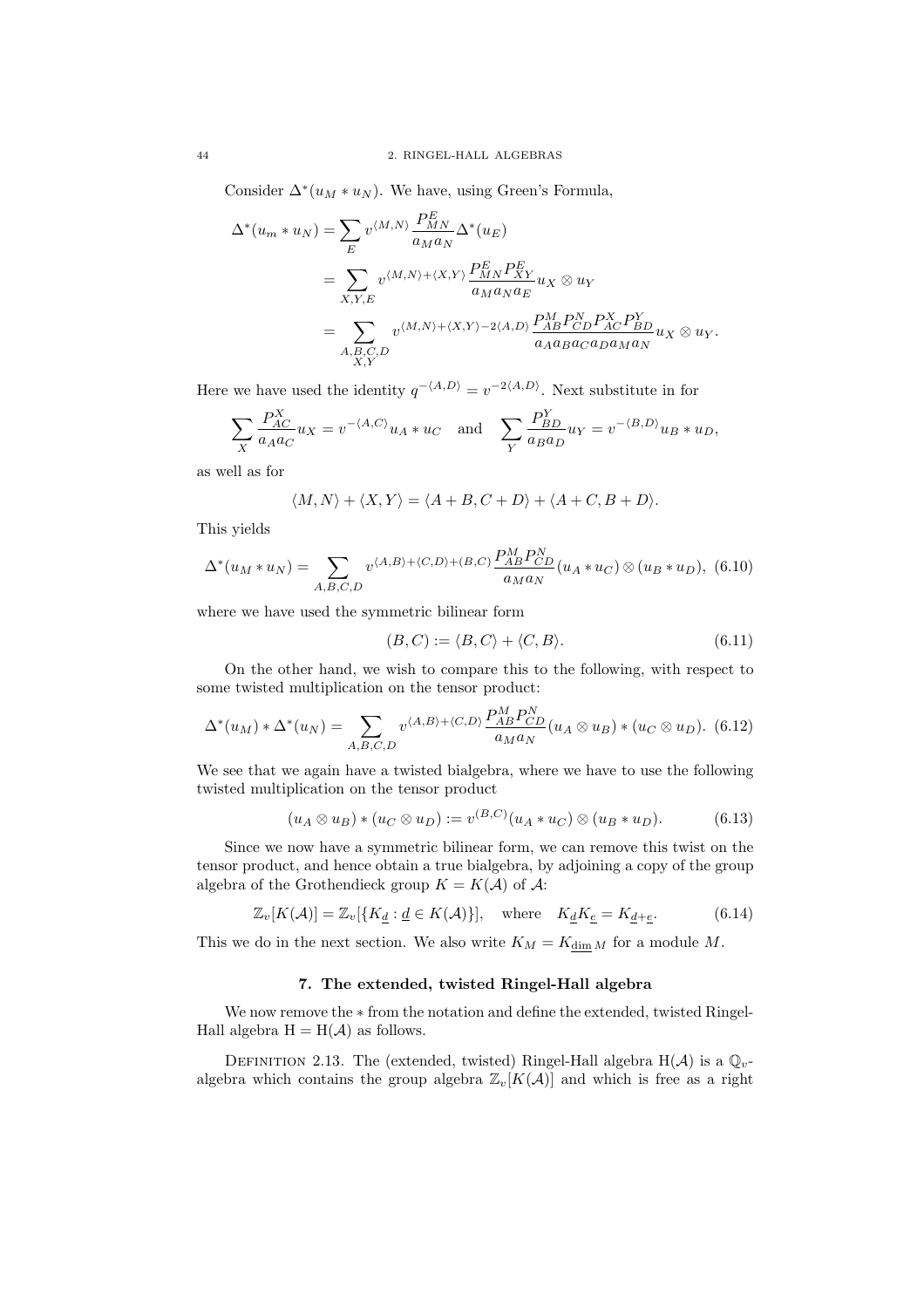$\mathbb{Z}_{v}[K(\mathcal{A})]$ -module, with basis  $u_M$  indexed by the isomorphism classes of objects in A. The multiplication and comultiplication are given via

$$
u_M u_N := \sum_X v^{\langle M, N \rangle} \frac{P_{MN}^X}{a_M a_N} u_X, \quad \Delta(u_X) := \sum_{M,N} v^{\langle M, N \rangle} \frac{P_{MN}^X}{a_X} u_M K_N \otimes u_N,
$$
\n
$$
K_{\underline{d}} u_M := v^{(\underline{d}, M)} u_M K_{\underline{d}}, \qquad \Delta(K_{\underline{d}}) := K_{\underline{d}} \otimes K_{\underline{d}}, \tag{7.1}
$$

with unit  $1 = u_0 = K_0$  and counit  $\epsilon(u_M K_d) = \delta_{M,0}$ .

Theorem 2.14. The (extended, twisted) Ringel-Hall algebra H is a graded bialgebra.

PROOF. We observe that

$$
(u_A K_B \otimes u_B)(u_C K_D \otimes u_D) = (u_A K_B u_C K_D) \otimes (u_B u_D)
$$
  
=  $v^{(B,C)}(u_A u_C K_{B+D}) \otimes (u_B u_D).$ 

The theorem now follows from all our previous considerations.  $\Box$ 

In fact, we had a choice in defining the comultiplication, since all we needed  
was to obtain the twist 
$$
v^{(B,C)}
$$
 in the tensor product as above. This we can do in  
two ways:

$$
(u_A K_B \otimes u_B)(u_C K_D \otimes u_D) = v^{(B,C)}(u_A u_C K_{B+D}) \otimes (u_B u_D)
$$
  

$$
(u_A \otimes K_{-A} u_B)(u_C \otimes K_{-C} u_D = v^{(B,C)}(u_A u_C \otimes K_{-(A+C)} u_B u_D).
$$

Thus we could also have taken the comultiplication

$$
\Delta'(u_X) := \sum_{M,N} v^{\langle M,N \rangle} \frac{P_{MN}^X}{a_X} u_M \otimes K_{-M} u_N, \quad \Delta'(K_{\underline{d}}) := K_{\underline{d}} \otimes K_{\underline{d}}.
$$
 (7.2)

The corresponding bialgebra will be denoted by H'. Both versions can be found in the literature, and both are needed, since they give the positive and negative parts of the corresponding quantum group.

# 8. Bialgebras and Hopf Algebras

We now review some general theory about bialgebras and Hopf algebras, before applying this to the Ringel-Hall algebra. Our main reference is Kassel.

Let  $H = (H, \mu, \eta, \Delta, \epsilon)$  be a bialgebra over k, where  $\mu$  and  $\eta$  denote the multiplication and unit, and  $\Delta$  and  $\epsilon$  denote the comultiplication and conunit. Let  $\tau: H \otimes H \to H \otimes H$  be the usual flip, sending  $x \otimes y$  to  $y \otimes x$ .

Given  $H$ , we can define several other related bialgebras. These are

 $H^{\text{op}} := (H, \mu\tau, \eta, \Delta, \epsilon)$  the opposite bialgebra,

$$
H^{\text{cop}} := (H, \mu, \eta, \tau \Delta, \epsilon) \quad \text{the co-opposite bialgebra}, \tag{8.1}
$$

 $H^{\text{op-cop}} := (H, \mu\tau, \eta, \tau\Delta, \epsilon)$  the opposite and co-opposite bialgebra.

When  $H = \bigoplus_{n \geq 0} H_n$  is a graded bialgebra with finite dimensional graded pieces  $H_n$ , we can form the (graded) dual  $H^* := \bigoplus_{n \geq 0} H_n^*$ . This is again a bialgebra.

To see this, we first record a useful lemma.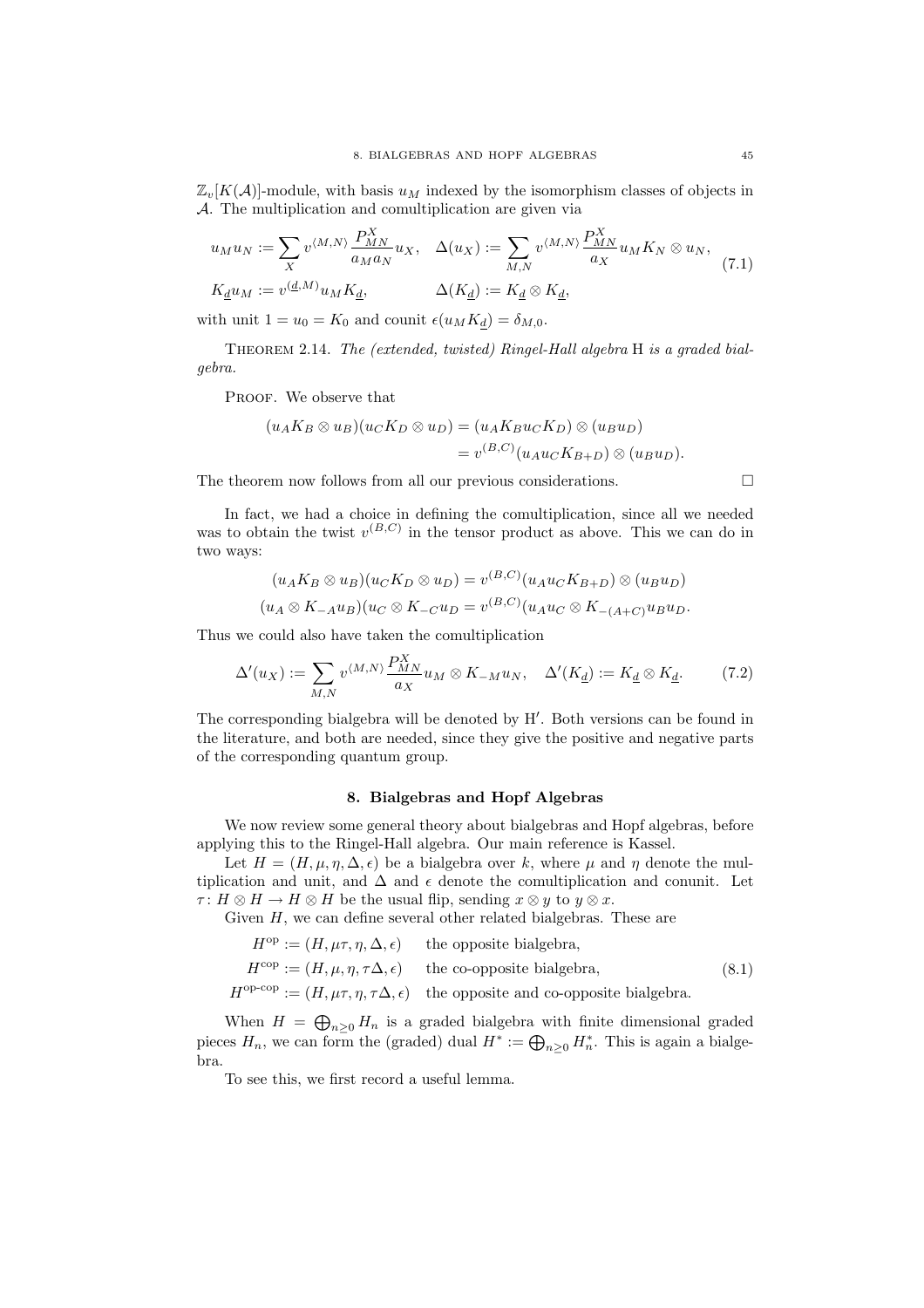LEMMA 2.15. Let  $U, U', V$  and  $V'$  be k-vector spaces. Then there is a natural map

 $Hom(U, U') \otimes Hom(V, V') \to Hom(V \otimes U, U' \otimes V'), \quad (f \otimes g) \mapsto (v \otimes u \mapsto f(u) \otimes g(v)).$ This is an isomorphism provided one of the pairs  $(U, U')$ ,  $(V, V')$  or  $(U, V)$  consists of two finite dimensional vector spaces.

In particular we recover the natural maps

$$
U^* \otimes V' \to \text{Hom}(U, V'), \quad U' \otimes V^* \to \text{Hom}(V, U'), \quad U^* \otimes V^* \to (V \otimes U)^*.
$$
 (8.2)

Now, for  $H$  as above, we have the natural maps

$$
H^* \otimes H^* \to (H \otimes H)^* \xrightarrow{\Delta^*} H^*, \qquad k \xrightarrow{\epsilon^*} H^*, \qquad H^* \xrightarrow{\eta^*} k. \tag{8.3}
$$

In particular,  $H^*$  is an algebra. Since each  $H_i$  is finite dimensional, we have isomorphisms  $(H_i \otimes H_j)^* \cong H_i^* \otimes H_j^*$ . These yield

$$
\mu_n \colon \bigoplus_{i+j=n} H_i \otimes H_j \to H_n \quad \text{and} \quad \mu_n^* \colon H_n^* \to \bigoplus_{i+j=n} H_i^* \otimes H_j^*.
$$
 (8.4)

Thus

$$
\bigoplus_{n} \mu_n^* \colon H^* \to H^* \otimes H^* \tag{8.5}
$$

defines a comultiplication on  $H^*$ , and  $H^*$  is naturally a bialgebra.

An antipode for  $H$  is an endomorphism  $S$  such that

$$
\sum S(x_1)x_2 = \eta \epsilon(x) = \sum x_1 S(x_2), \text{ for all } x, \text{ where } \Delta(x) = \sum x_1 \otimes x_2. \tag{8.6}
$$

In other words, S must satisfy the relations

$$
\mu(S \otimes id)\Delta = \eta \epsilon = \mu(id \otimes S)\Delta. \tag{8.7}
$$

Now, for H a bialgebra, we can equip  $\text{End}_k(H)$  with a convolution product, defined via

$$
f * g := \mu(f \otimes g)\Delta, \quad \text{so that } (f * g)(x) = \sum f(x_1)g(x_2). \tag{8.8}
$$

LEMMA 2.16. The convolution product gives  $\text{End}_k(H)$  the structure of an associative algebra, with unit  $\eta \epsilon$ .

The antipode is therefore an inverse of the identity with respect to the convolution product, provided this exists. As such, it is necessarily unique.

- LEMMA 2.17. (1) The map S is an antipode for H if and only if it is an antipode for  $H^{op\text{-}cop}$ . In this case,  $S: H \to H^{op\text{-}cop}$  is a morphism of bialgebras.
	- (2) If H is a graded bialgebra, then S is an antipode for H if and only if  $S^*$ is an antipode for H<sup>∗</sup> .
- (3) If S is an antipode for H, then  $H^{\rm op}$  has an antipode if and only if S is invertible, in which case the antipode equals  $S^{-1}$ .

Note that  $S: H \to H^{\text{op-cop}}$  is a morphism of bialgebras if and only if the following formulae hold:

$$
\mu(S \otimes S) = S\mu\tau, \quad S\eta = \eta,
$$
  

$$
(S \otimes S)\Delta = \tau\Delta S, \quad \epsilon S = \epsilon.
$$
 (8.9)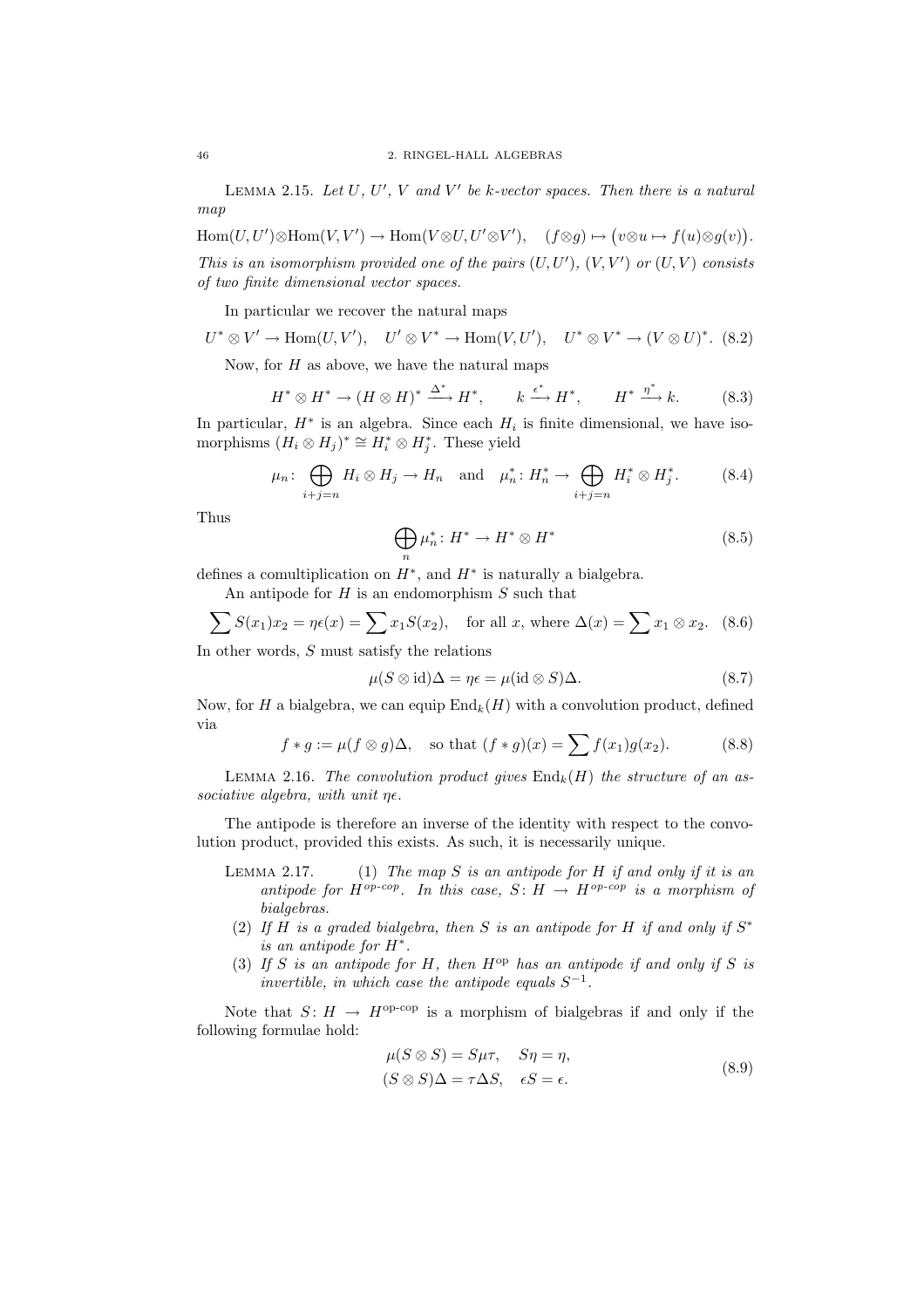In particular, we have that

$$
S(xy) = S(y)S(x) \text{ and } S(1) = 1.
$$
 (8.10)

PROOF. We prove only the third assertion. Suppose that  $S'$  is an antipode for  $H^{\text{op}}$ . Then  $\sum S'(x_2)x_1 = \eta \epsilon(x)$  for all x. Consider now  $S * SS'$ . We have

$$
(S * SS')(x) = \sum S(x_1)SS'(x_2) = S(\sum S'(x_2)x_1) = S(\eta\epsilon(x)) = \eta\epsilon(x).
$$

In particular,  $SS'$  is an inverse for S with respect to the convolution product, hence  $SS' = id$ .

Conversely, if S is invertible, then we can apply S to both  $\sum x_2S^{-1}(x_1)$  and  $\sum S^{-1}(x_2)x_1$  to show that  $S^{-1}$  is an antipode for  $H^{\text{op}}$ .  $\Box$ 

For bialgebras A and B over k, let  $(-, -)$ :  $A \times B \to k$  be a k-bilinear map. We also have the induced map

$$
(-,-): (A \otimes A) \times (B \otimes B) \to k, \quad (a \otimes a', b \otimes b') := (a,b)(a',b'). \tag{8.11}
$$

The map  $(-, -)$  is called a bialgebra pairing if the following properties are satisfied:

(1) 
$$
(aa', b) = (a \otimes a', \Delta(b))
$$
 and  $(a, bb') = (\Delta(a), b \otimes b')$ ;

(2)  $(a, 1) = \epsilon(a)$  and  $(1, b) = \epsilon(b)$ .

If A and B are both Hopf algebras, then  $(-, -)$  is called a Hopf pairing provided we have the additional property

$$
(3) (S(a), b) = (a, S(b)).
$$

There is a natural pairing  $H^* \otimes H \to k$  given by evaluation.

Exercise 7. Prove the following isomorphism of bialgebras:

$$
H'(\mathcal{A}^{op}) \cong H(\mathcal{A})^{op-cop}.
$$

# 9. The Antipode for the Ringel-Hall Algebra

Define an endomorphism S of H via  $S(K_d) := K_{-d}$  and, for  $M \neq 0$ ,

$$
S(u_M K_{-M}) := \sum_{r \ge 1} \sum_{\substack{X_1, ..., X_r \\ \text{non-zero}}} (-1)^r v^{2 \sum_{i < j} \langle X_i, X_j \rangle} \frac{a_{X_1} \cdots a_{X_r}}{a_M} F_{X_1 \cdots X_r}^M \sum_N F_{X_1 \cdots X_r}^N u_N. \tag{9.1}
$$

Note that for  $r = 1$  we obtain  $-u_M$ . In general we set

$$
S(u_M K_{\underline{d}}) := K_{-(M+\underline{d})} S(u_M K_{-M}).
$$
\n(9.2)

THEOREM 2.18 (Xiao). The map  $S$  is an antipode for H.

PROOF. We wish to show that  $S * id = \eta \epsilon$ , the result for  $id * S$  being dual. This is clear for  $K_d$ , so consider  $u_M K_{-M}$ . We have

$$
\begin{split} \Delta(u_MK_{-M})&=\sum_{A,B}v^{\langle A,B\rangle}\frac{a_Aa_B}{a_M}F_{AB}^{M}u_AK_{-A}\otimes u_BK_{-M}\\ &=u_MK_{-M}\otimes K_{-M}+1\otimes u_MK_{-M}\\ &+\sum_{\substack{A,B\\ \text{non-zero}}}v^{\langle A,B\rangle}\frac{a_Aa_B}{a_M}F_{AB}^{M}u_AK_{-A}\otimes u_BK_{-M}. \end{split}
$$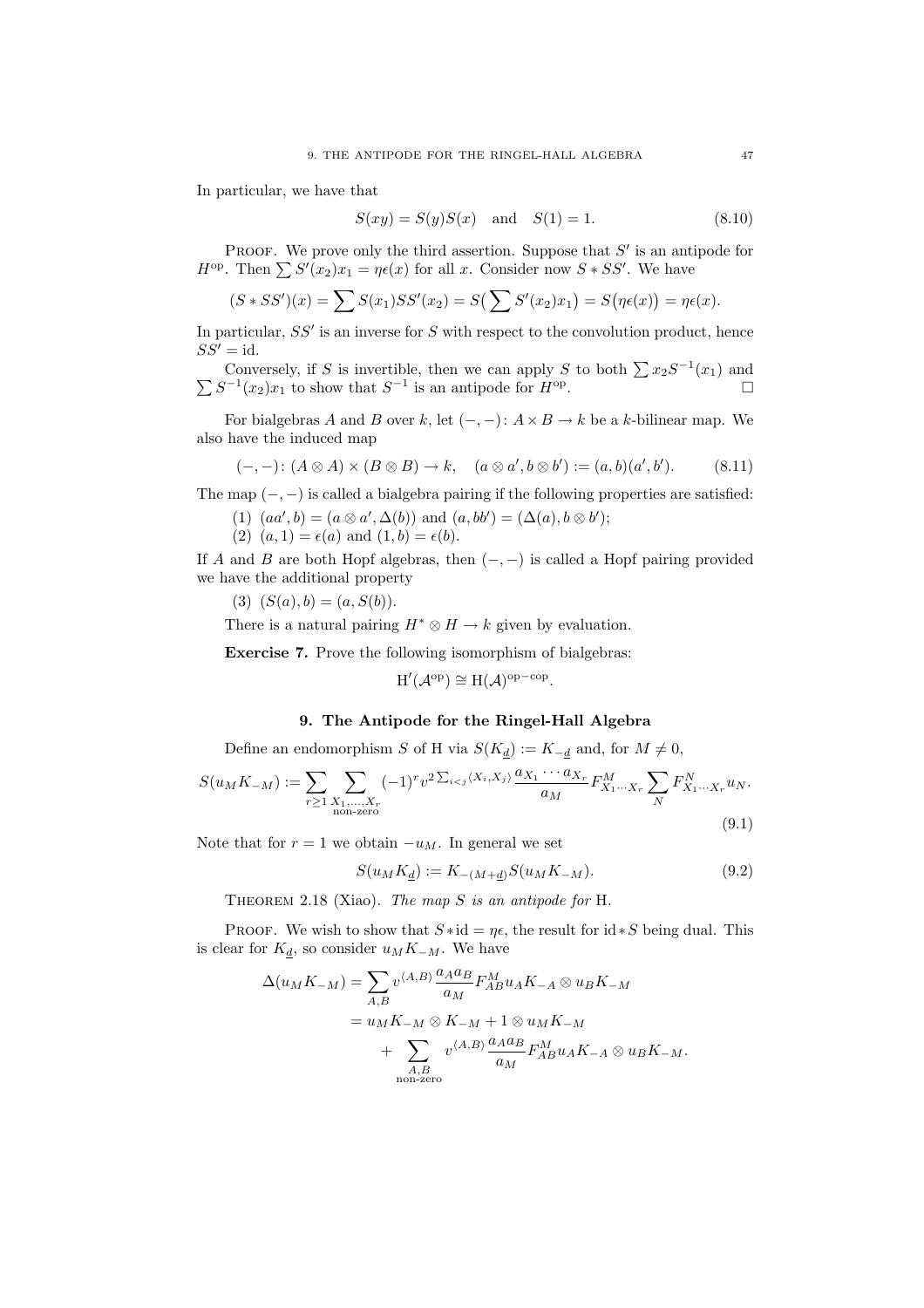Applying  $\mu(S \otimes id)$  thus yields

$$
(S * id)(u_M K_{-M}) = S(u_M K_{-M})K_{-M} + u_M K_{-M} + \sum_{\substack{A,B \\ \text{non-zero}}} v^{\langle A,B \rangle} \frac{a_A a_B}{a_M} F_{AB}^M S(u_A K_{-A}) u_B K_{-M}.
$$

Substituting in for  $S(u_A K_{-A})$  shows that  $((S * id)(u_M K_{-M}))K_M$  equals

$$
S(u_MK_{-M}) + u_M + \sum_{r \geq 1} \sum_{\substack{X_1, \dots, X_r, B \\ \text{non-zero}}} v^{\langle X_1 + \dots + X_r, B \rangle + 2 \sum_{i < j} \langle X_i, X_j \rangle} \frac{a_{X_1} \cdots a_{X_r} a_B}{a_M} \\ \times \sum_A F_{X_1 \cdots X_r}^A F_{AB}^M \sum_L F_{X_1 \cdots X_r}^L u_L u_B.
$$

We now observe that

$$
\sum_{A} F^A_{X_1\cdots X_r}F^M_{AB}=F^M_{X_1\cdots X_rB}
$$

and that

$$
\begin{split} \sum_L F^L_{X_1\cdots X_r} u_L u_B &= v^{\langle X_1+\cdots+X_r,B\rangle} \sum_{L,N} F^L_{X_1\cdots X_r} F^N_{LB} u_N \\ &= v^{\langle X_1+\cdots+X_r,B\rangle} \sum_N F^N_{X_1\cdots X_r B} u_N. \end{split}
$$

Substituting back in, setting  $X_{r+1} := B$ , and then replacing r by  $r - 1$  we obtain

$$
(S * id)(u_M K_{-M})K_M
$$
  
=  $S(u_M K_{-M}) + u_M$   

$$
- \sum_{r \geq 2} \sum_{\substack{X_1, ..., X_r \\ \text{non-zero}}} v^2 \Sigma_{i < j} \langle X_i, X_j \rangle \frac{a_{X_1} \cdots a_{X_r}}{a_M} F_{X_1 \cdots X_r}^M \sum_N F_{X_1 \cdots X_r}^N u_N
$$
  
= 0.

The general case for  $u_M K_{\underline{d}}$  follows immediately.  $\hfill \Box$ 

COROLLARY 2.19. The antipode is invertible, with inverse given by  $S'(K_d)$  :=  $K_{-\underline{d}}$  and, for  $M \neq 0$ ,

$$
S'(K_{-M}u_M) := \sum_{r \geq 1} \sum_{\substack{X_1, \dots, X_r \\ \text{non-zero}}} (-1)^r v^{2 \sum_{i < j} \langle X_i, X_j \rangle} \frac{a_{X_1} \cdots a_{X_r}}{a_M} F_{X_1 \cdots X_r}^M \sum_N F_{X_r \cdots X_1}^N u_N.
$$

In general, we set

$$
S'(K_{\underline{d}}u_M) := S'(K_{-M}u_M)K_{-(M+\underline{d})}.
$$

PROOF. Essentially the same proof shows that  $S'$  is an antipode for the opposite bialgebra  $H^{op}$ . The result then follows from standard results for Hopf algebras (as in the previous section).  $\Box$ 

# 10. Green's Hopf Pairing

In this section we define Green's Hopf pairing, and hence show that the Ringel-Hall algebra H is a self-dual Hopf algebra.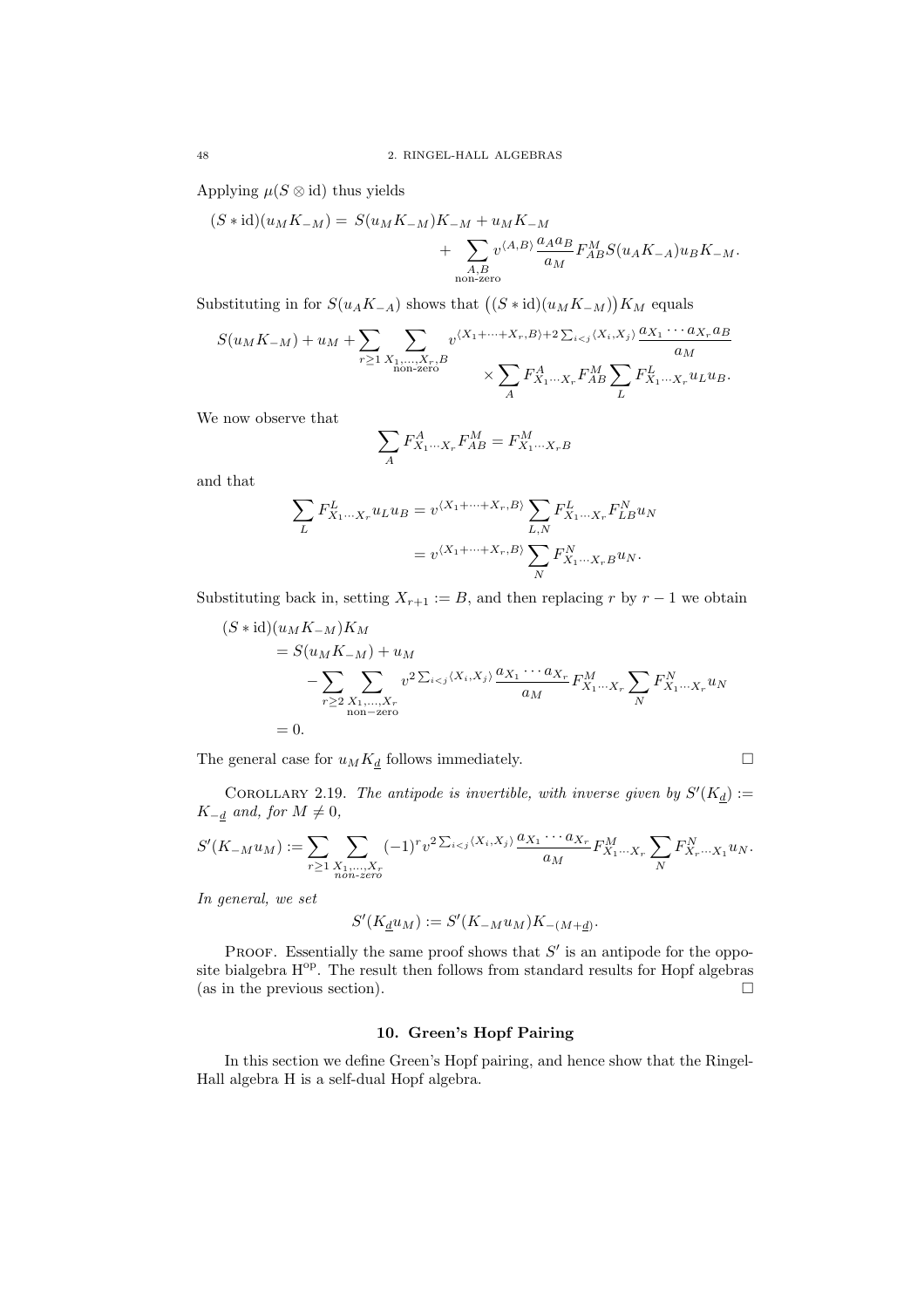PROPOSITION 2.20. The symmetric bilinear form on  $H \times H$  given via

$$
\{u_M K_{\underline{d}}\, ,\, u_N K_{\underline{e}}\} := \delta_{MN} \frac{v^{(\underline{d},\underline{e})}}{a_M}
$$

is a Hopf pairing. Hence H is a self-dual Hopf algebra.

PROOF. We need to check the three axioms of a Hopf pairing. Since  $u_M$  and u<sub>N</sub> are orthogonal for  $M \not\cong N$ , we have

$$
\{u_M K_{\underline{d}}, u_N K_{\underline{e}} u_P K_{\underline{f}}\} = \{u_M K_{\underline{d}}, v^{\langle N, P \rangle + (P, \underline{e})} F_{NP}^M u_M K_{\underline{e} + \underline{f}}\}
$$
  

$$
= v^{\langle N, P \rangle + (P, \underline{e}) + (\underline{d}, \underline{e} + \underline{f})} F_{NP}^M / a_M.
$$

On the other hand,

$$
\begin{aligned} \{\Delta(u_MK_{\underline{d}})\,,\,u_NK_{\underline{e}}&\otimes u_PK_{\underline{f}}\}\\ &=\{v^{\langle N,P\rangle}F_{NP}^M\textstyle{\frac{a_Na_P}{a_M}}u_NK_{P+\underline{d}}\otimes u_PK_{\underline{d}}\,,\,u_NK_{\underline{e}}\otimes u_PK_{\underline{f}}\}\\ &=v^{\langle N,P\rangle+(P+\underline{d},\underline{e})+(\underline{d},\underline{f})}F_{NP}^M/a_M. \end{aligned}
$$

Hence the multiplication and comultiplication are adjoint to one another.

Clearly

$$
\{u_M K_{\underline{d}}, 1\} = \delta_{M0} = \epsilon (u_M K_{\underline{d}}).
$$

Finally, consider the antipode. We have

$$
\{S(u_M K_{\underline{d}}), u_N K_{\underline{e}}\} = \{S(K_{M+\underline{d}})S(u_M K_{-M}), u_N K_{\underline{e}}\}
$$
  
=  $v^{-(M+\underline{d}, N+\underline{e})} \sum_{r \ge 1} \sum_{\substack{X_1, ..., X_r \\ \text{non-zero}}} (-1)^r v^{2 \sum_{i < j} \langle X_i, X_j \rangle} F_{X_1 \cdots X_r}^M F_{X_1 \cdots X_r}^N \frac{a_{X_1} \cdots a_{X_r}}{a_M a_N}.$ 

Since this is symmetric in  $(M, d)$  and  $(N, e)$ , we see that

$$
\{S(u_M K_{\underline{d}}), u_N K_{\underline{e}}\} = \{u_M K_{\underline{d}}, S(u_N K_{\underline{e}})\}\
$$

as required.  $\Box$ 

## 11. Primitive Generators for Ringel-Hall Algebras

We finish this chapter with a result of Sevenhant and Van den Bergh showing that the Ringel-Hall algebra is generated by primitive elements.

Define  $H^+$  to be the subalgebra generated by the  $u_M$ . Then Green's Hopf pairing restricts to

$$
\{u_M, u_N\} := \delta_{MN}/a_M.
$$

Since  $a_M$  is a positive integer, we see that the form on  $H^+$  is positive definite.

Now, for each  $\alpha$ ,  $H_{\alpha}^{+}$  is finite dimensional and contains the subspace

$$
\sum_{\beta+\gamma=\alpha;\,\beta,\gamma\neq 0}{\mathcal{H}}^+_{\beta}\,{\mathcal{H}}^+_{\gamma}\,.
$$

Hence we can find an orthogonal basis for the orthogonal complement

$$
\Big(\sum_{\beta+\gamma=\alpha;\beta,\gamma\neq 0}H_{\beta}^+ \, H_{\gamma}^+ \,\Big)^{\perp}.
$$

Let  $\{\theta_i\}_{i\in I}$  be the union of all of these bases for all  $\alpha > 0$ .

We note that if  $\alpha = e_i$  for some  $i \in Q_0$ , then  $H^+_{\alpha} = \mathbb{Q}_v u_{S_i}$  and so without loss of generality we may assume that  $\theta_i = u_{S_i}$ . In this way we identify  $Q_0 \subset I$ .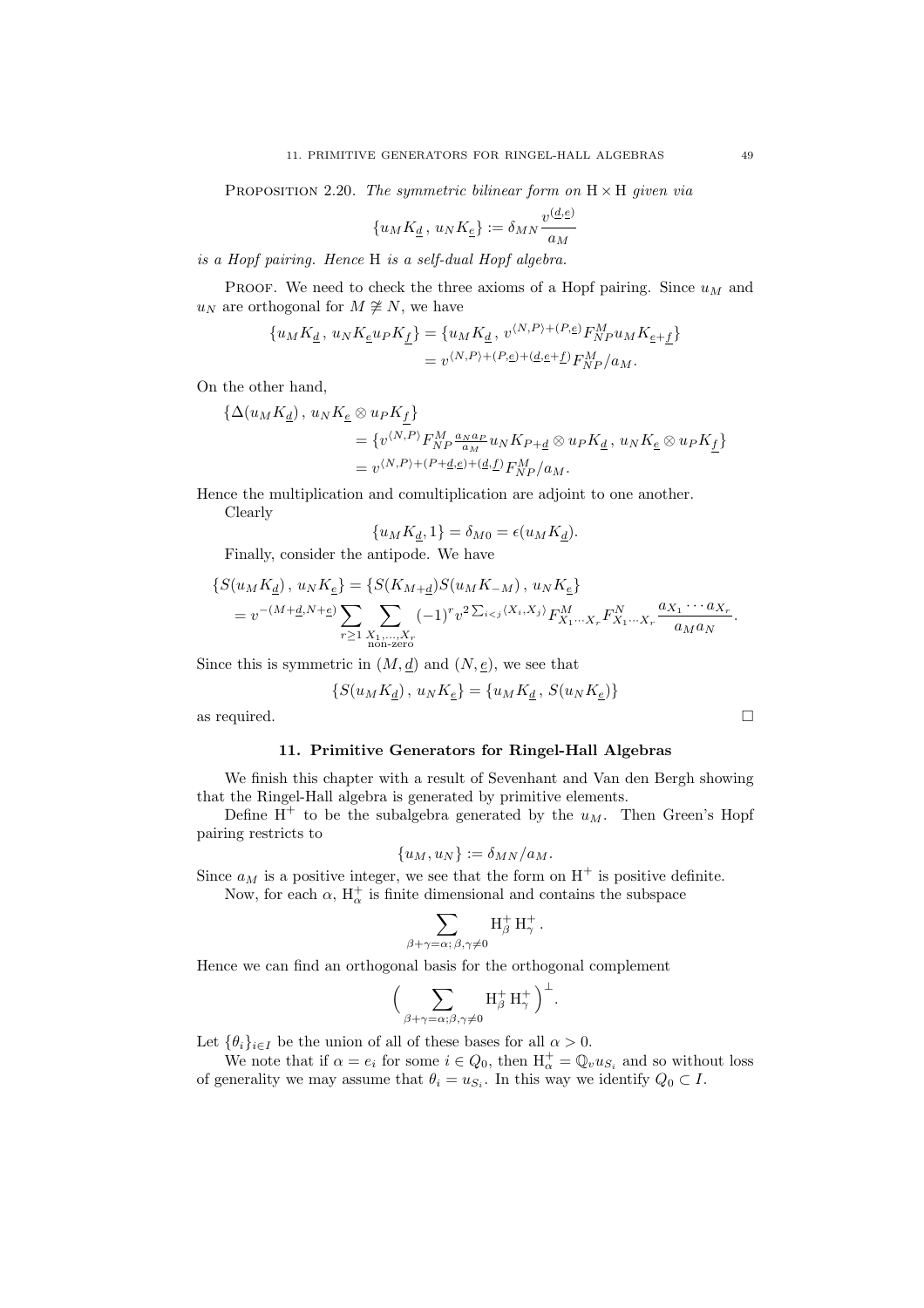LEMMA 2.21. For each  $i \in I$  we have

$$
\Delta(\theta_i) = \theta_i \otimes 1 + K_i \otimes \theta_i,
$$

where  $K_i := K_{\dim \theta_i}$ .

PROOF. Extend  $\{\theta_i\}$  to a homogeneous orthogonal basis  $\{f_r\}$  for H<sup>+</sup>. We may assume that  $f_0 = 1$ . Set  $\xi_r := \{f_r, f_r\} \in \mathbb{Q}_v^+$ , a positive real number.

Write  $\Delta(\theta_i) = \sum_{r,s} c_{rs} f_r K_{\text{dim }f_s} \otimes f_s$ . Then

$$
\{\theta_i, f_r f_s\} = \{\Delta(\theta_i), f_r \otimes f_s\} = \xi_r \xi_s c_{rs}.
$$

On the other hand, if both  $f_r$  and  $f_s$  are different from 1, then this is zero by definition of  $\theta_i$  (it is orthogonal to all proper products). Hence  $c_{rs} = 0$ . Also,

$$
\{\theta_i, f_r\} = \xi_r c_{r0} = \xi_r c_{0r}
$$

so that  $c_{r0} = c_{0r} = 0$  if  $f_r \neq \theta_i$ , whereas  $c_{r0} = c_{0r} = 1$  if  $f_r = \theta_i$ .  $\Box$ 

We can define a symmetric bilinear form on the lattice  $ZI$  via

$$
(i,j) := (\underline{\dim}\,\theta_i, \underline{\dim}\,\theta_j). \tag{11.1}
$$

This clearly extends the bilinear form on  $\mathbb{Z}Q_0 \subset \mathbb{Z}I$ .

PROPOSITION 2.22. This bilinear form satisfies the following properties.

- (1)  $(i, j) \leq 0$  for all  $i \neq j$ , and  $(i, j) = 0$  implies  $\theta_i \theta_j = \theta_j \theta_i$ ;
- (2)  $(i, i) \in 2\mathbb{Z}$ , and  $i \notin Q_0$  implies  $(i, i) \leq 0$ ;
- (3) Set  $s_i := 1$  for  $i \notin Q_0$ . Then  $\frac{1}{s_i}(i, j) \in \mathbb{Z}$  for all  $i, j \in I$ .

In particular,  $C = D^{-1}B$  is a symmetrisable Borcherds matrix, where  $D = diag(s_i)$ and  $B = ((i, j)).$ 

PROOF. Consider

$$
\Delta(\theta_i \theta_j) = (\theta_i \otimes 1 + K_i \otimes \theta_i)(\theta_j \otimes 1 + K_j \otimes \theta_j)
$$
  
=  $\theta_i \theta_j \otimes 1 + \theta_i K_j \otimes \theta_j + v^{(i,j)} \theta_j K_i \otimes \theta_i + K_{i+j} \otimes \theta_i \theta_j$ .

Using the adjointness of the multiplication and comultiplication, it follows that

$$
\{\theta_i\theta_j,\theta_i\theta_j\}=\xi_i\xi_j\quad\text{and}\quad\{\theta_i\theta_j,\theta_j\theta_i\}=v^{(i,j)}\xi_j\xi_i,
$$

where  $\xi_i = {\theta_i, \theta_i}$  as before. In particular, we have that

$$
0 \leq \{ \theta_i \theta_j - v^{(i,j)} \theta_j \theta_i, \theta_i \theta_j - v^{(i,j)} \theta_j \theta_i \} = \xi_i \xi_j (1 - q^{(i,j)}),
$$

where we have used that  $v^2 = q$  together with the positive definiteness of the bilinear form. Since  $q > 1$ , we see that  $(i, j) \leq 0$ . Moreover, if  $(i, j) = 0$ , then  $\theta_i \theta_j = \theta_j \theta_i$ . This proves the first part.

Next, for all  $\alpha \in \mathbb{Z}Q_0$  we have  $(\alpha, \alpha) = 2\langle \alpha, \alpha \rangle \in 2\mathbb{Z}$ , hence  $(i, i) \in 2\mathbb{Z}$  for all  $i \in I$ . If  $i \notin Q_0$ , then for all  $j \in Q_0$  we have  $(\underline{\dim} \theta_i, e_j) = (i, j) \leq 0$ . Since  $\dim \theta_i \in \mathbb{Z}Q_0$  is a linear combination of the  $e_i$  with non-negative coefficients, it follows that  $(\underline{\dim} \theta_i, \underline{\dim} \theta_i) = (i, i) \leq 0$ , proving the second part.

Finally, if  $i \in Q_0$ , then  $\frac{1}{s_i}(e_i, e_j) \in \mathbb{Z}$  for all  $j \in Q_0$  by the results in Section 5. It follows that  $\frac{1}{s_i}(i,j) = \frac{1}{s_i}(e_i, \underline{\dim} \theta_j) \in \mathbb{Z}$ , since it is a linear combination of integers.  $\Box$ 

COROLLARY 2.23. The Ringel-Hall algebra H is generated by the  $\theta_i$ . This induces a ZI-grading, where  $\deg \theta_i = i$ , which is a refinement of the original  $\mathbb{Z}Q_0$ grading.

$$
^{50}
$$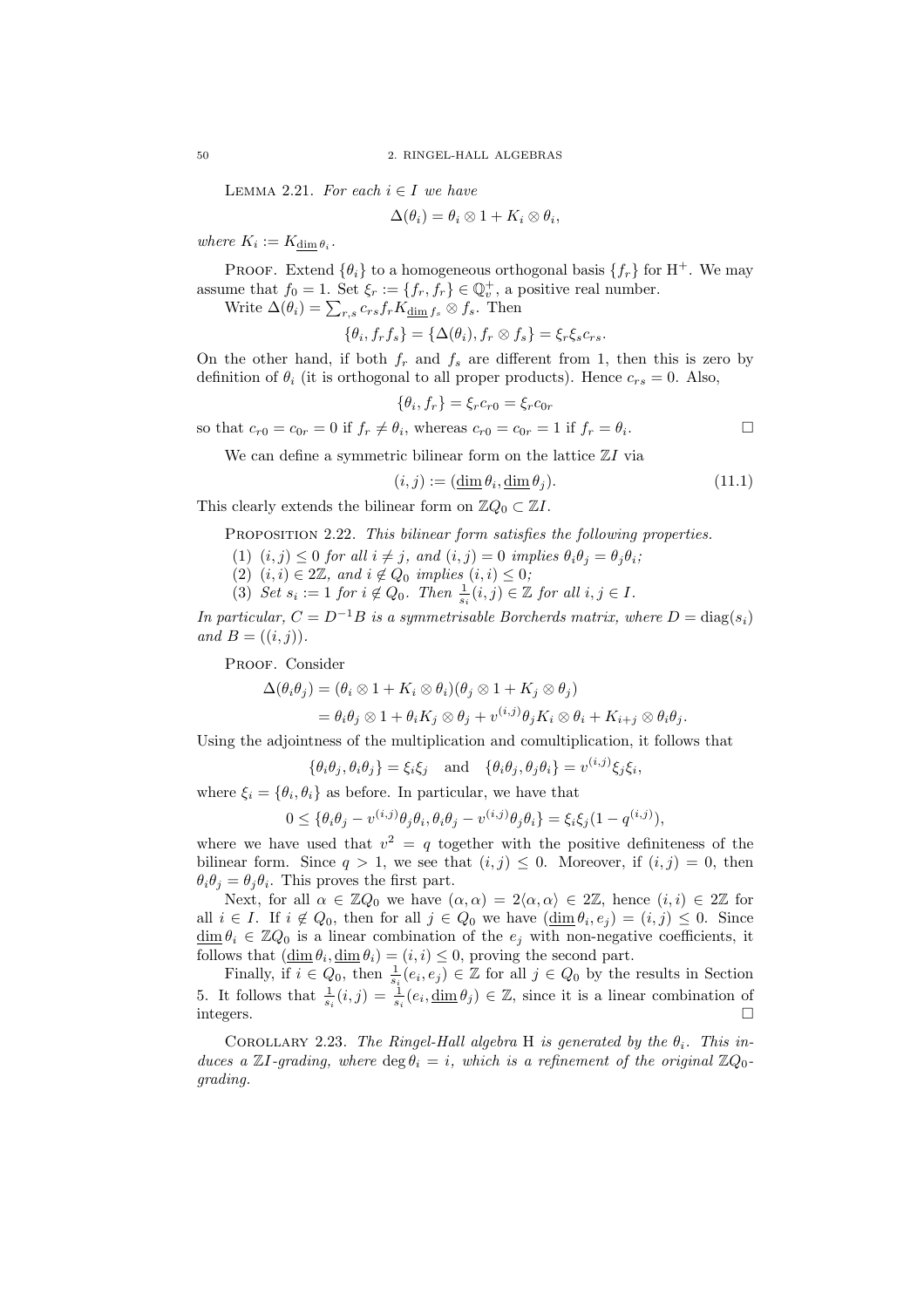We call  $I$  the set of simple roots. This splits into two sets, called the real and imaginary simple roots, where i is real if  $(i, i) > 0$  and imaginary otherwise. Note that *i* is real if and only if  $i \in Q_0$  and there are no vertex loops at *i*.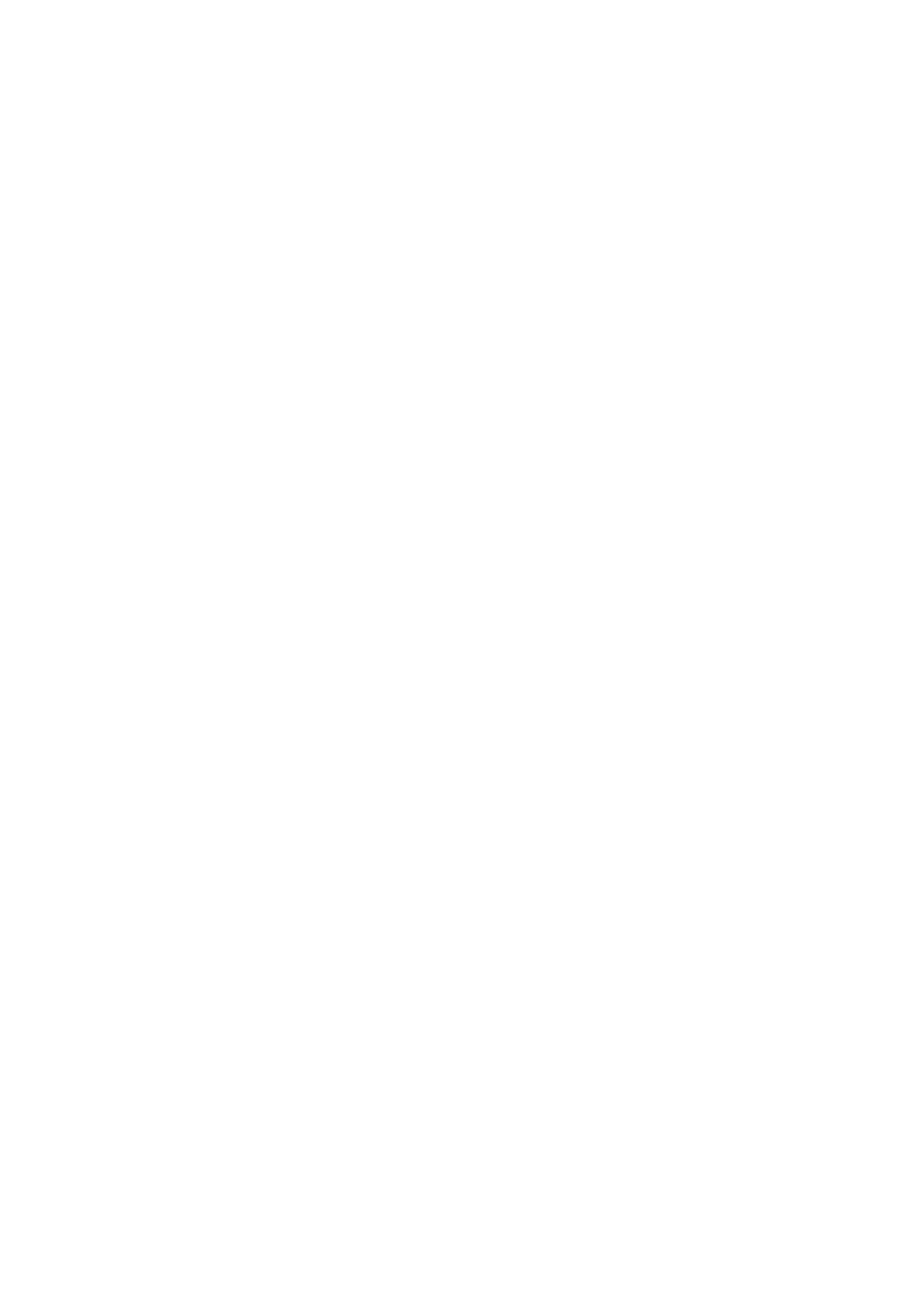CHAPTER 3

# Relation to Quantum Groups and Kac's Theorem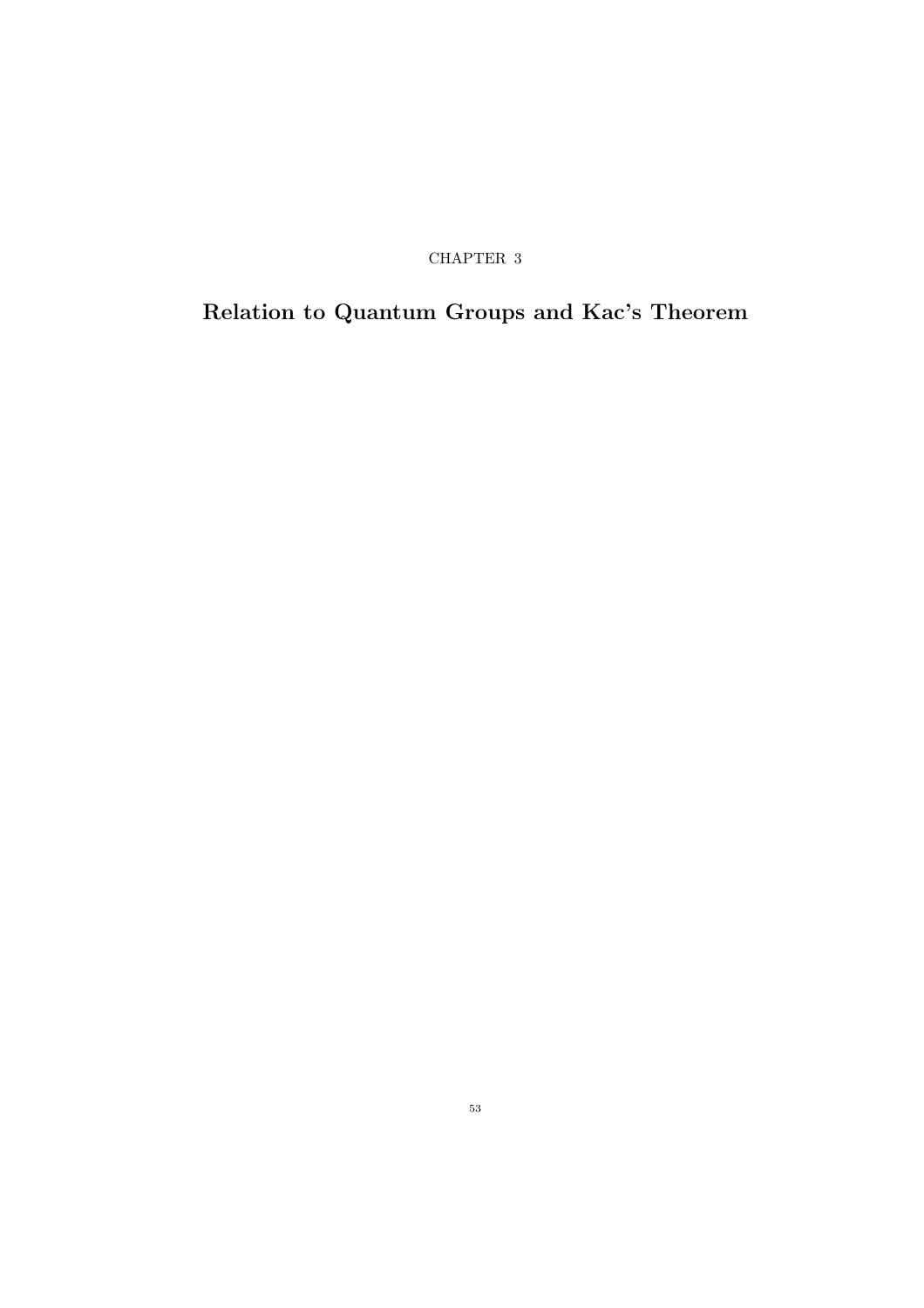#### 1. Borcherds Lie Algebras

In this section we present some of the main results from the theory of symmetrisable Borcherds Lie algebras. It is not intended to be a complete guide, and (at the moment) we only briefly mention the category  $\mathcal{O}$ . The main references are the books by Kac and Carter.

1.1. Symmetrisable Borcherds Matrices. A symmetrisable Borcherds matrix is given by integer matrices  $C = D^{-1}B$  indexed by some countable set I such that  $D = \text{diag}(s_i)$  is diagonal with  $s_i \geq 1$ , B is symmetric with  $b_{ij} \leq 0$  for  $i \neq j$ , and  $c_{ii} \in 2\mathbb{Z}$  with  $c_{ii} \leq 2$ . We write

$$
I^{\text{re}} := \{i : c_{ii} = 2\} \quad \text{and} \quad I^{\text{im}} := \{i : c_{ii} \le 0\}. \tag{1.1}
$$

We saw in Section 5 how to attach a valued graph to a finite symmetrisable Borcherds matrix, and that each such arises via the Euler form of an hereditary algebra over a finite field and valued graphs. A symmetrisable generalised Cartan matrix is a finite symmetrisable Borcherds matrix such that  $I = I^{\text{re}}$ .

A realisation of C is given by a  $\mathbb Q$ -vector space  $\mathfrak h$  of countable dimension equipped with a non-degenerate symmetric bilinear form  $\{-,-\}$  together with a linearly independent set  $\Pi^{\vee} = \{H_i : i \in I\}$  such that  $\{H_i, H_j\} = b_{ij}/s_i s_j$ . Such a realisation always exists. Moreover, by enlarging h, we may further assume that there exists an element  $H_{\rho}$  such that  $\{H_{\rho}, H_i\} = c_{ii}/2$  for all  $i \in I$ .

We use  $\{-,-\}$  to identify  $\mathfrak h$  with a subspace  $\mathfrak h_0^*$  of its dual  $\mathfrak h^*$ , which then has a non-degenerate symmetric bilinear form  $(-, -)$  by transport of structure. We set  $e_i := s_i \{ H_i, - \}$  and  $\rho := \{ H_\rho, - \}$ , and call  $\Pi = \{ e_i : i \in I \}$  the set of simple roots. In summary,

$$
\{H_i, H_j\} = b_{ij}/s_i s_j
$$
  
\n
$$
e_j(H_i) = b_{ij}/s_i = c_{ij}
$$
 and 
$$
\rho(H_i) = \{H_\rho, H_i\} = c_{ii}/2
$$
  
\n
$$
(e_i, e_j) = b_{ij}
$$
 and 
$$
\rho(H_i) = \{H_\rho, H_i\} = c_{ii}/2
$$
  
\n
$$
e_i(H_\rho) = (e_i, \rho) = b_{ii}/2.
$$
 (1.2)

We identify the lattice inside  $\mathfrak{h}^*$  generated by the  $e_i$  with  $\mathbb{Z}I$  and call it the root lattice.

We recall that there exists a pair of bases  $\{H_b : b \in B\}$  and  $\{H^b : b \in B\}$  of  $\mathfrak h$ such that  $\{H_b, H^c\} = \delta_{b,c}$ . For any such pair of bases, we have

$$
\sum_{b \in B} \lambda(H_b)\lambda(H^b) = (\lambda, \lambda) \quad \text{for all } \lambda \in \mathfrak{h}_0^*.
$$
 (1.3)

For  $\alpha = \sum_i \alpha_i e_i \in \mathbb{Z}I$  we define its support as

$$
supp(\alpha) := \{i \in I : \alpha_i \neq 0\} \subset I.
$$
\n
$$
(1.4)
$$

Also, given a subset  $J \subset I$ , we call J disconnected if there exists a non-trivial decomposition  $J = J_1 \cup J_2$  into disjoint subsets such that  $(e_{j_1}, e_{j_2}) = 0$  for all  $j_r \in J_r$ . We remark that, using the correspondence between finite symmetrisable Borcherds matrices and valued graphs, a subset  $J \subset I$  is connected in the above sense if and only if it is the set of vertices of a connected subgraph.

For each  $i \in I^{\text{re}}$  we define the simple reflection  $r_i$  on  $\mathfrak{h}^*$  via

$$
r_i(\alpha) := \alpha - \frac{1}{s_i}(\alpha, e_i)e_i.
$$
\n(1.5)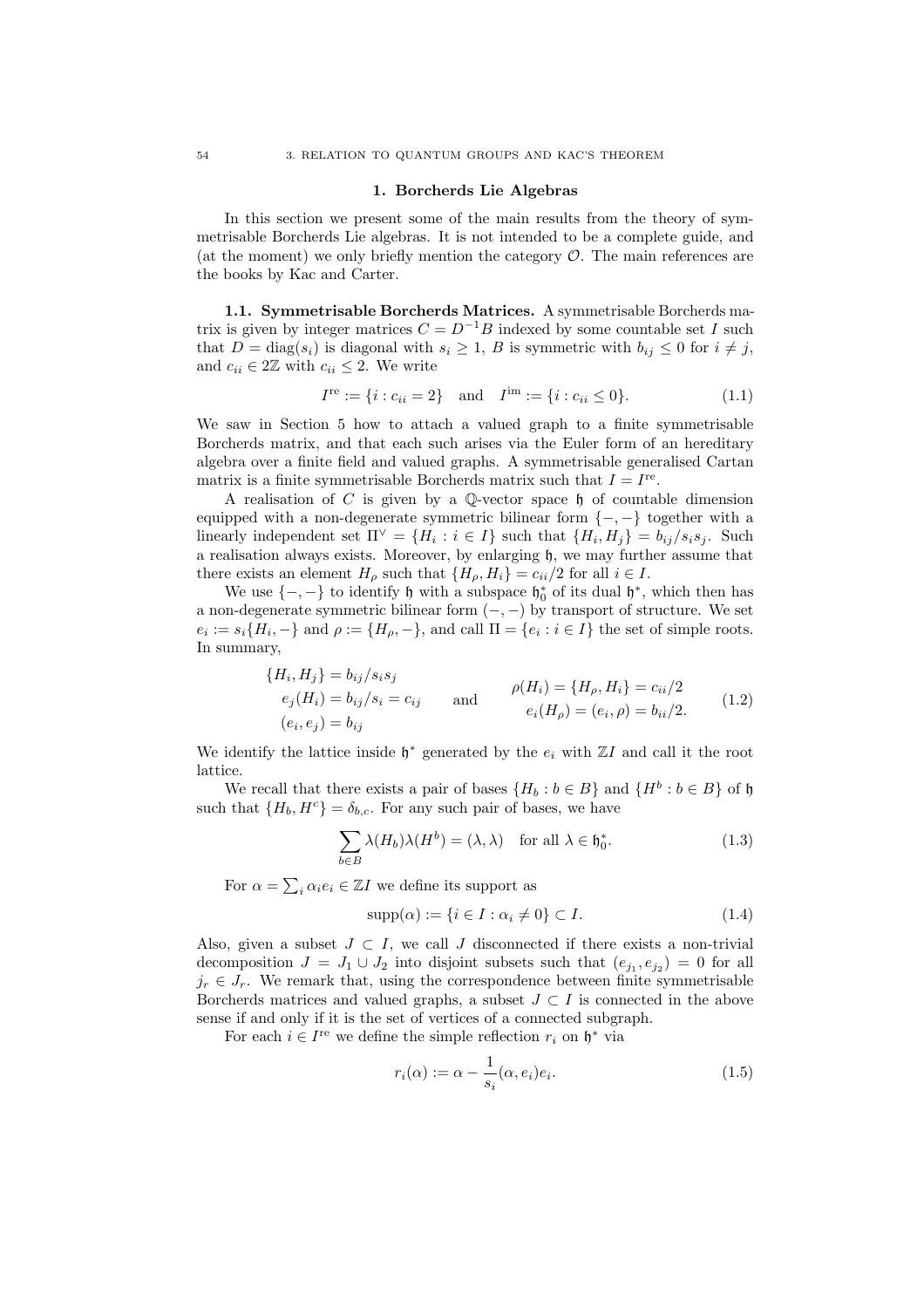The Weyl group  $W$  is the group of automorphisms generated by the simple reflections. It is clear that the Weyl group preserves both  $\mathfrak{h}_0^*$  and its bilinear form, and that it restricts to an automorphism of the root lattice  $\mathbb{Z}I$ .

## 1.2. Borcherds Lie Algebras. Let  $\mathfrak h$  be a realisation of C.

DEFINITION 3.1. We define  $\tilde{q}$  to be the Lie algebra generated by h and elements  $E_i$  and  $F_i$  for  $i \in I$  such that  $\mathfrak h$  is an abelian Lie subalgebra and

$$
[E_i, F_j] = \delta_{ij} H_i, \quad [H, E_j] = e_j(H) E_j, \quad [H, F_j] = -e_j(H) F_j \tag{1.6}
$$
  
for all  $H, H' \in \mathfrak{h}, i, j \in I$ .

PROPOSITION 3.2. There is a triangular decomposition  $\tilde{\mathfrak{g}} = \tilde{\mathfrak{g}}^- \oplus \mathfrak{h} \oplus \tilde{\mathfrak{g}}^+$ , where  $\tilde{\mathfrak{g}}^+$  (respectively  $\tilde{\mathfrak{g}}^-$ ) is the free Lie algebra generated by the  $E_i$  (respectively the  $F_i$ ). Moreover,  $\tilde{\mathfrak{g}}$  is a ZI-graded Lie algebra, where

$$
\deg E_i = e_i = -\deg F_i \quad and \quad \deg H = 0.
$$

Since the form is non-degenerate, we see that

$$
\tilde{\mathfrak{g}}_{\alpha} := \{ x \in \tilde{\mathfrak{g}} : [H, x] = \alpha(H)x \quad \text{for all } H \in \mathfrak{h} \}. \tag{1.7}
$$

We remark that all ideals  $\mathfrak r$  of  $\tilde{\mathfrak g}$  are graded. We write  $\mathfrak r^{\pm}:=\mathfrak r\cap\tilde{\mathfrak g}^{\pm}$  and  $\mathfrak r^0:=\mathfrak r\cap\mathfrak h.$ We now endow  $\tilde{\mathfrak{g}}$  with a symmetric bilinear form  $\{-,-\}$ , which is invariant in the sense that

$$
\{x, [y, z]\} = \{[x, y], z\},\tag{1.8}
$$

and which extends the bilinear form on h.

THEOREM 3.3. There is a unique invariant symmetric bilinear form on  $\tilde{\mathfrak{g}}$  extending the symmetric bilinear form on  $\tilde{\mathfrak{h}}$ . In particular, this satisfies

$$
\{\tilde{\mathfrak{g}}_{\alpha}, \tilde{\mathfrak{g}}_{\beta}\} = 0 \quad unless \alpha + \beta = 0 \quad and \quad \{E_i, F_i\} = 1/s_i.
$$

PROOF. Let  $\tilde{\mathfrak{g}}(r)$  be the subspace of  $\tilde{\mathfrak{g}}$  spanned by all Lie monomials of length at most r. These clearly induce a filtration of  $\tilde{\mathfrak{g}}$ .

We start by using the invariance to construct some necessary relations. For  $x \in \tilde{\mathfrak{g}}_{\alpha}, y \in \tilde{\mathfrak{g}}_{\beta}$  and  $H \in \mathfrak{h}$  we have

$$
\beta(H)\{x,y\} = \{x,[H,y]\} = \{[x,H],y\} = -\alpha(H)\{x,y\}.
$$

It follows that  $\{\tilde{\mathfrak{g}}_{\alpha}, \tilde{\mathfrak{g}}_{\beta}\} = 0$  unless  $\alpha + \beta = 0$ .

We introduce the notation

$$
[E_{i_1} \cdots E_{i_r}] := [E_{i_1}, [\cdots, [E_{i_{r-1}}, E_{i_r}]]]. \tag{1.9}
$$

Then, for two Lie monomials  $[E_{i_1} \cdots E_{i_r}]$  and  $[F_{j_1} \cdots F_{j_r}]$ , we have

$$
\{ [E_{i_1} \cdots E_{i_r}], [F_{j_1} \cdots F_{j_r}] \} = -\{ [E_{i_2} \cdots E_{i_r}], [E_{i_1} F_{j_1} \cdots F_{j_r}] \}
$$
  

$$
= -\sum_{s=1}^r \delta_{i_1 j_s} \{ [E_{i_2} \cdots E_{i_r}], [F_{j_1} \cdots H_{j_s} \cdots F_{j_r}] \}
$$
  

$$
= \sum_{s=1}^r \delta_{i_1 j_s} (c_{j_s j_{s+1}} + \cdots + c_{j_s j_r}) \{ [E_{i_2} \cdots E_{i_r}], [F_{j_1} \cdots \hat{F}_{j_s} \cdots F_{j_r}] \}.
$$

Thus the definition of the bracket product on Lie monomials of length r is completely determined by the definition of those of length  $r - 1$ . Finally, if  $e_i(H) \neq 0$ , then

$$
e_i(H)\{E_i, F_i\} = \{E_i, [F_i, H]\} = \{[E_i, F_i], H\} = \{H_i, H\} = e_i(H)/s_i.
$$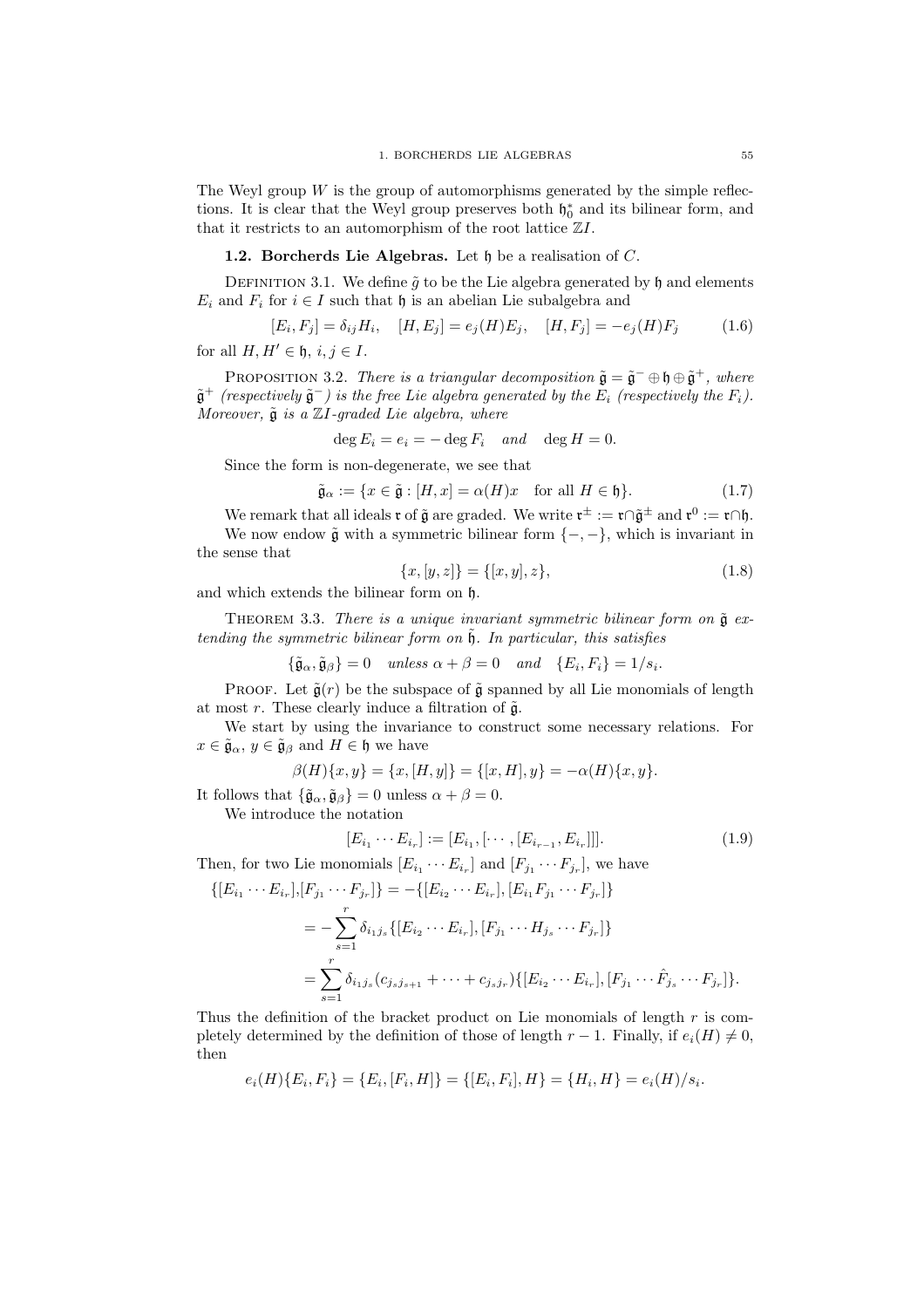Thus  $\{E_i, F_i\} = 1/s_i$  and so there is at most one extension of the bilinear form to the whole of  $\tilde{\mathfrak{g}}$ .

We can use the above relations to define a form on pairs of Lie monomials. That this defines a bilinear form on  $\tilde{g}$  follows from the invariance on smaller Lie monomials together with the Jacobi identity. We deduce that the form is invariant on  $\tilde{\mathfrak{g}}$ . The details can be found in either [Kac] or [Carter].

We denote the radical of this form by

$$
\text{rad} := \{ x \in \tilde{\mathfrak{g}} : \{ x, \tilde{\mathfrak{g}} \} = 0 \}.
$$

Then rad is a graded Lie ideal intersecting  $\mathfrak h$  trivially.

LEMMA 3.4. The ideal rad is the unique maximal (graded) ideal intersecting  $\mathfrak h$ trivially.

PROOF. Let  $\mathfrak r$  be any ideal intersecting h trivially and suppose that  $\mathfrak r_\beta \subset \text{rad}$ for all  $0 \leq \beta < \alpha$ . Consider  $x \in \mathfrak{r}_{\alpha}$ . Then for all  $i \in I$  such that  $\alpha_i > 0$ ,  $[x, F_i] \in \mathfrak{r}_{\alpha-e_i} \subset \text{rad. Thus } \{x, [F_i, y]\} = \{[x, F_i], y\} = 0, \text{ and since } \tilde{\mathfrak{g}}_{-\alpha} \text{ is spanned}$ by the elements  $[F_i, y]$  with  $y \in \tilde{\mathfrak{g}}_{e_i-\alpha}$ , we see that  $x \in \text{rad}$ .

DEFINITION 3.5. The Borcherds Lie algebra associated to the realisation  $\mathfrak h$  of C is the quotient  $\mathfrak{g} := \tilde{\mathfrak{g}}$ /rad. The bilinear form clearly descends to an invariant symmetric bilinear form on g, and this form induces a non-degenerate pairing

$$
\{-,-\} \colon \mathfrak{g}_{\alpha} \times \mathfrak{g}_{-\alpha} \to \mathbb{Q}
$$

for all  $\alpha \in \mathbb{Z}Q_0$ .

It follows immediately that  $\mathfrak g$  is again ZI-graded with  $\mathfrak g_0 = \mathfrak h$ . Moreover, since rad intersects h trivially, we see that rad<sup>+</sup> is again an ideal and  $\mathfrak{g}^+ = \tilde{\mathfrak{g}}^+ / \text{rad}^+$ .

PROPOSITION 3.6. For  $i \neq j \in I$  we have

$$
\{(\text{ad }E_i)^n(E_j), (\text{ad }F_i)^n(F_j)\} = (-1)^n \frac{n!}{s_j} \prod_{r=0}^{n-1} (c_{ij} + rc_{ii}/2).
$$

In particular, the following Serre elements all lie in the radical:

$$
(\text{ad } E_i)^{1-c_{ij}}(E_j) \quad \text{and} \quad (\text{ad } F_i)^{1-c_{ij}}(F_j) \quad \text{if } i \in I^{\text{re}} \text{ and } j \neq i
$$
  

$$
[E_i, E_j] \quad \text{and} \quad [F_i, F_j] \quad \text{if } c_{ij} = 0.
$$
 (1.10)

PROOF. We begin by observing that

$$
(\text{ad } E_i)(\text{ad } F_i)^n(F_j) = \sum_{r+s=n-1} (\text{ad } F_i)^r (\text{ad } H_i)(\text{ad } F_i)^s(F_j)
$$
  
= 
$$
-\sum_{r+s=n-1} (c_{ij} + sc_{ii})(\text{ad } F_i)^{n-1}(F_j)
$$
  
= 
$$
-n(c_{ij} + (n-1)c_{ii}/2)(\text{ad } F_i)^{n-1}(F_j).
$$

The first statement now follows by induction on  $n$ , using the invariance of the bilinear form. In particular, the Serre relations correspond to elements in the radical of the bilinear form, since  $\tilde{\mathfrak{g}}_{ne_i+e_j}$  is one dimensional. The last statment is now clear.  $\Box$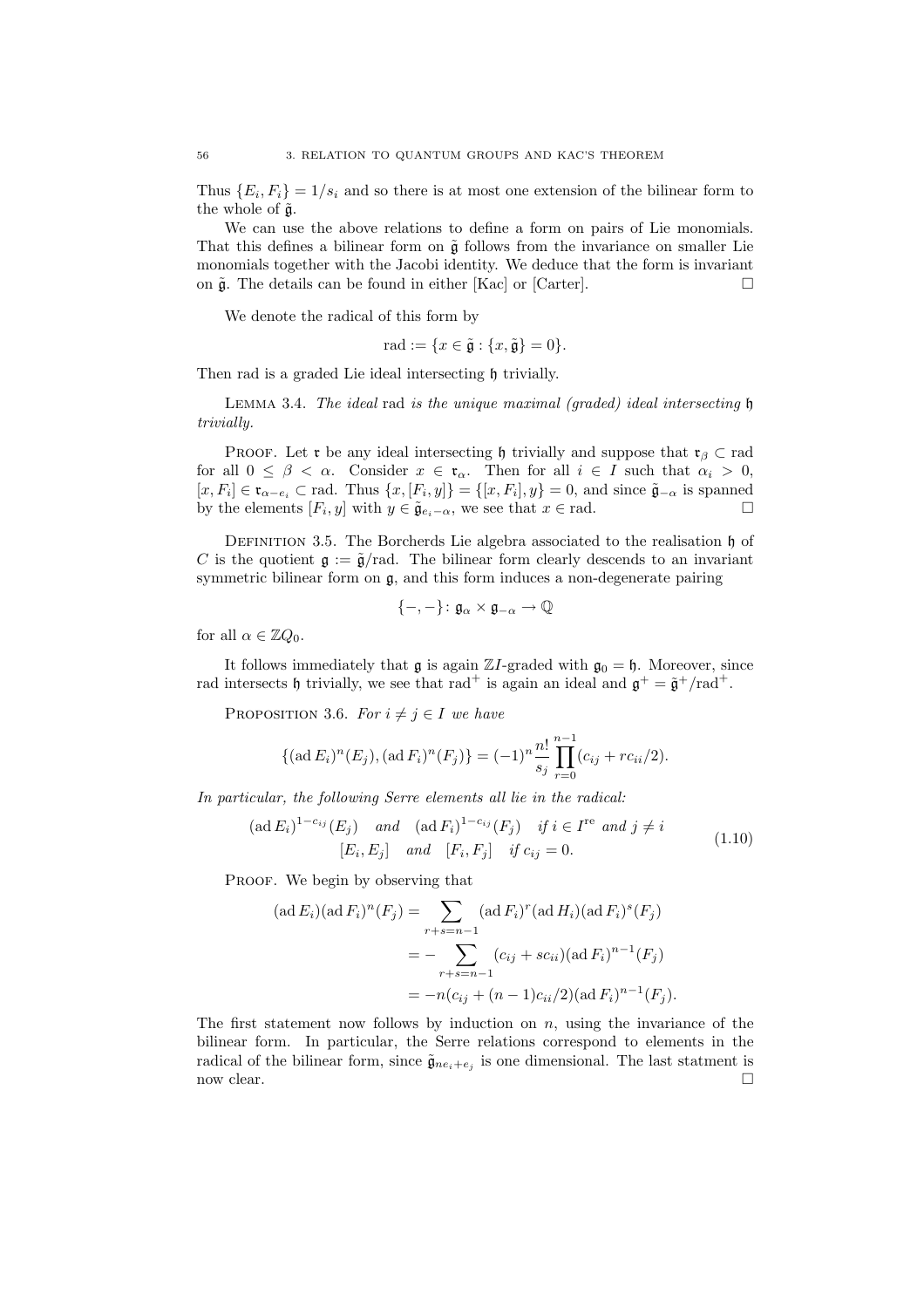DEFINITION 3.7. Let  $J \subseteq$  rad be the ideal of  $\tilde{\mathfrak{g}}$  generated by the Serre elements defined above in Equation (1.10). We define the Lie algebra  $\bar{\mathfrak{g}} := \tilde{\mathfrak{g}}/J$ . Then  $\bar{\mathfrak{g}}$  is again  $\mathbb{Z}I$ -graded with  $\overline{\mathfrak{g}}_0 = \mathfrak{h}$  and the invariant bilinear form on  $\tilde{\mathfrak{g}}$  descends to  $\overline{\mathfrak{g}}$ .

We note some immediate consequences of the definitions. There is an epimorphism of graded Lie algebras  $\overline{\mathfrak{g}} \to \mathfrak{g}$  which respects the bilinear forms. Moreover, ad  $E_i$  and ad  $F_i$  for  $i \in I^{\text{re}}$  act locally nilpotently on both  $\overline{\mathfrak{g}}$  and  $\mathfrak{g}$ .

The main result that we require is that  $\overline{g} = g$ , or equivalently that  $J = rad$ . This we show in Theorem 3.11.

The roots of g are defined to be

$$
\Phi := \{ \alpha \in \mathbb{Z}I : \alpha \neq 0, \mathfrak{g}_{\alpha} \neq 0 \}. \tag{1.11}
$$

This has a completely combinatorial description, which we now give.

The fundamental region is defined as

 $K := {\alpha > 0 : (\alpha, e_i) \leq 0$  for all  $i \in I$ , supp $(\alpha)$  connected}  $\setminus \{ne_i : i \in I^{\text{im}}, n \geq 2\}.$ (1.12) Note that if  $\alpha > 0$  and  $i \in I^{\text{im}}$ , then we necessarily have that  $(\alpha, e_i) \leq 0$ . In particular,  $e_i \in K$  for all  $i \in I^{\text{im}}$ . Conversely, we know that  $\mathfrak{g}_{ne_i} = 0$  for all  $i \in I$ and all  $n \geq 2$ , hence  $ne_i \notin \Phi$  for all  $n \geq 2$ .

THEOREM 3.8. The set of roots decomposes into real and imaginary roots  $\Phi =$  $\Phi^{\text{re}} \cup \Phi^{\text{im}}$ , where

$$
\Phi^{\text{re}} := \bigcup_{i \in I^{\text{re}}} We_i \quad and \quad \Phi^{\text{im}} = \pm \bigcup_{\alpha \in K} W\alpha.
$$

PROOF. We know that ad  $E_i$  and ad  $F_i$  for  $i \in I^{\text{re}}$  act locally nilpotently on  $\mathfrak{g}$ . It follows that the expression

$$
t_i := \exp(\operatorname{ad} E_i) \exp(-\operatorname{ad} F_i) \exp(\operatorname{ad} E_i)
$$
\n(1.13)

is a well-defined automorphism of  $\mathfrak g$  for all  $i \in I^{\text{re}}$ . It is easy to check that

$$
t_i(H) = H - \frac{1}{s_i} e_i(H) H_i \quad \text{for all } H \in \mathfrak{h}.
$$
 (1.14)

This action is dual to the reflection  $r_i$  on  $\mathfrak{h}^*$ . In particular, we have an induced isomorphism  $t_i: \mathfrak{g}_{\alpha} \xrightarrow{\sim} \mathfrak{g}_{r_i(\alpha)}$ , and so the set of roots  $\Phi$  is W-invariant.

Clearly all simple roots are contained in  $\Phi$ , and every positive root is of the form  $w(\alpha)$  for some  $\alpha \in \Pi \cup K$ . It remains to show that all roots in the fundamental region K are contained in  $\Phi$ . We refer the reader to [Kac] or [Carter].

In fact, with some extra work, one can show that the automorphisms  $t_i$  describe an action of the braid group on  $\mathfrak g$  (reference?).

We define the root multiplicites as

$$
\text{mult}(\alpha, \mathfrak{g}) := \dim \mathfrak{g}_{\alpha}.\tag{1.15}
$$

It follows that

$$
\text{mult}(\alpha, \mathfrak{g}) = \text{mult}(r_i(\alpha), \mathfrak{g}) \quad \text{for all } i \in I^{\text{re}} \text{ and } \alpha \in \mathbb{Z}I. \tag{1.16}
$$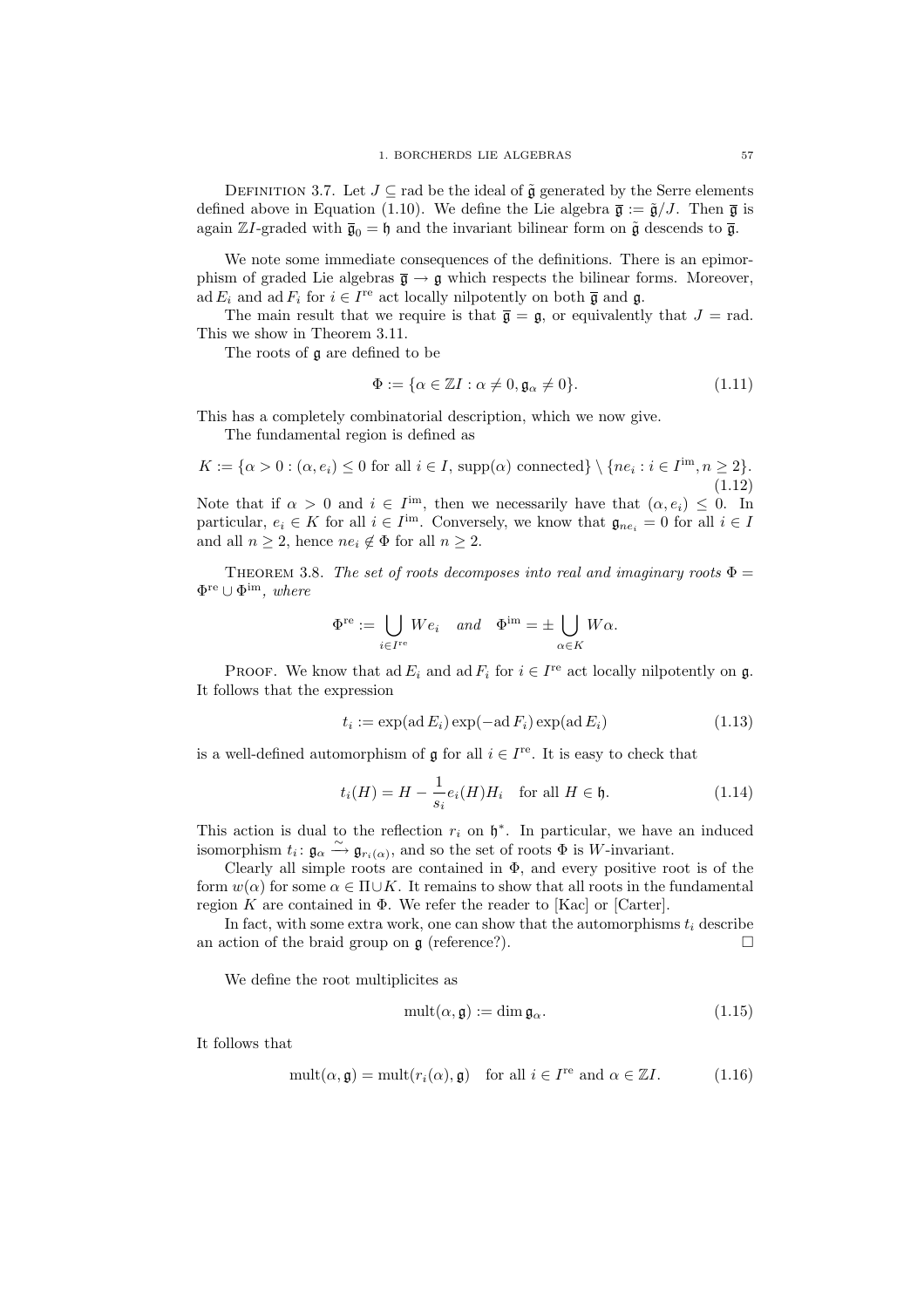**1.3. Category**  $\mathcal{O}$ **.** We now describe the category  $\mathcal{O}$ , a certain subcategory of (left) g-modules satisfying certain nice properties.

Let M be a  $\mathfrak{g}\text{-module}$ . For  $\lambda \in \mathfrak{h}^*$  the space

$$
M_{\lambda} := \{ m \in M : H \cdot m = \lambda(H)m \text{ for all } H \in \mathfrak{h} \}
$$

is called the  $\lambda$ -weight space of M.

A module is called h-diagonalisable if it is the direct sum of its weight spaces. If  $M$  is  $\mathfrak h$ -diagonalisable, then we define its support to be

$$
supp(M) := \{\lambda \in \mathfrak{h}^* : M_\lambda \neq 0\}.
$$

Some important h-diagonalisable modules are the lowest weight Verma modules. Given  $\lambda \in \mathfrak{h}_0^*$  let  $\mathbb{Q}_\lambda$  be the one-dimensional  $U(\mathfrak{h} \oplus \mathfrak{g}^-)$ -module with basis vector  $1_{\lambda}$  such that

$$
H \cdot 1_{\lambda} := \lambda(H) 1_{\lambda} \quad \text{and} \quad F_i \cdot 1_{\lambda} := 0. \tag{1.17}
$$

The Verma module  $M(\lambda)$  is defined to be the induced module

$$
M(\lambda) := U(\mathfrak{g}) \otimes_{U(\mathfrak{h} \oplus \mathfrak{g}^-)} \mathbb{Q}_{\lambda}.
$$
 (1.18)

As a vector space, we see that

$$
M(\lambda)_{\mu} \cong U(\mathfrak{g}^+)_{\mu-\lambda},\tag{1.19}
$$

and so

$$
supp(M(\lambda)) = \lambda + \mathbb{N}_0 I.
$$
\n(1.20)

We are now in a position to define the category  $\mathcal{O}$ . Its objects are the hdiagonalisable modules M with finite dimensional weight spaces and whose support is contained in the supports of finitely many lowest weight Verma modules. That is, there exists  $\lambda_1, \ldots, \lambda_n \in \mathfrak{h}_0^*$  such that

$$
\mathrm{supp}(M) \subseteq \mathrm{supp}\left(\bigoplus_i M(\lambda_i)\right) = \bigcup_i \left(\lambda_i + \mathbb{N}_0 I\right).
$$

It follows immediately that each  $F_i$  acts locally nilpotently on each  $M \in \mathcal{O}$ .

Given  $M \in \mathcal{O}$ , a non-zero vector  $v \in M_\lambda$  in some weight space is called a heighest weight vector if  $v \neq 0$  but  $\mathfrak{g}^- \cdot v = 0$ . It follows that there is a morphism  $M(\lambda) \to M$  sending  $1_{\lambda}$  to v. More generally, v is called a primitive vector if it is a heighest weight vector in some factor module of M.

LEMMA 3.9. Each module  $M \in \mathcal{O}$  is generated (even as a  $U(\mathfrak{g}^+)$ -module) by its primitive vectors.

Given a module  $M \in \mathcal{O}$ , we define its formal character as

$$
\operatorname{ch}(M) := \sum_{\lambda} (\dim M_{\lambda}) e^{\lambda}.
$$
 (1.21)

Defining  $e^{\lambda}e^{\mu} := e^{\lambda+\mu}$ , we see that the character can be veiwed as an element in a certain completion of the group ring of  $\mathfrak{h}^*$  (as an additive group). It follows easily from the Poincaré-Birkhoff-Witt Theorem that

$$
\operatorname{ch}(M(\lambda)) = e^{\lambda} \operatorname{ch}(U(\mathfrak{g})^+) = e^{\lambda} \prod_{\alpha \in \Phi^+} (1 - e^{\alpha})^{-\operatorname{mult}(\alpha, \mathfrak{g})}.
$$
 (1.22)

The Casimir operator  $\Omega$  is of central importance in studying the category  $\mathcal{O}$ . It is defined as follows. Take a homogeneous basis  $\{E_a : a \in A\}$  of  $\mathfrak{g}^+$  and take the dual basis  ${F_a : a \in A}$  with respect to the non-degenerate form  ${-, -}$ . Next take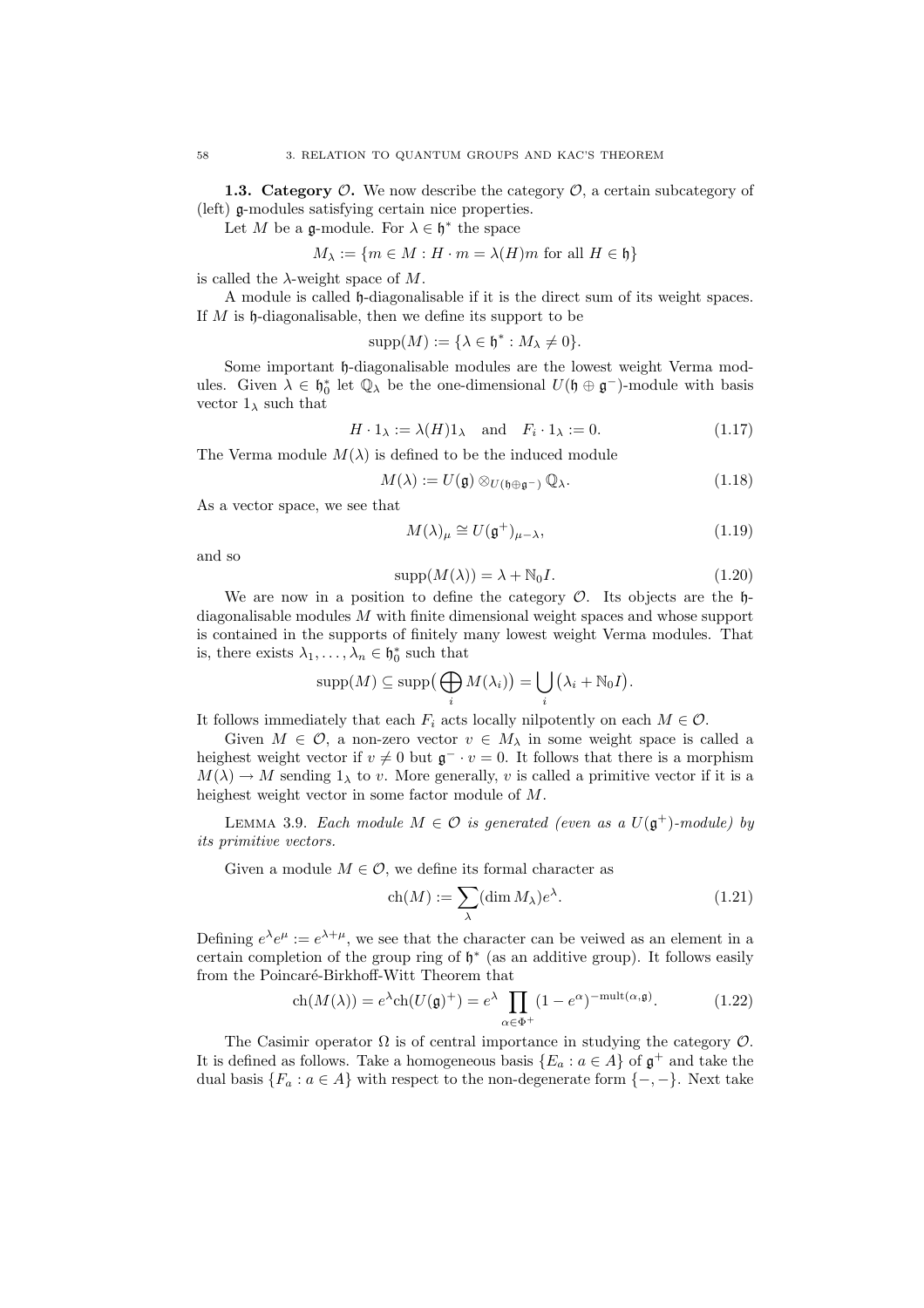a pair of bases  $\{H_b : b \in B\}$  and  $\{H^b : b \in B\}$  of h which are dual with respect to  ${-, -}.$  Recall also the element  $H_{\rho} \in \mathfrak{h}$  such that  ${H_{\rho}, H_i} = c_{ii}/2$  for all  $i \in I$ . Then the Casimir operator is given by

$$
\Omega := \sum_{b} H^{b} H_{b} - 2H_{\rho} + 2 \sum_{a} E_{a} F_{a}.
$$
\n(1.23)

Given  $M \in \mathcal{O}$  and  $v \in M_\lambda$ , we have  $F_a \cdot v = 0$  for almost all  $a \in A$ , and  $\sum_b H^b H_b \cdot v =$  $(\lambda, \lambda)v$ . Thus  $\Omega$  is well-defined on each  $M \in \mathcal{O}$ .

LEMMA 3.10. The operator  $\Omega$  is independent of the choices of bases and commutes with the action of  $U(\mathfrak{g})$ .

Using these facts we see that  $\Omega$  acts on the Verma module  $M(\lambda)$  for  $\lambda \in \mathfrak{h}_0^*$  as scalar multiplication by  $(\lambda, \lambda - 2\rho) = (\lambda - \rho, \lambda - \rho) - (\rho, \rho)$ . For,

$$
\Omega \cdot 1_{\lambda} = \sum_{b} H^{b} \cdot H_{b} \cdot 1_{\lambda} - 2H_{\rho} \cdot 1_{\lambda}
$$

$$
= \left( \sum_{b} \lambda (H^{b}) \lambda (H_{b}) - 2\lambda (H_{\rho}) \right) 1_{\lambda}
$$

$$
= \left( (\lambda, \lambda) - 2(\lambda, \rho) \right) 1_{\lambda}.
$$

We note that Verma modules can also be defined for both  $\tilde{\mathfrak{g}}$  and  $\overline{\mathfrak{g}}$ . In fact, as before, write  $\mathbb{Q}_\lambda$  for the one dimensional  $U(\mathfrak{h} \oplus \tilde{\mathfrak{g}}^-)$ -module with basis vector  $1_\lambda$ such that  $H \cdot 1_{\lambda} = \lambda(H)1_{\lambda}$  and  $F_i \cdot 1_{\lambda} = 0$ , and define

$$
M(\lambda):=U(\tilde{\mathfrak g})\otimes_{U(\mathfrak{h}\oplus\tilde{\mathfrak g}^-)}\mathbb Q_\lambda.
$$

Then

$$
\overline{M}(\lambda) = U(\overline{\mathfrak{g}}) \otimes_{U(\widetilde{\mathfrak{g}})} \widetilde{M}(\lambda)
$$

$$
M(\lambda) = U(\mathfrak{g}) \otimes_{U(\widetilde{\mathfrak{g}})} \widetilde{M}(\lambda)
$$

are the Verma modules for  $\overline{g}$  and  $g$ .

On the other hand, the definition of the Casimir operator required the nondegeneracy of the form  $\{-,-\}$ , and for that reason cannot a priori be lifted to  $\overline{\mathfrak{g}}$ or  $\tilde{g}$ .

1.4. A presentation for Borcherds Lie algebras. We can now sketch the proof of the following theorem, which shows that  $\bar{\mathfrak{g}} = \mathfrak{g}$ .

THEOREM 3.11. The radical is generated as an ideal of  $\tilde{\mathfrak{g}}$  by the Serre elements

$$
(\text{ad }E_i)^{1-c_{ij}}(E_j) \quad \text{and} \quad (\text{ad }F_i)^{1-c_{ij}}(F_j) \quad \text{for } i \in I^{re} \text{ and } j \neq i,
$$

 $[E_i, E_j]$  and  $[F_i, F_j]$  whenever  $c_{ij} = 0$ .

PROOF. Recall that  $J$  is the ideal of  $\tilde{\mathfrak{g}}$  generated by the above elements. We have already shown that  $J \subset \text{rad}$  and since everything respects the grading we can write rad $/J = \bigoplus_{\alpha \in \mathbb{Z}I} \text{rad}_{\alpha}/J_{\alpha}$ .

We have already noted that rad<sup>+</sup> is an ideal of  $\tilde{g}$ , and using the isomorphism  $\widetilde{M}(0) \cong U(\tilde{\mathfrak{g}}^+)$  as graded vector spaces, we obtain an embedding rad<sup>+</sup>  $\rightarrow \widetilde{M}(0)$ . This is naturally an embedding of  $\tilde{\mathfrak{g}}$ -modules.

Next, since  $U(\tilde{\mathfrak{g}}^+)$  is a free algebra, the natural  $\tilde{\mathfrak{g}}$ -homomorphism

$$
\bigoplus_{i \in I} \widetilde{M}(e_i) \to \widetilde{M}(0), \qquad (x_i \cdot 1_{e_i})_i \mapsto \sum_i x_i E_i \cdot 1_0
$$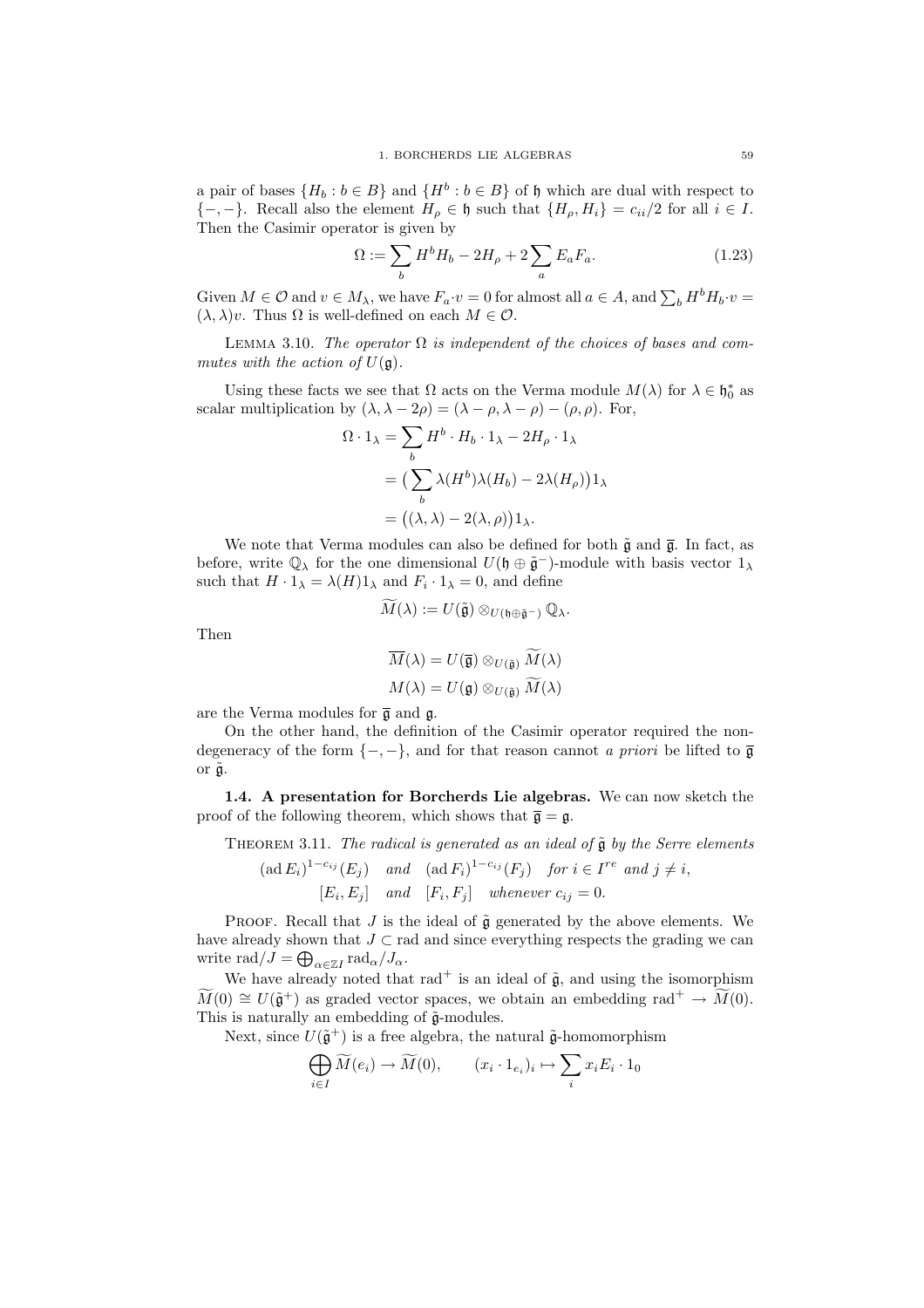is an embedding. Since this is of codimension one,  $\bigoplus_i \widetilde{M}(e_i)$  must be the unique maximal submodule of  $\widetilde{M}(0)$ . We thus obtain the map

$$
\mathrm{rad}^+ \to \bigoplus_{i \in I} \widetilde{M}(e_i) \subset \widetilde{M}(0)
$$

and hence a map

$$
\mathrm{rad}^+ \to \bigoplus_{i \in I} \widetilde{M}(e_i) \to \bigoplus_{i \in I} M(e_i).
$$

The kernel of the map  $M(e_i) \to M(e_i)$  is precisely the kernel of the map  $U(\tilde{\mathfrak{g}}^+) \to$  $U(\mathfrak{g}^+)$ , which equals rad<sup>+</sup> $U(\tilde{\mathfrak{g}}^+)$ . Thus the kernel of the map rad<sup>+</sup>  $\rightarrow \bigoplus_i M(e_i)$ equals

$$
\operatorname{rad}\nolimits^+\cap\operatorname{rad}\nolimits^+U(\tilde{\mathfrak g}^+)= [\operatorname{rad}\nolimits^+,\operatorname{rad}\nolimits^+]=:\mathfrak c.
$$

The commutator  $\mathfrak c$  is a small submodule of rad<sup>+</sup>, since if  $\mathfrak r$  is a submodule such that  $\mathfrak{r}+\mathfrak{c}=\text{rad}^+$ , then  $\mathfrak{c}/(\mathfrak{c}\cap\mathfrak{r})=\text{rad}^+/\mathfrak{r}$  and so rad<sup>+</sup>/ $\mathfrak{r}$  equals its own commutator. This, however, is impossible by considering minimal weights.

In particular, we deduce that  $rad<sup>+</sup>$  is generated by those weight spaces corresponding to the weights of the primitive vectors of rad<sup>+</sup>/ $\epsilon$ . Since the Casimir operator acts as zero on each  $M(e_i)$ , we see that each primitive vector of rad<sup>+</sup>/c has weight  $\lambda$  satisfying  $(\lambda, \lambda) = 2(\rho, \lambda)$ . It follows that the quotient rad<sup>+</sup>/J is generated by its weight spaces of weight  $\lambda$  satisfying  $(\lambda, \lambda) = 2(\rho, \lambda)$ .

Now suppose that  $\text{(rad}^+/J)_{\alpha} \neq 0$  with  $\alpha$  minimal. We know that the Serre relations hold in  $\tilde{\mathfrak{g}}/J$ , so ad  $(E_i)$  and ad  $F_i$  for  $i \in I^{\text{re}}$  act locally nilpotently. We can thus define the automorphism  $t_i$  for  $i \in I^{\text{re}}$  as in the proof of Theorem 3.8. In particular, since

$$
\dim(\mathrm{rad}/J)_{\alpha} = \dim \mathfrak{g}_{\alpha} - \dim(\tilde{\mathfrak{g}}/J)_{\alpha},
$$

we see that the Weyl group acts on the set  $\{\alpha : (rad/J)_{\alpha} \neq 0\}$ . By the minimality of  $\alpha$ , we see that  $r_i(\alpha) \geq \alpha$  for all  $i \in I^{\text{re}}$ , and hence  $(\alpha, e_i) \leq 0$  for all  $i \in I$ . In particular,  $(\alpha, \alpha) \leq 0$ .

Putting this together, if  $\alpha = \sum_i \alpha_i e_i \ge 0$  is minimal such that  $\text{rad}^+_{\alpha}/J^+_{\alpha} \ne 0$ , then  $(\alpha, e_i) \leq 0$  for all i, and  $(\alpha, \alpha) = 2(\rho, \alpha)$ , or equivalently,  $\sum_i (\alpha - e_i, e_i) \alpha_i = 0$ .

Now, if  $i \in I^{\text{re}}$ , then  $(e_i, e_i) = b_{ii} > 0$ , so that  $(\alpha - e_i, e_i) < 0$ . On the other hand, if  $i \in \text{supp}(\alpha) \cap I^{\text{im}}$ , then

$$
(\alpha - e_i, e_i) = (\alpha_i - 1)b_{ii} + \sum_{j \neq i} \alpha_j(e_j, e_i) \leq 0.
$$

We deduce that  $\alpha_i = 0$  for all  $i \in I^{\text{re}}$ , that  $(e_i, e_j) = 0$  if  $i, j \in \text{supp}(\alpha)$ , and that  $(e_i, e_i) = 0$  if  $\alpha_i \geq 2$ . For such a weight  $\alpha$  we note that  $\tilde{\mathfrak{g}}_{\alpha} = 0$ , since  $[E_i, E_j] = 0$ for all  $i, j \in \text{supp}(\alpha)$ . Hence  $J^+_{\alpha} = \text{rad}^+_{\alpha} = 0$ , a contradiction.

It now follows that the universal enveloping algebra  $U(\mathfrak{g})$  is the quotient of  $U(\tilde{\mathfrak{g}})$  by the ideal generated by the Serre elements

$$
\sum_{r+s=1-c_{ij}} (-1)^r E_i^{(r)} E_j E_i^{(s)} = 0 \text{ and } \sum_{r+s=1-c_{ij}} (-1)^r F_i^{(r)} F_j F_i^{(s)} \text{ for } i \neq j,
$$
  
\n
$$
E_i E_j = E_j E_i \text{ and } F_i F_j = F_j F_i \text{ whenever } c_{ij} = 0,
$$
\n(1.24)